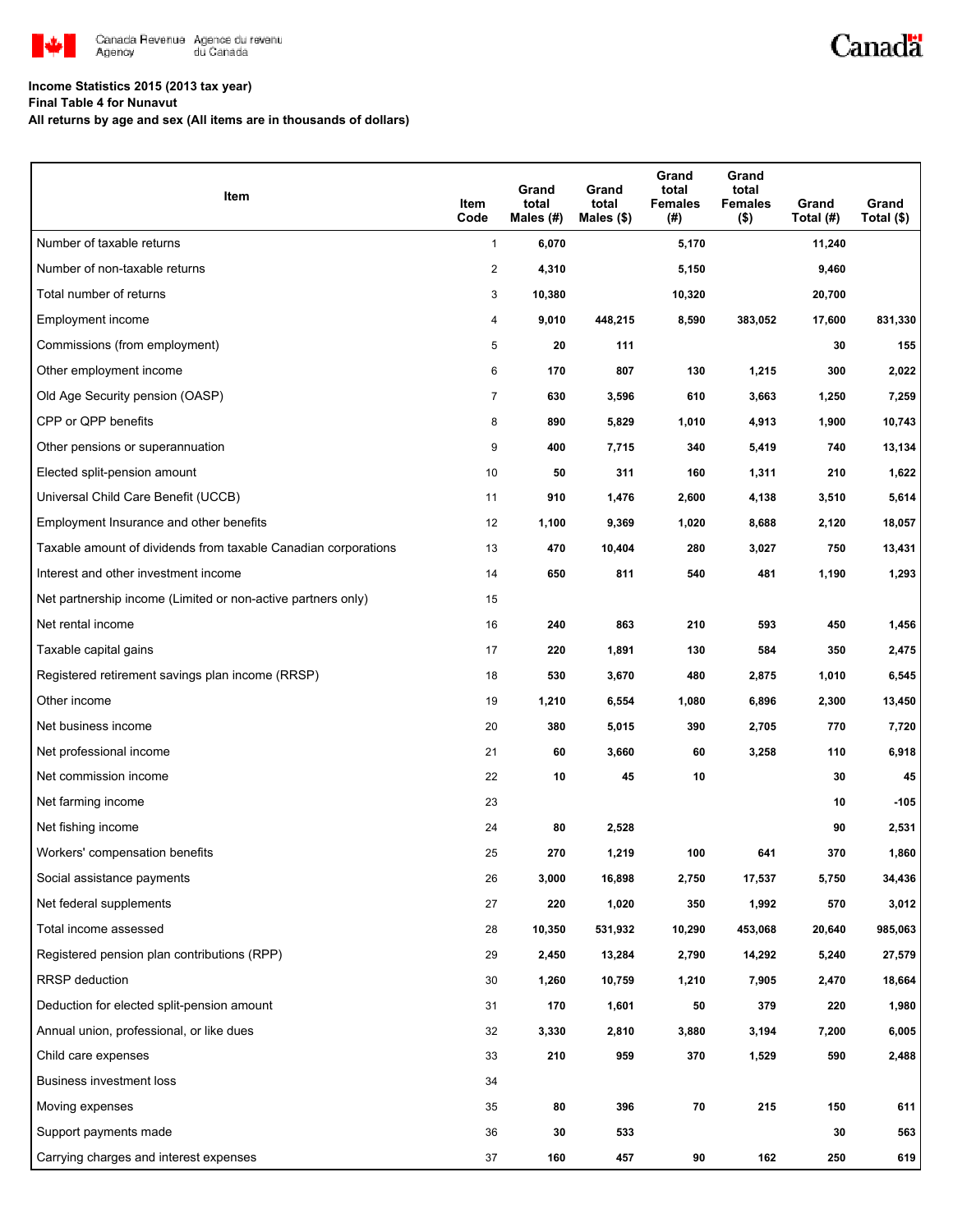

#### **Income Statistics 2015 (2013 tax year)**

**Final Table 4 for Nunavut**

#### **All returns by age and sex (All items are in thousands of dollars)**

| Item                                                                                           | Item<br>Code | Grand<br>total<br>Males (#) | Grand<br>total<br>Males (\$) | Grand<br>total<br><b>Females</b><br>(#) | Grand<br>total<br><b>Females</b><br>$($ \$) | Grand<br>Total (#) | Grand<br>Total (\$) |
|------------------------------------------------------------------------------------------------|--------------|-----------------------------|------------------------------|-----------------------------------------|---------------------------------------------|--------------------|---------------------|
| Deductions for CPP/QPP contributions on self-employment and other<br>earnings                  | 38           | 230                         | 206                          | 190                                     | 112                                         | 420                | 318                 |
| Deductions for provincial parental insurance plan (PPIP) premiums on<br>self-employment income | 39           |                             |                              |                                         |                                             |                    |                     |
| Exploration and development expenses                                                           | 40           |                             |                              |                                         |                                             |                    |                     |
| Other employment expenses                                                                      | 41           | 80                          | 161                          | 40                                      | 123                                         | 120                | 284                 |
| Clergy residence deduction                                                                     | 42           |                             |                              |                                         |                                             | 10                 | 146                 |
| Other deductions                                                                               | 43           | 280                         | 400                          | 200                                     | 234                                         | 480                | 633                 |
| Total deductions before adjustments                                                            | 44           | 4,930                       | 32,006                       | 5,030                                   | 28,337                                      | 9,950              | 60,347              |
| Social benefits repayment                                                                      | 45           | 220                         | 645                          | 100                                     | 278                                         | 310                | 923                 |
| Net income after adjustments                                                                   | 46           | 10,340                      | 499,287                      | 10,280                                  | 424,531                                     | 20,630             | 923,876             |
| Canadian Forces personnel and police deduction                                                 | 47           |                             |                              |                                         |                                             |                    |                     |
| Security options deductions                                                                    | 48           |                             |                              |                                         |                                             |                    |                     |
| Other payments deductions                                                                      | 49           | 3,230                       | 19,135                       | 2,920                                   | 20,230                                      | 6,140              | 39,365              |
| Non-capital losses of other years                                                              | 50           |                             |                              |                                         |                                             |                    |                     |
| Net capital losses of other years                                                              | 51           | 40                          | 66                           | 20                                      | 24                                          | 60                 | 89                  |
| Capital gains deduction                                                                        | 52           |                             |                              |                                         |                                             |                    |                     |
| Northern residents deductions                                                                  | 53           | 4,810                       | 28,498                       | 4,370                                   | 26,084                                      | 9,180              | 54,583              |
| Additional deductions                                                                          | 54           |                             |                              |                                         |                                             | 10                 | 123                 |
| Farming/fishing losses of prior years                                                          | 55           |                             |                              |                                         |                                             |                    |                     |
| Total deductions from net income                                                               | 56           | 7,140                       | 48,152                       | 6,610                                   | 46,835                                      | 13,750             | 94,988              |
| Taxable income assessed                                                                        | 57           | 9,760                       | 451,297                      | 9,840                                   | 377,862                                     | 19,610             | 829,218             |
| Basic personal amount                                                                          | 58           | 10,380                      | 114,472                      | 10,320                                  | 113,874                                     | 20,700             | 228,358             |
| Age amount                                                                                     | 59           | 510                         | 3,135                        | 550                                     | 3,609                                       | 1,060              | 6,745               |
| Spouse or common-law partner amount                                                            | 60           | 1,600                       | 12,570                       | 890                                     | 6,968                                       | 2,490              | 19,543              |
| Amount for eligible dependant                                                                  | 61           | 210                         | 2,219                        | 1,600                                   | 17,449                                      | 1,810              | 19,667              |
| Amount for children 17 and under                                                               | 62           | 2,450                       | 12,496                       | 3,250                                   | 14,636                                      | 5,700              | 27,134              |
| Amount for infirm dependants age 18 or older                                                   | 63           |                             |                              |                                         |                                             |                    |                     |
| CPP or QPP contributions through employment                                                    | 64           | 7,210                       | 11,234                       | 6,530                                   | 10,029                                      | 13,740             | 21,266              |
| CPP or QPP contributions on self-employment and other earnings                                 | 65           | 230                         | 206                          | 190                                     | 112                                         | 420                | 318                 |
| Employment Insurance premiums                                                                  | 66           | 7,750                       | 4,510                        | 7,130                                   | 4,041                                       | 14,880             | 8,552               |
| PPIP premiums paid                                                                             | 67           |                             |                              |                                         |                                             |                    |                     |
| PPIP premiums payable on employment income                                                     | 68           |                             |                              |                                         |                                             |                    |                     |
| PPIP premiums payable on self-employment income                                                | 69           |                             |                              |                                         |                                             |                    |                     |
| Volunteer firefighters' amount                                                                 | 70           | 60                          | 174                          |                                         |                                             | 70                 | 201                 |
| Canada employment amount                                                                       | 71           | 8,750                       | 9,433                        | 8,270                                   | 8,786                                       | 17,020             | 18,220              |
| Public transit amount                                                                          | 72           | 40                          | 14                           | 40                                      | 12                                          | 80                 | 26                  |
| Children's fitness amount                                                                      | 73           | 150                         | 58                           | 180                                     | 68                                          | 330                | 126                 |
| Children's arts amount                                                                         | 74           | 30                          | 12                           | 30                                      | 10                                          | 60                 | 21                  |

Canadä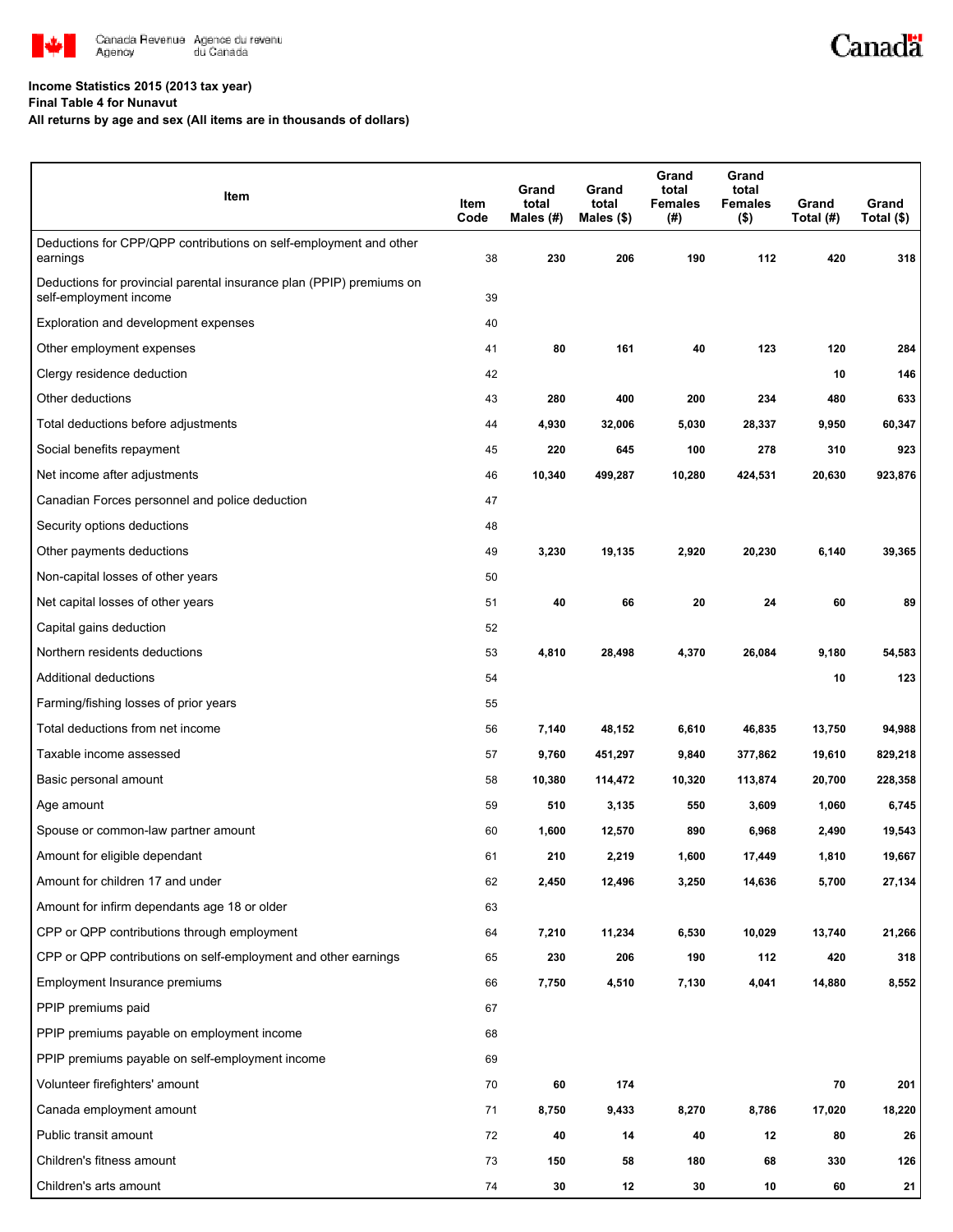

# Canadä

### **Income Statistics 2015 (2013 tax year)**

**Final Table 4 for Nunavut**

**All returns by age and sex (All items are in thousands of dollars)**

| Item                                                              | <b>Item</b><br>Code | Grand<br>total<br>Males (#) | Grand<br>total     | Grand<br>total<br><b>Females</b> | Grand<br>total<br><b>Females</b> | Grand<br>Total (#) | Grand             |
|-------------------------------------------------------------------|---------------------|-----------------------------|--------------------|----------------------------------|----------------------------------|--------------------|-------------------|
| Home buyers' amount                                               | 75                  | 40                          | Males $($)$<br>200 | (#)<br>30                        | $($ \$)<br>149                   | 80                 | Total (\$)<br>348 |
| Pension income amount                                             | 76                  | 440                         | 829                | 470                              | 893                              | 910                | 1,722             |
| Caregiver amount                                                  | 77                  | 10                          | 77                 |                                  |                                  | 20                 | 125               |
| Disability amount                                                 | 78                  | 50                          | 378                | 50                               | 377                              | 100                | 755               |
| Disability amount transferred from a dependant                    | 79                  | 30                          | 348                | 40                               | 396                              | 70                 | 744               |
|                                                                   |                     |                             | 121                |                                  | 153                              | 350                | 274               |
| Interest paid on student loans                                    | 80                  | 140                         |                    | 210                              |                                  |                    |                   |
| Tuition, education, and textbook amounts                          | 81                  | 430                         | 2,323              | 590                              | 3,668                            | 1,010              | 5,991             |
| Tuition, education, and textbook amounts transferred from a child | 82                  | 70                          | 468                | 30                               | 159                              | 100                | 627               |
| Amounts transferred from spouse or common-law partner             | 83                  | 440                         | 2,290              | 430                              | 2,365                            | 870                | 4,655             |
| Medical expenses                                                  | 84                  | 100                         | 257                | 160                              | 319                              | 260                | 576               |
| Total tax credits on personal amounts                             | 85                  | 10,380                      | 26,676             | 10,320                           | 28,224                           | 20,700             | 54,903            |
| Allowable charitable donations and government gifts               | 86                  | 900                         | 1,734              | 990                              | 1,430                            | 1,890              | 3,164             |
| Eligible cultural and ecological gifts                            | 87                  |                             |                    |                                  |                                  |                    |                   |
| Total tax credit on donations and gifts                           | 88                  | 900                         | 491                | 990                              | 396                              | 1,890              | 887               |
| Total federal non-refundable tax credits                          | 89                  | 10,380                      | 27,167             | 10,320                           | 28,620                           | 20,700             | 55,790            |
| Federal dividend tax credit                                       | 90                  | 480                         | 1,480              | 270                              | 416                              | 750                | 1,895             |
| Overseas employment tax credit                                    | 91                  |                             |                    |                                  |                                  |                    |                   |
| Minimum tax carryover                                             | 92                  |                             |                    |                                  |                                  |                    |                   |
| Basic federal tax                                                 | 93                  | 5,950                       | 63,060             | 5,060                            | 49,368                           | 11,020             | 112,435           |
| Federal Foreign Tax Credit                                        | 94                  | 120                         | 20                 | 70                               | 12                               | 190                | 31                |
| Federal Political contribution tax credit                         | 95                  | 50                          | 11                 | 20                               | 5                                | 70                 | 16                |
| <b>Investment Tax Credit</b>                                      | 96                  |                             |                    |                                  |                                  |                    |                   |
| Labour-sponsored funds tax credit                                 | 97                  |                             |                    |                                  |                                  |                    |                   |
| Alternative minimum tax payable                                   | 98                  |                             |                    |                                  |                                  |                    |                   |
| Net federal tax                                                   | 99                  | 5,950                       | 63,012             | 5,050                            | 49,351                           | 11,000             | 112,369           |
| CPP contributions on self-employment                              | 100                 | 230                         | 414                | 190                              | 224                              | 420                | 638               |
| Social Benefits repayment                                         | 101                 | 220                         | 645                | 100                              | 278                              | 310                | 923               |
| <b>Net Provincial Tax</b>                                         | 102                 | 5,930                       | 20,504             | 5,010                            | 15,797                           | 10,940             | 36,303            |
| Total tax payable                                                 | 103                 | 6,070                       | 84,575             | 5,170                            | 65,649                           | 11,240             | 150,233           |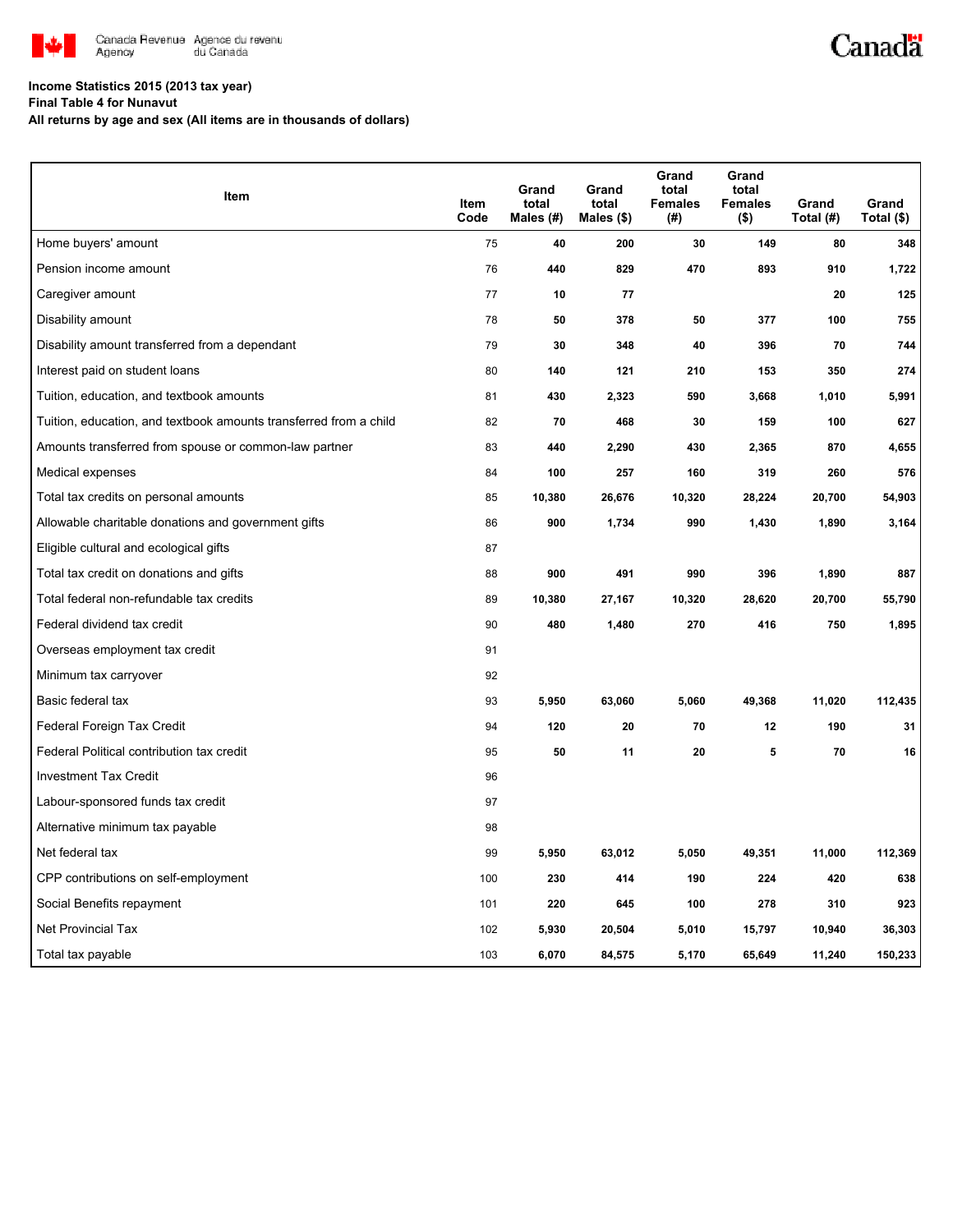| Item                                                                                           | Item<br>Code   | Age<br>group:<br>under 20<br>Males (#) | Age<br>group:<br>under 20<br>Males (\$) | Age<br>group:<br>under 20<br><b>Females</b><br>(# ) | Age<br>group:<br>under 20<br><b>Females</b><br>$($ \$) | Age<br>group:<br>under 20<br>total $(H)$ | Age<br>group:<br>under 20<br>total $($)$ |
|------------------------------------------------------------------------------------------------|----------------|----------------------------------------|-----------------------------------------|-----------------------------------------------------|--------------------------------------------------------|------------------------------------------|------------------------------------------|
| Number of taxable returns                                                                      | $\mathbf{1}$   | 100                                    |                                         | 100                                                 |                                                        | 200                                      |                                          |
| Number of non-taxable returns                                                                  | $\overline{2}$ | 630                                    |                                         | 730                                                 |                                                        | 1,360                                    |                                          |
| Total number of returns                                                                        | 3              | 740                                    |                                         | 820                                                 |                                                        | 1,560                                    |                                          |
| Employment income                                                                              | 4              | 650                                    | 4,738                                   | 700                                                 | 4,853                                                  | 1,350                                    | 9,591                                    |
| Commissions (from employment)                                                                  | 5              |                                        |                                         |                                                     |                                                        |                                          |                                          |
| Other employment income                                                                        | 6              |                                        |                                         |                                                     |                                                        |                                          |                                          |
| Old Age Security pension (OASP)                                                                | $\overline{7}$ |                                        |                                         |                                                     |                                                        |                                          |                                          |
| CPP or QPP benefits                                                                            | 8              | 10                                     | 24                                      |                                                     |                                                        |                                          |                                          |
| Other pensions or superannuation                                                               | 9              |                                        |                                         |                                                     |                                                        | 10                                       | 28                                       |
| Elected split-pension amount                                                                   | 10             |                                        |                                         |                                                     |                                                        |                                          |                                          |
| Universal Child Care Benefit (UCCB)                                                            | 11             |                                        |                                         | 110                                                 | 126                                                    | 120                                      | 138                                      |
| Employment Insurance and other benefits                                                        | 12             |                                        |                                         |                                                     |                                                        | 10                                       | 46                                       |
| Taxable amount of dividends from taxable Canadian corporations                                 | 13             |                                        |                                         |                                                     |                                                        |                                          |                                          |
| Interest and other investment income                                                           | 14             |                                        |                                         |                                                     |                                                        |                                          |                                          |
| Net partnership income (Limited or non-active partners only)                                   | 15             |                                        |                                         |                                                     |                                                        |                                          |                                          |
| Net rental income                                                                              | 16             |                                        |                                         |                                                     |                                                        |                                          |                                          |
| Taxable capital gains                                                                          | 17             |                                        |                                         |                                                     |                                                        |                                          |                                          |
| Registered retirement savings plan income (RRSP)                                               | 18             |                                        |                                         |                                                     |                                                        |                                          |                                          |
| Other income                                                                                   | 19             | 30                                     | 154                                     | 30                                                  | 164                                                    | 60                                       | 318                                      |
| Net business income                                                                            | 20             |                                        |                                         |                                                     |                                                        | 10                                       | 25                                       |
| Net professional income                                                                        | 21             |                                        |                                         |                                                     |                                                        |                                          |                                          |
| Net commission income                                                                          | 22             |                                        |                                         |                                                     |                                                        |                                          |                                          |
| Net farming income                                                                             | 23             |                                        |                                         |                                                     |                                                        |                                          |                                          |
| Net fishing income                                                                             | 24             |                                        |                                         |                                                     |                                                        |                                          |                                          |
| Workers' compensation benefits                                                                 | 25             | 10                                     | 10                                      |                                                     |                                                        | 20                                       | 16                                       |
| Social assistance payments                                                                     | 26             | 210                                    | 722                                     | 200                                                 | 896                                                    | 410                                      | 1,617                                    |
| Net federal supplements                                                                        | 27             |                                        |                                         |                                                     |                                                        |                                          |                                          |
| Total income assessed                                                                          | 28             | 730                                    | 5,728                                   | 810                                                 | 6,114                                                  | 1,550                                    | 11,843                                   |
| Registered pension plan contributions (RPP)                                                    | 29             |                                        |                                         |                                                     |                                                        |                                          |                                          |
| RRSP deduction                                                                                 | 30             |                                        |                                         |                                                     |                                                        |                                          |                                          |
| Deduction for elected split-pension amount                                                     | 31             |                                        |                                         |                                                     |                                                        |                                          |                                          |
| Annual union, professional, or like dues                                                       | 32             | 150                                    | 20                                      | 110                                                 | 15                                                     | 260                                      | 35                                       |
| Child care expenses                                                                            | 33             |                                        |                                         |                                                     |                                                        |                                          |                                          |
| Business investment loss                                                                       | 34             |                                        |                                         |                                                     |                                                        |                                          |                                          |
| Moving expenses                                                                                | 35             |                                        |                                         |                                                     |                                                        |                                          |                                          |
| Support payments made                                                                          | 36             |                                        |                                         |                                                     |                                                        |                                          |                                          |
| Carrying charges and interest expenses                                                         | 37             |                                        |                                         |                                                     |                                                        |                                          |                                          |
| Deductions for CPP/QPP contributions on self-employment and other<br>earnings                  | 38             |                                        |                                         |                                                     |                                                        |                                          |                                          |
| Deductions for provincial parental insurance plan (PPIP) premiums on<br>self-employment income | 39             |                                        |                                         |                                                     |                                                        |                                          |                                          |
| Exploration and development expenses                                                           | 40             |                                        |                                         |                                                     |                                                        |                                          |                                          |
| Other employment expenses                                                                      | 41             |                                        |                                         |                                                     |                                                        |                                          |                                          |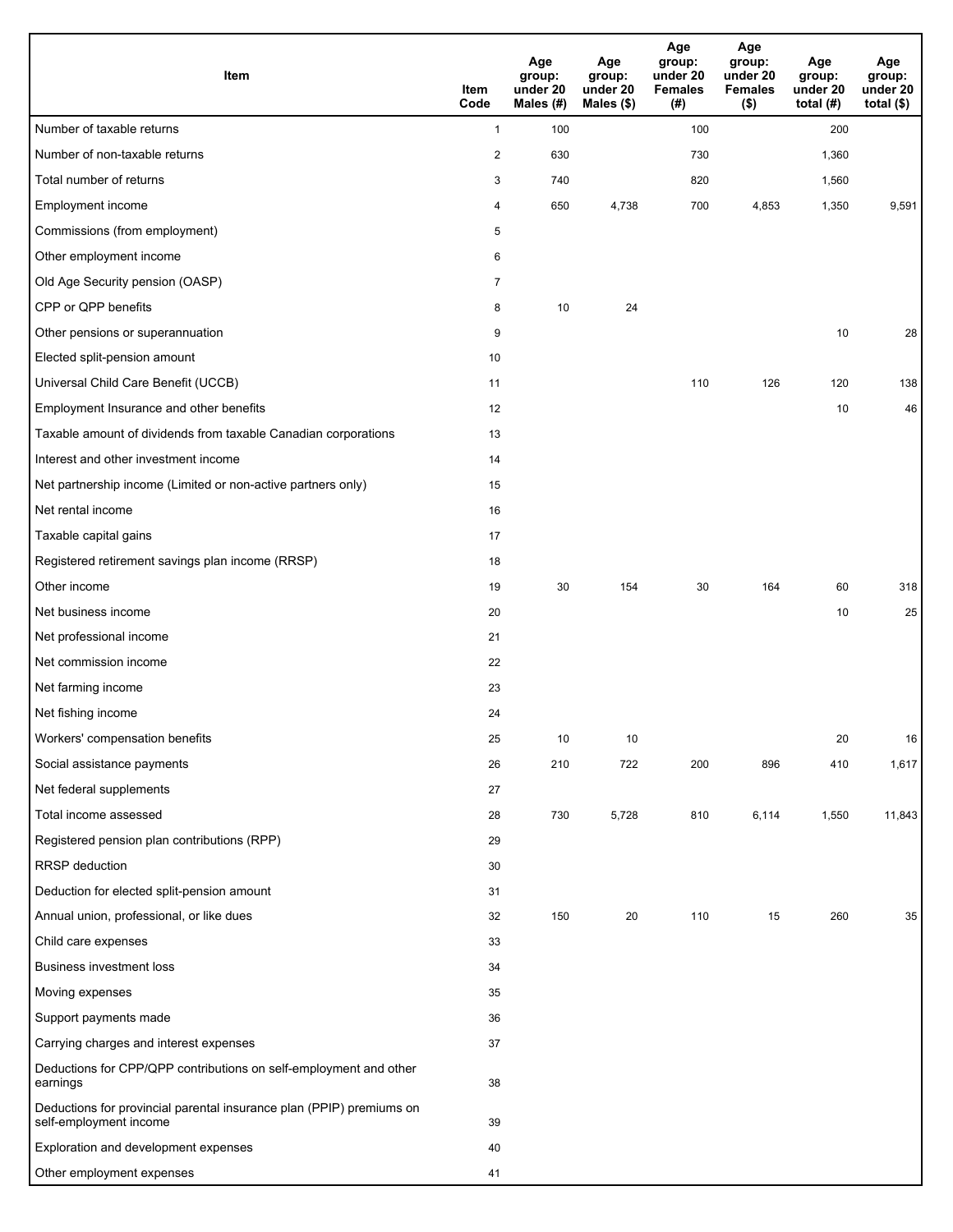| Item                                                              | Item<br>Code | Age<br>group:<br>under 20<br>Males (#) | Age<br>group:<br>under 20<br>Males (\$) | Age<br>group:<br>under 20<br><b>Females</b><br>(# ) | Age<br>group:<br>under 20<br><b>Females</b><br>$($ \$) | Age<br>group:<br>under 20<br>total $(H)$ | Age<br>group:<br>under 20<br>total $($)$ |
|-------------------------------------------------------------------|--------------|----------------------------------------|-----------------------------------------|-----------------------------------------------------|--------------------------------------------------------|------------------------------------------|------------------------------------------|
| Clergy residence deduction                                        | 42           |                                        |                                         |                                                     |                                                        |                                          |                                          |
| Other deductions                                                  | 43           |                                        |                                         |                                                     |                                                        |                                          |                                          |
| Total deductions before adjustments                               | 44           | 160                                    | 49                                      | 120                                                 | 21                                                     | 270                                      | 70                                       |
| Social benefits repayment                                         | 45           |                                        |                                         |                                                     |                                                        |                                          |                                          |
| Net income after adjustments                                      | 46           | 730                                    | 5,682                                   | 810                                                 | 6,093                                                  | 1,540                                    | 11,775                                   |
| Canadian Forces personnel and police deduction                    | 47           |                                        |                                         |                                                     |                                                        |                                          |                                          |
| Security options deductions                                       | 48           |                                        |                                         |                                                     |                                                        |                                          |                                          |
| Other payments deductions                                         | 49           | 220                                    | 732                                     | 200                                                 | 902                                                    | 420                                      | 1,633                                    |
| Non-capital losses of other years                                 | 50           |                                        |                                         |                                                     |                                                        |                                          |                                          |
| Net capital losses of other years                                 | 51           |                                        |                                         |                                                     |                                                        |                                          |                                          |
| Capital gains deduction                                           | 52           |                                        |                                         |                                                     |                                                        |                                          |                                          |
| Northern residents deductions                                     | 53           | 80                                     | 164                                     | 100                                                 | 199                                                    | 180                                      | 363                                      |
| Additional deductions                                             | 54           |                                        |                                         |                                                     |                                                        |                                          |                                          |
| Farming/fishing losses of prior years                             | 55           |                                        |                                         |                                                     |                                                        |                                          |                                          |
| Total deductions from net income                                  | 56           | 270                                    | 895                                     | 290                                                 | 1,101                                                  | 560                                      | 1,997                                    |
| Taxable income assessed                                           | 57           | 660                                    | 4,792                                   | 760                                                 | 5,000                                                  | 1,420                                    | 9,792                                    |
| Basic personal amount                                             | 58           | 740                                    | 8,113                                   | 820                                                 | 9,073                                                  | 1,560                                    | 17,186                                   |
| Age amount                                                        | 59           |                                        |                                         |                                                     |                                                        |                                          |                                          |
| Spouse or common-law partner amount                               | 60           | 20                                     | 184                                     | 30                                                  | 219                                                    | 50                                       | 403                                      |
| Amount for eligible dependant                                     | 61           |                                        |                                         | 70                                                  | 795                                                    | 70                                       | 817                                      |
| Amount for children 17 and under                                  | 62           | 10                                     | 31                                      | 100                                                 | 252                                                    | 120                                      | 284                                      |
| Amount for infirm dependants age 18 or older                      | 63           |                                        |                                         |                                                     |                                                        |                                          |                                          |
| CPP or QPP contributions through employment                       | 64           | 230                                    | 104                                     | 220                                                 | 96                                                     | 450                                      | 200                                      |
| CPP or QPP contributions on self-employment and other<br>earnings | 65           |                                        |                                         |                                                     |                                                        |                                          |                                          |
| Employment Insurance premiums                                     | 66           | 470                                    | 84                                      | 510                                                 | 87                                                     | 970                                      | 171                                      |
| PPIP premiums paid                                                | 67           |                                        |                                         |                                                     |                                                        |                                          |                                          |
| PPIP premiums payable on employment income                        | 68           |                                        |                                         |                                                     |                                                        |                                          |                                          |
| PPIP premiums payable on self-employment income                   | 69           |                                        |                                         |                                                     |                                                        |                                          |                                          |
| Volunteer firefighters' amount                                    | 70           |                                        |                                         |                                                     |                                                        |                                          |                                          |
| Canada employment amount                                          | 71           | 630                                    | 642                                     | 660                                                 | 684                                                    | 1,290                                    | 1,326                                    |
| Public transit amount                                             | 72           |                                        |                                         |                                                     |                                                        |                                          |                                          |
| Children's fitness amount                                         | 73           |                                        |                                         |                                                     |                                                        |                                          |                                          |
| Children's arts amount                                            | 74           |                                        |                                         |                                                     |                                                        |                                          |                                          |
| Home buyers' amount                                               | 75           |                                        |                                         |                                                     |                                                        |                                          |                                          |
| Pension income amount                                             | 76           |                                        |                                         |                                                     |                                                        | 10                                       | 19                                       |
| Caregiver amount                                                  | 77           |                                        |                                         |                                                     |                                                        |                                          |                                          |
| Disability amount                                                 | 78           |                                        |                                         |                                                     |                                                        |                                          |                                          |
| Disability amount transferred from a dependant                    | 79           |                                        |                                         |                                                     |                                                        |                                          |                                          |
| Interest paid on student loans                                    | 80           |                                        |                                         |                                                     |                                                        |                                          |                                          |
| Tuition, education, and textbook amounts                          | 81           | 20                                     | 87                                      | 20                                                  | 64                                                     | 40                                       | 151                                      |
| Tuition, education, and textbook amounts transferred from a child | 82           |                                        |                                         |                                                     |                                                        |                                          |                                          |
| Amounts transferred from spouse or common-law partner             | 83           |                                        |                                         |                                                     |                                                        | $20\,$                                   | 62                                       |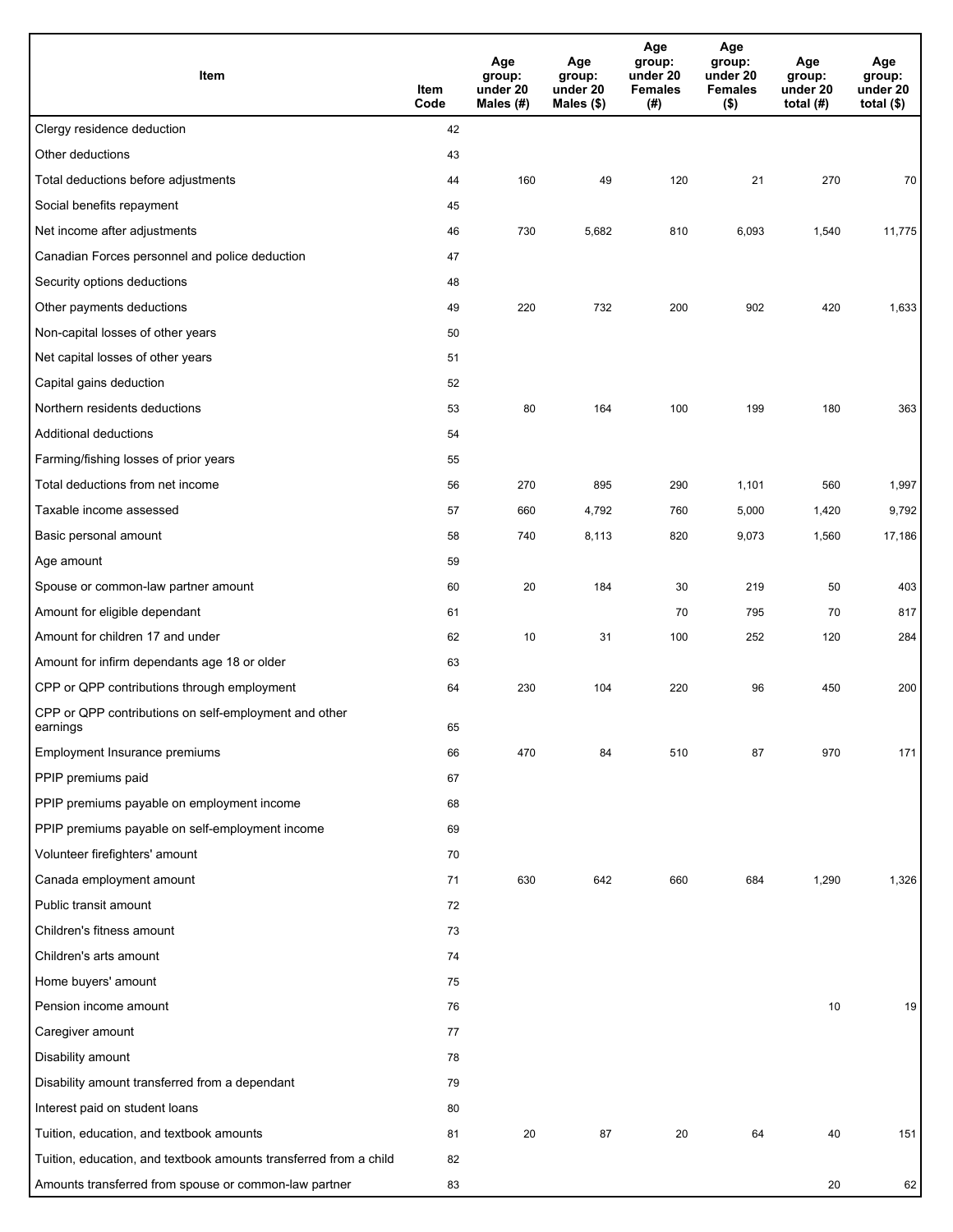| <b>Item</b>                                         | <b>Item</b><br>Code | Age<br>group:<br>under 20<br>Males $(H)$ | Age<br>group:<br>under 20<br>Males (\$) | Age<br>group:<br>under 20<br><b>Females</b><br>(# ) | Age<br>group:<br>under 20<br><b>Females</b><br>$($ \$) | Age<br>group:<br>under 20<br>total $(H)$ | Age<br>group:<br>under 20<br>total $($)$ |
|-----------------------------------------------------|---------------------|------------------------------------------|-----------------------------------------|-----------------------------------------------------|--------------------------------------------------------|------------------------------------------|------------------------------------------|
| Medical expenses                                    | 84                  |                                          |                                         |                                                     |                                                        |                                          |                                          |
| Total tax credits on personal amounts               | 85                  | 740                                      | 1,395                                   | 820                                                 | 1,703                                                  | 1,560                                    | 3,097                                    |
| Allowable charitable donations and government gifts | 86                  |                                          |                                         |                                                     |                                                        |                                          |                                          |
| Eligible cultural and ecological gifts              | 87                  |                                          |                                         |                                                     |                                                        |                                          |                                          |
| Total tax credit on donations and gifts             | 88                  |                                          |                                         |                                                     |                                                        |                                          |                                          |
| Total federal non-refundable tax credits            | 89                  | 740                                      | 1,395                                   | 820                                                 | 1,703                                                  | 1,560                                    | 3,097                                    |
| Federal dividend tax credit                         | 90                  |                                          |                                         |                                                     |                                                        |                                          |                                          |
| Overseas employment tax credit                      | 91                  |                                          |                                         |                                                     |                                                        |                                          |                                          |
| Minimum tax carryover                               | 92                  |                                          |                                         |                                                     |                                                        |                                          |                                          |
| Basic federal tax                                   | 93                  | 100                                      | 133                                     | 90                                                  | 125                                                    | 190                                      | 258                                      |
| Federal Foreign Tax Credit                          | 94                  |                                          |                                         |                                                     |                                                        |                                          |                                          |
| Federal Political contribution tax credit           | 95                  |                                          |                                         |                                                     |                                                        |                                          |                                          |
| <b>Investment Tax Credit</b>                        | 96                  |                                          |                                         |                                                     |                                                        |                                          |                                          |
| Labour-sponsored funds tax credit                   | 97                  |                                          |                                         |                                                     |                                                        |                                          |                                          |
| Alternative minimum tax payable                     | 98                  |                                          |                                         |                                                     |                                                        |                                          |                                          |
| Net federal tax                                     | 99                  | 100                                      | 133                                     | 90                                                  | 125                                                    | 190                                      | 258                                      |
| CPP contributions on self-employment                | 100                 |                                          |                                         |                                                     |                                                        |                                          |                                          |
| Social Benefits repayment                           | 101                 |                                          |                                         |                                                     |                                                        |                                          |                                          |
| <b>Net Provincial Tax</b>                           | 102                 | 100                                      | 35                                      | 90                                                  | 34                                                     | 190                                      | 68                                       |
| Total tax payable                                   | 103                 | 100                                      | 169                                     | 100                                                 | 159                                                    | 200                                      | 327                                      |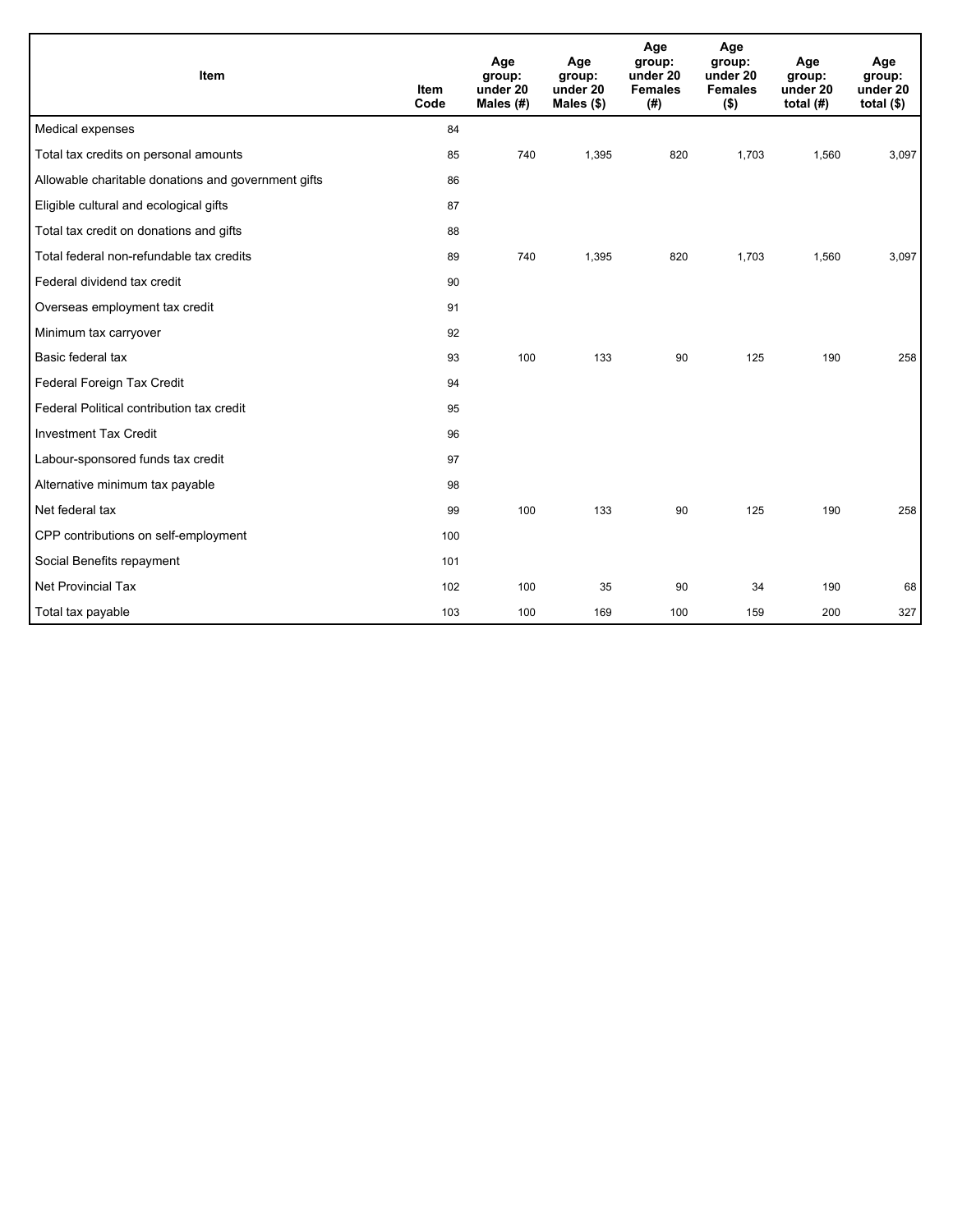| <b>Item</b>                                                                                    | Item<br>Code   | Age<br>group:<br>20 to 24<br>Males (#) | Age<br>group:<br>20 to 24<br>Males $(\$)$ | Age<br>group:<br>20 to 24<br><b>Females</b><br>(# ) | Age<br>group:<br>20 to 24<br><b>Females</b><br>$($ \$) | Age<br>group:<br>20 to 24<br>total $(H)$ | Age<br>group:<br>20 to 24<br>total $($)$ |
|------------------------------------------------------------------------------------------------|----------------|----------------------------------------|-------------------------------------------|-----------------------------------------------------|--------------------------------------------------------|------------------------------------------|------------------------------------------|
| Number of taxable returns                                                                      | $\mathbf{1}$   | 560                                    |                                           | 430                                                 |                                                        | 980                                      |                                          |
| Number of non-taxable returns                                                                  | $\sqrt{2}$     | 820                                    |                                           | 990                                                 |                                                        | 1,810                                    |                                          |
| Total number of returns                                                                        | 3              | 1,370                                  |                                           | 1,420                                               |                                                        | 2,790                                    |                                          |
| Employment income                                                                              | 4              | 1,200                                  | 25,639                                    | 1,130                                               | 21,907                                                 | 2,330                                    | 47,546                                   |
| Commissions (from employment)                                                                  | 5              |                                        |                                           |                                                     |                                                        |                                          |                                          |
| Other employment income                                                                        | 6              |                                        |                                           |                                                     |                                                        | 10                                       | 20                                       |
| Old Age Security pension (OASP)                                                                | $\overline{7}$ |                                        |                                           |                                                     |                                                        |                                          |                                          |
| CPP or QPP benefits                                                                            | 8              | 10                                     | 28                                        | 30                                                  | 66                                                     | 40                                       | 94                                       |
| Other pensions or superannuation                                                               | 9              |                                        |                                           |                                                     |                                                        |                                          |                                          |
| Elected split-pension amount                                                                   | 10             |                                        |                                           |                                                     |                                                        |                                          |                                          |
| Universal Child Care Benefit (UCCB)                                                            | 11             | 90                                     | 153                                       | 600                                                 | 982                                                    | 690                                      | 1,134                                    |
| Employment Insurance and other benefits                                                        | 12             | 90                                     | 745                                       | 110                                                 | 877                                                    | 200                                      | 1,622                                    |
| Taxable amount of dividends from taxable Canadian corporations                                 | 13             |                                        |                                           |                                                     |                                                        | 30                                       | 206                                      |
| Interest and other investment income                                                           | 14             |                                        |                                           | 20                                                  | 2                                                      |                                          |                                          |
| Net partnership income (Limited or non-active partners only)                                   | 15             |                                        |                                           |                                                     |                                                        |                                          |                                          |
| Net rental income                                                                              | 16             |                                        |                                           |                                                     |                                                        |                                          |                                          |
| Taxable capital gains                                                                          | 17             |                                        |                                           |                                                     |                                                        |                                          |                                          |
| Registered retirement savings plan income (RRSP)                                               | 18             | 20                                     | 38                                        |                                                     |                                                        | 30                                       | 72                                       |
| Other income                                                                                   | 19             | 120                                    | 398                                       | 130                                                 | 565                                                    | 260                                      | 963                                      |
| Net business income                                                                            | 20             | 10                                     | 38                                        | 30                                                  | 80                                                     | 40                                       | 117                                      |
| Net professional income                                                                        | 21             |                                        |                                           |                                                     |                                                        |                                          |                                          |
| Net commission income                                                                          | 22             |                                        |                                           |                                                     |                                                        |                                          |                                          |
| Net farming income                                                                             | 23             |                                        |                                           |                                                     |                                                        |                                          |                                          |
| Net fishing income                                                                             | 24             |                                        |                                           |                                                     |                                                        |                                          |                                          |
| Workers' compensation benefits                                                                 | 25             | 20                                     | 18                                        |                                                     |                                                        | 30                                       | 32                                       |
| Social assistance payments                                                                     | 26             | 610                                    | 2,795                                     | 550                                                 | 3,008                                                  | 1,160                                    | 5,803                                    |
| Net federal supplements                                                                        | 27             |                                        |                                           |                                                     |                                                        |                                          |                                          |
| Total income assessed                                                                          | 28             | 1,370                                  | 30,213                                    | 1,420                                               | 27,674                                                 | 2,780                                    | 57,887                                   |
| Registered pension plan contributions (RPP)                                                    | 29             | 100                                    | 236                                       | 110                                                 | 269                                                    | 200                                      | 505                                      |
| RRSP deduction                                                                                 | 30             | 40                                     | 161                                       | 40                                                  | 98                                                     | 80                                       | 260                                      |
| Deduction for elected split-pension amount                                                     | 31             |                                        |                                           |                                                     |                                                        |                                          |                                          |
| Annual union, professional, or like dues                                                       | 32             | 350                                    | 122                                       | 410                                                 | 139                                                    | 760                                      | 261                                      |
| Child care expenses                                                                            | 33             | 10                                     | 26                                        | 30                                                  | 111                                                    | 50                                       | 137                                      |
| <b>Business investment loss</b>                                                                | 34             |                                        |                                           |                                                     |                                                        |                                          |                                          |
| Moving expenses                                                                                | 35             |                                        |                                           |                                                     |                                                        | 20                                       | 22                                       |
| Support payments made                                                                          | 36             |                                        |                                           |                                                     |                                                        |                                          |                                          |
| Carrying charges and interest expenses                                                         | 37             |                                        |                                           |                                                     |                                                        |                                          |                                          |
| Deductions for CPP/QPP contributions on self-employment and other<br>earnings                  | 38             |                                        |                                           | 20                                                  | $\overline{\mathbf{c}}$                                | 20                                       | 6                                        |
| Deductions for provincial parental insurance plan (PPIP) premiums on<br>self-employment income | 39             |                                        |                                           |                                                     |                                                        |                                          |                                          |
| Exploration and development expenses                                                           | 40             |                                        |                                           |                                                     |                                                        |                                          |                                          |
| Other employment expenses                                                                      | 41             |                                        |                                           |                                                     |                                                        |                                          |                                          |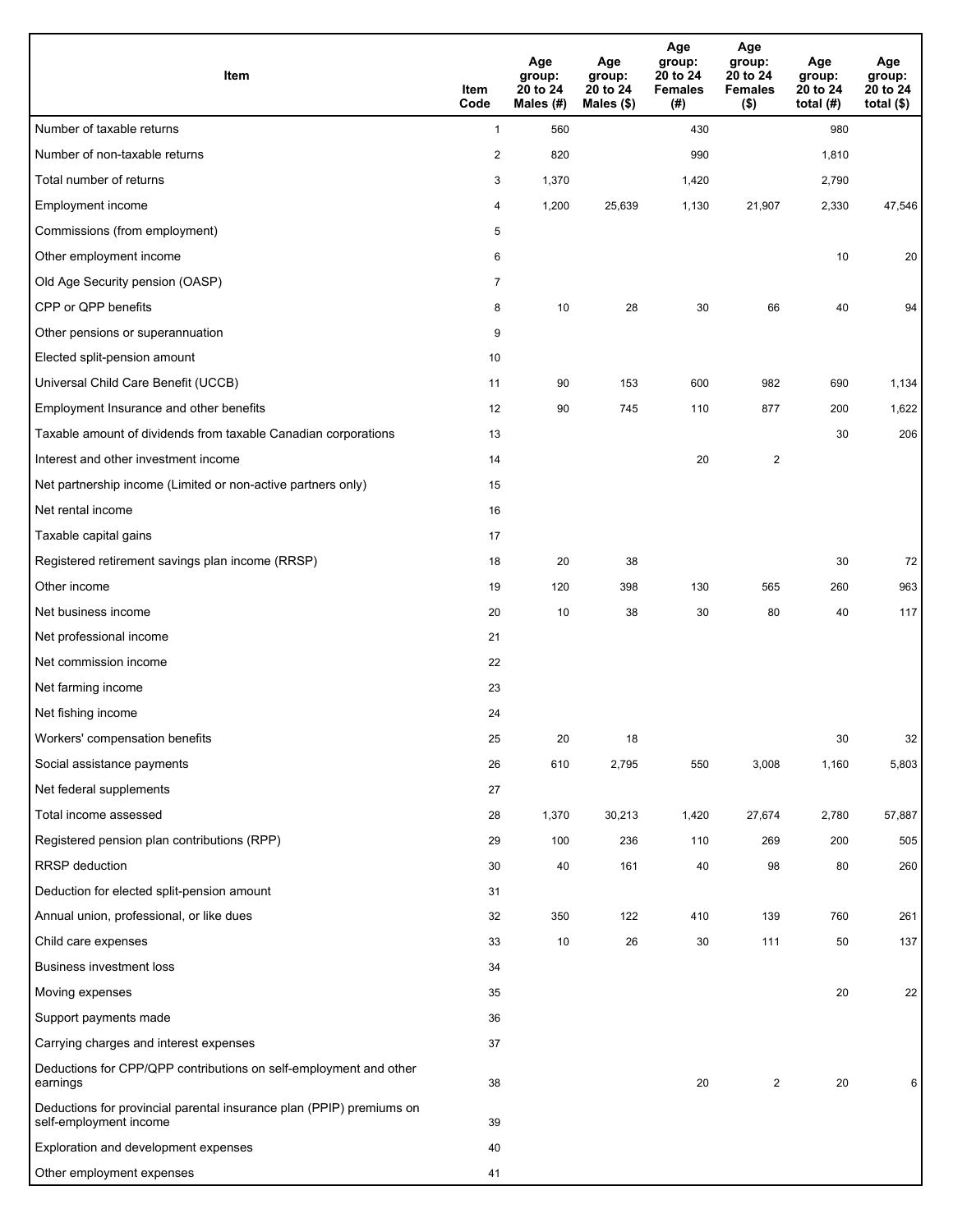| Item                                                              | Item<br>Code | Age<br>group:<br>20 to 24<br>Males $(H)$ | Age<br>group:<br>20 to 24<br>Males (\$) | Age<br>group:<br>20 to 24<br><b>Females</b><br>(# ) | Age<br>group:<br>20 to 24<br><b>Females</b><br>$($ \$) | Age<br>group:<br>20 to 24<br>total $(H)$ | Age<br>group:<br>20 to 24<br>total $($)$ |
|-------------------------------------------------------------------|--------------|------------------------------------------|-----------------------------------------|-----------------------------------------------------|--------------------------------------------------------|------------------------------------------|------------------------------------------|
| Clergy residence deduction                                        | 42           |                                          |                                         |                                                     |                                                        |                                          |                                          |
| Other deductions                                                  | 43           | 10                                       | 14                                      | 20                                                  | 9                                                      | 30                                       | 24                                       |
| Total deductions before adjustments                               | 44           | 430                                      | 578                                     | 480                                                 | 645                                                    | 910                                      | 1,222                                    |
| Social benefits repayment                                         | 45           |                                          |                                         |                                                     |                                                        |                                          |                                          |
| Net income after adjustments                                      | 46           | 1,370                                    | 29,630                                  | 1,420                                               | 27,030                                                 | 2,780                                    | 56,660                                   |
| Canadian Forces personnel and police deduction                    | 47           |                                          |                                         |                                                     |                                                        |                                          |                                          |
| Security options deductions                                       | 48           |                                          |                                         |                                                     |                                                        |                                          |                                          |
| Other payments deductions                                         | 49           | 620                                      | 2,813                                   | 560                                                 | 3,022                                                  | 1,170                                    | 5,835                                    |
| Non-capital losses of other years                                 | 50           |                                          |                                         |                                                     |                                                        |                                          |                                          |
| Net capital losses of other years                                 | 51           |                                          |                                         |                                                     |                                                        |                                          |                                          |
| Capital gains deduction                                           | 52           |                                          |                                         |                                                     |                                                        |                                          |                                          |
| Northern residents deductions                                     | 53           | 310                                      | 1,079                                   | 320                                                 | 1,211                                                  | 630                                      | 2,291                                    |
| Additional deductions                                             | 54           |                                          |                                         |                                                     |                                                        |                                          |                                          |
| Farming/fishing losses of prior years                             | 55           |                                          |                                         |                                                     |                                                        |                                          |                                          |
| Total deductions from net income                                  | 56           | 850                                      | 3,920                                   | 820                                                 | 4,233                                                  | 1,670                                    | 8,153                                    |
| Taxable income assessed                                           | 57           | 1,240                                    | 25,726                                  | 1,340                                               | 22,806                                                 | 2,580                                    | 48,532                                   |
| Basic personal amount                                             | 58           | 1,370                                    | 15,144                                  | 1,420                                               | 15,641                                                 | 2,790                                    | 30,785                                   |
| Age amount                                                        | 59           |                                          |                                         |                                                     |                                                        |                                          |                                          |
| Spouse or common-law partner amount                               | 60           | 200                                      | 1,637                                   | 110                                                 | 823                                                    | 310                                      | 2,460                                    |
| Amount for eligible dependant                                     | 61           |                                          |                                         | 270                                                 | 2,952                                                  | 280                                      | 3,027                                    |
| Amount for children 17 and under                                  | 62           | 220                                      | 829                                     | 450                                                 | 1,441                                                  | 670                                      | 2,270                                    |
| Amount for infirm dependants age 18 or older                      | 63           |                                          |                                         |                                                     |                                                        |                                          |                                          |
| CPP or QPP contributions through employment                       | 64           | 930                                      | 906                                     | 800                                                 | 760                                                    | 1,720                                    | 1,666                                    |
| CPP or QPP contributions on self-employment and other<br>earnings | 65           |                                          |                                         | 20                                                  | 2                                                      | 20                                       | 6                                        |
| Employment Insurance premiums                                     | 66           | 1,010                                    | 405                                     | 900                                                 | 336                                                    | 1,910                                    | 741                                      |
| PPIP premiums paid                                                | 67           |                                          |                                         |                                                     |                                                        |                                          |                                          |
| PPIP premiums payable on employment income                        | 68           |                                          |                                         |                                                     |                                                        |                                          |                                          |
| PPIP premiums payable on self-employment income                   | 69           |                                          |                                         |                                                     |                                                        |                                          |                                          |
| Volunteer firefighters' amount                                    | 70           | 10                                       | 30                                      |                                                     |                                                        | 10                                       | 33                                       |
| Canada employment amount                                          | 71           | 1,170                                    | 1,244                                   | 1,100                                               | 1,145                                                  | 2,270                                    | 2,389                                    |
| Public transit amount                                             | 72           |                                          |                                         | 10                                                  | $\overline{\mathbf{c}}$                                | 20                                       | 5                                        |
| Children's fitness amount                                         | 73           |                                          |                                         |                                                     |                                                        |                                          |                                          |
| Children's arts amount                                            | 74           |                                          |                                         |                                                     |                                                        |                                          |                                          |
| Home buyers' amount                                               | 75           |                                          |                                         |                                                     |                                                        |                                          |                                          |
| Pension income amount                                             | 76           |                                          |                                         |                                                     |                                                        |                                          |                                          |
| Caregiver amount                                                  | 77           |                                          |                                         |                                                     |                                                        |                                          |                                          |
| Disability amount                                                 | 78           |                                          |                                         |                                                     |                                                        |                                          |                                          |
| Disability amount transferred from a dependant                    | 79           |                                          |                                         |                                                     |                                                        |                                          |                                          |
| Interest paid on student loans                                    | 80           |                                          |                                         | 20                                                  | 9                                                      | 20                                       | 11                                       |
| Tuition, education, and textbook amounts                          | 81           | 90                                       | 439                                     | 140                                                 | 951                                                    | 230                                      | 1,390                                    |
| Tuition, education, and textbook amounts transferred from a child | 82           |                                          |                                         |                                                     |                                                        |                                          |                                          |
| Amounts transferred from spouse or common-law partner             | 83           | 50                                       | 159                                     | 60                                                  | 235                                                    | 100                                      | 394                                      |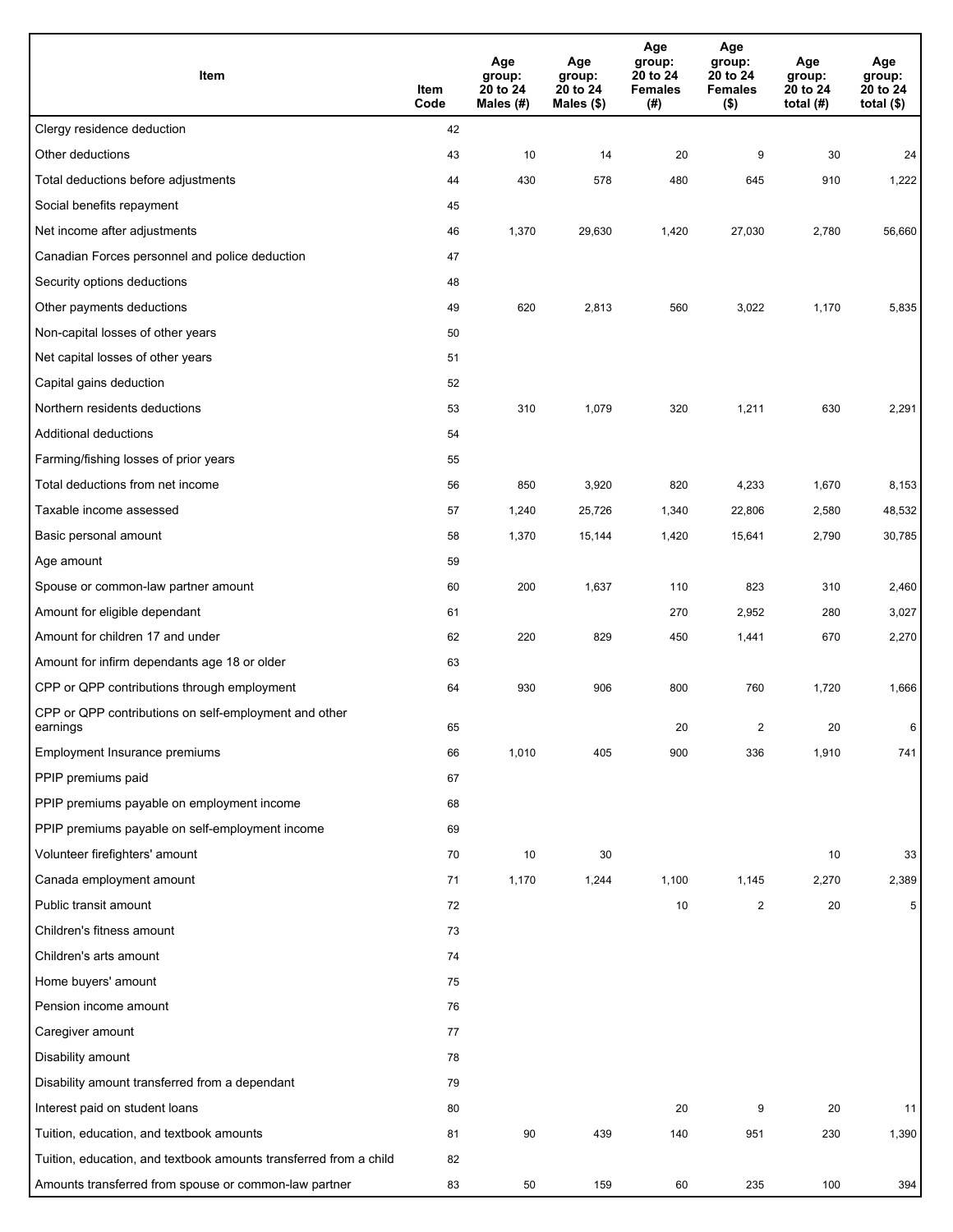| Item                                                | <b>Item</b><br>Code | Age<br>group:<br>20 to 24<br>Males (#) | Age<br>group:<br>20 to 24<br>Males $(\$)$ | Age<br>group:<br>20 to 24<br><b>Females</b><br>(#) | Age<br>group:<br>20 to 24<br><b>Females</b><br>$($ \$) | Age<br>group:<br>20 to 24<br>total $(H)$ | Age<br>group:<br>20 to 24<br>total $($)$ |
|-----------------------------------------------------|---------------------|----------------------------------------|-------------------------------------------|----------------------------------------------------|--------------------------------------------------------|------------------------------------------|------------------------------------------|
| Medical expenses                                    | 84                  |                                        |                                           |                                                    |                                                        |                                          |                                          |
| Total tax credits on personal amounts               | 85                  | 1,370                                  | 3,138                                     | 1,420                                              | 3,655                                                  | 2,790                                    | 6,793                                    |
| Allowable charitable donations and government gifts | 86                  | 30                                     | 17                                        |                                                    |                                                        |                                          |                                          |
| Eligible cultural and ecological gifts              | 87                  |                                        |                                           |                                                    |                                                        |                                          |                                          |
| Total tax credit on donations and gifts             | 88                  | 30                                     | 5                                         |                                                    |                                                        |                                          |                                          |
| Total federal non-refundable tax credits            | 89                  | 1,370                                  | 3,142                                     | 1,420                                              | 3,660                                                  | 2,790                                    | 6,802                                    |
| Federal dividend tax credit                         | 90                  |                                        |                                           |                                                    |                                                        | 40                                       | 28                                       |
| Overseas employment tax credit                      | 91                  |                                        |                                           |                                                    |                                                        |                                          |                                          |
| Minimum tax carryover                               | 92                  |                                        |                                           |                                                    |                                                        |                                          |                                          |
| Basic federal tax                                   | 93                  | 550                                    | 2,103                                     | 420                                                | 1,706                                                  | 970                                      | 3,809                                    |
| Federal Foreign Tax Credit                          | 94                  |                                        |                                           |                                                    |                                                        |                                          |                                          |
| Federal Political contribution tax credit           | 95                  |                                        |                                           |                                                    |                                                        |                                          |                                          |
| <b>Investment Tax Credit</b>                        | 96                  |                                        |                                           |                                                    |                                                        |                                          |                                          |
| Labour-sponsored funds tax credit                   | 97                  |                                        |                                           |                                                    |                                                        |                                          |                                          |
| Alternative minimum tax payable                     | 98                  |                                        |                                           |                                                    |                                                        |                                          |                                          |
| Net federal tax                                     | 99                  | 550                                    | 2,103                                     | 420                                                | 1,706                                                  | 960                                      | 3,809                                    |
| CPP contributions on self-employment                | 100                 |                                        |                                           | 20                                                 | 4                                                      | 20                                       | 11                                       |
| Social Benefits repayment                           | 101                 |                                        |                                           |                                                    |                                                        |                                          |                                          |
| <b>Net Provincial Tax</b>                           | 102                 | 540                                    | 616                                       | 410                                                | 504                                                    | 950                                      | 1,120                                    |
| Total tax payable                                   | 103                 | 560                                    | 2,731                                     | 430                                                | 2,215                                                  | 980                                      | 4,945                                    |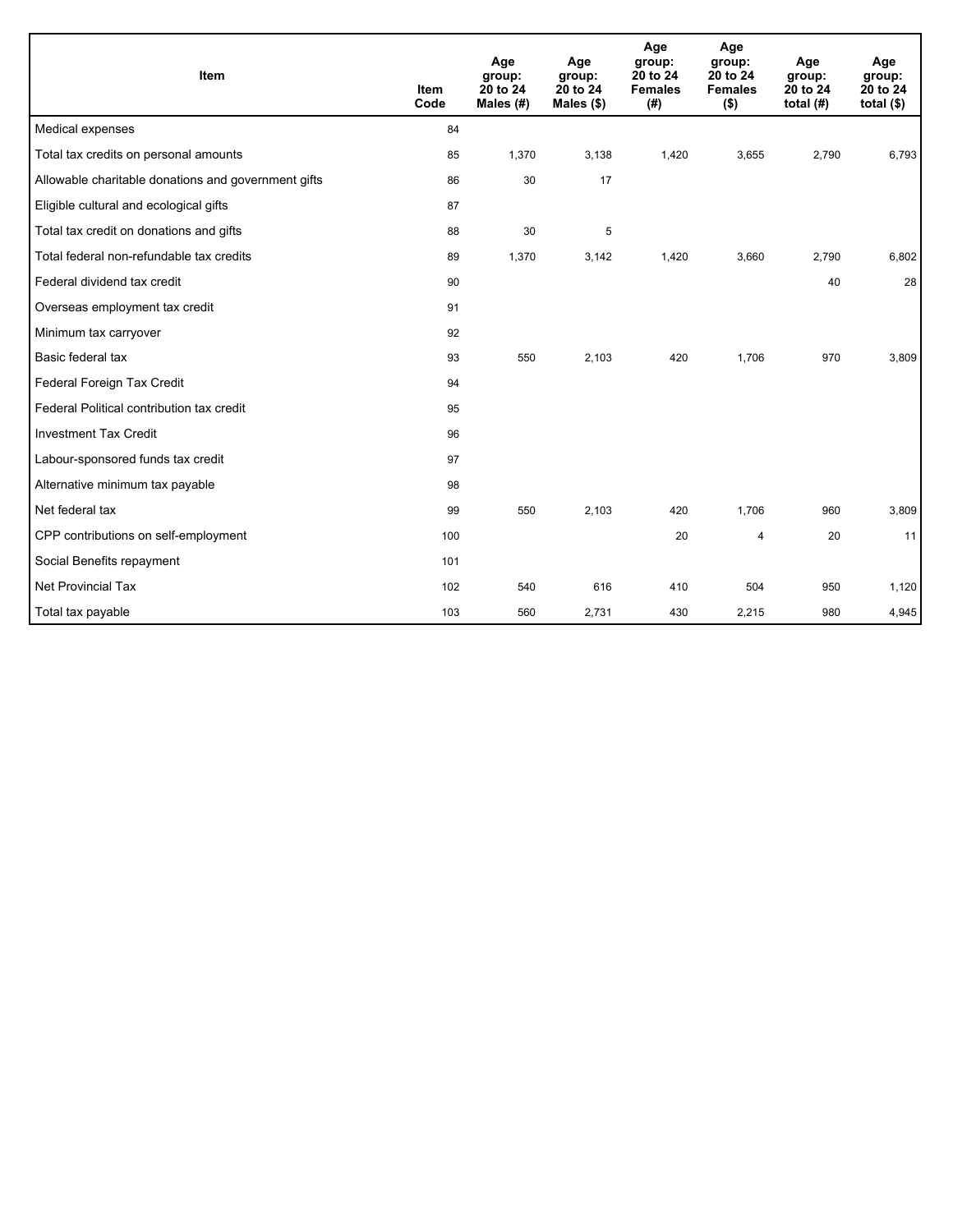| Item                                                                                           | Item<br>Code   | Age<br>group:<br>25 to 29<br>Males (#) | Age<br>group:<br>25 to 29<br>Males (\$) | Age<br>group:<br>25 to 29<br><b>Females</b><br>(# ) | Age<br>group:<br>25 to 29<br><b>Females</b><br>$($ \$) | Age<br>group:<br>25 to 29<br>total $(H)$ | Age<br>group:<br>25 to 29<br>total $($ |
|------------------------------------------------------------------------------------------------|----------------|----------------------------------------|-----------------------------------------|-----------------------------------------------------|--------------------------------------------------------|------------------------------------------|----------------------------------------|
| Number of taxable returns                                                                      | $\mathbf{1}$   | 710                                    |                                         | 690                                                 |                                                        | 1,400                                    |                                        |
| Number of non-taxable returns                                                                  | $\overline{2}$ | 630                                    |                                         | 800                                                 |                                                        | 1,430                                    |                                        |
| Total number of returns                                                                        | 3              | 1,340                                  |                                         | 1,480                                               |                                                        | 2,830                                    |                                        |
| Employment income                                                                              | 4              | 1,170                                  | 44,874                                  | 1,220                                               | 44,723                                                 | 2,390                                    | 89,597                                 |
| Commissions (from employment)                                                                  | 5              |                                        |                                         |                                                     |                                                        |                                          |                                        |
| Other employment income                                                                        | 6              | 20                                     | 133                                     | 10                                                  | 40                                                     | 30                                       | 173                                    |
| Old Age Security pension (OASP)                                                                | $\overline{7}$ |                                        |                                         |                                                     |                                                        |                                          |                                        |
| CPP or QPP benefits                                                                            | 8              |                                        |                                         |                                                     |                                                        |                                          |                                        |
| Other pensions or superannuation                                                               | 9              |                                        |                                         |                                                     |                                                        |                                          |                                        |
| Elected split-pension amount                                                                   | 10             |                                        |                                         |                                                     |                                                        |                                          |                                        |
| Universal Child Care Benefit (UCCB)                                                            | 11             | 180                                    | 325                                     | 670                                                 | 1,219                                                  | 840                                      | 1,545                                  |
| Employment Insurance and other benefits                                                        | 12             | 160                                    | 1,260                                   | 180                                                 | 1,733                                                  | 340                                      | 2,993                                  |
| Taxable amount of dividends from taxable Canadian corporations                                 | 13             | 40                                     | 160                                     |                                                     |                                                        | 60                                       | 195                                    |
| Interest and other investment income                                                           | 14             | 60                                     | 20                                      | 60                                                  | 19                                                     | 110                                      | 39                                     |
| Net partnership income (Limited or non-active partners only)                                   | 15             |                                        |                                         |                                                     |                                                        |                                          |                                        |
| Net rental income                                                                              | 16             | 10                                     | 35                                      | 20                                                  | 57                                                     | 30                                       | 92                                     |
| Taxable capital gains                                                                          | 17             | 20                                     | 6                                       |                                                     |                                                        | 30                                       | 10                                     |
| Registered retirement savings plan income (RRSP)                                               | 18             | 40                                     | 121                                     | 40                                                  | 130                                                    | 80                                       | 251                                    |
| Other income                                                                                   | 19             | 140                                    | 498                                     | 150                                                 | 426                                                    | 290                                      | 924                                    |
| Net business income                                                                            | 20             | 30                                     | 297                                     | 60                                                  | 372                                                    | 90                                       | 669                                    |
| Net professional income                                                                        | 21             |                                        |                                         | 10                                                  | 425                                                    | 10                                       | 483                                    |
| Net commission income                                                                          | 22             |                                        |                                         |                                                     |                                                        |                                          |                                        |
| Net farming income                                                                             | 23             |                                        |                                         |                                                     |                                                        |                                          |                                        |
| Net fishing income                                                                             | 24             | 20                                     | 585                                     |                                                     |                                                        | 20                                       | 585                                    |
| Workers' compensation benefits                                                                 | 25             | 20                                     | 82                                      |                                                     |                                                        | 30                                       | 116                                    |
| Social assistance payments                                                                     | 26             | 480                                    | 2,642                                   | 450                                                 | 3,286                                                  | 930                                      | 5,928                                  |
| Net federal supplements                                                                        | 27             |                                        |                                         |                                                     |                                                        |                                          |                                        |
| Total income assessed                                                                          | 28             | 1,340                                  | 51,130                                  | 1,480                                               | 52,521                                                 | 2,820                                    | 103,651                                |
| Registered pension plan contributions (RPP)                                                    | 29             | 250                                    | 1,041                                   | 340                                                 | 1,308                                                  | 590                                      | 2,349                                  |
| RRSP deduction                                                                                 | 30             | 130                                    | 783                                     | 160                                                 | 815                                                    | 300                                      | 1,597                                  |
| Deduction for elected split-pension amount                                                     | 31             |                                        |                                         |                                                     |                                                        |                                          |                                        |
| Annual union, professional, or like dues                                                       | 32             | 460                                    | 281                                     | 600                                                 | 397                                                    | 1,060                                    | 677                                    |
| Child care expenses                                                                            | 33             | 30                                     | 96                                      | 80                                                  | 320                                                    | 110                                      | 416                                    |
| Business investment loss                                                                       | 34             |                                        |                                         |                                                     |                                                        |                                          |                                        |
| Moving expenses                                                                                | 35             | 20                                     | 33                                      | 20                                                  | 29                                                     | 40                                       | 62                                     |
| Support payments made                                                                          | 36             |                                        |                                         |                                                     |                                                        |                                          |                                        |
| Carrying charges and interest expenses                                                         | 37             | 10                                     | 3                                       |                                                     |                                                        | 20                                       | 12                                     |
| Deductions for CPP/QPP contributions on self-employment and other<br>earnings                  | 38             | 30                                     | 23                                      | 40                                                  | 19                                                     | 70                                       | 42                                     |
| Deductions for provincial parental insurance plan (PPIP) premiums on<br>self-employment income | 39             |                                        |                                         |                                                     |                                                        |                                          |                                        |
| Exploration and development expenses                                                           | 40             |                                        |                                         |                                                     |                                                        |                                          |                                        |
| Other employment expenses                                                                      | 41             |                                        |                                         |                                                     |                                                        |                                          |                                        |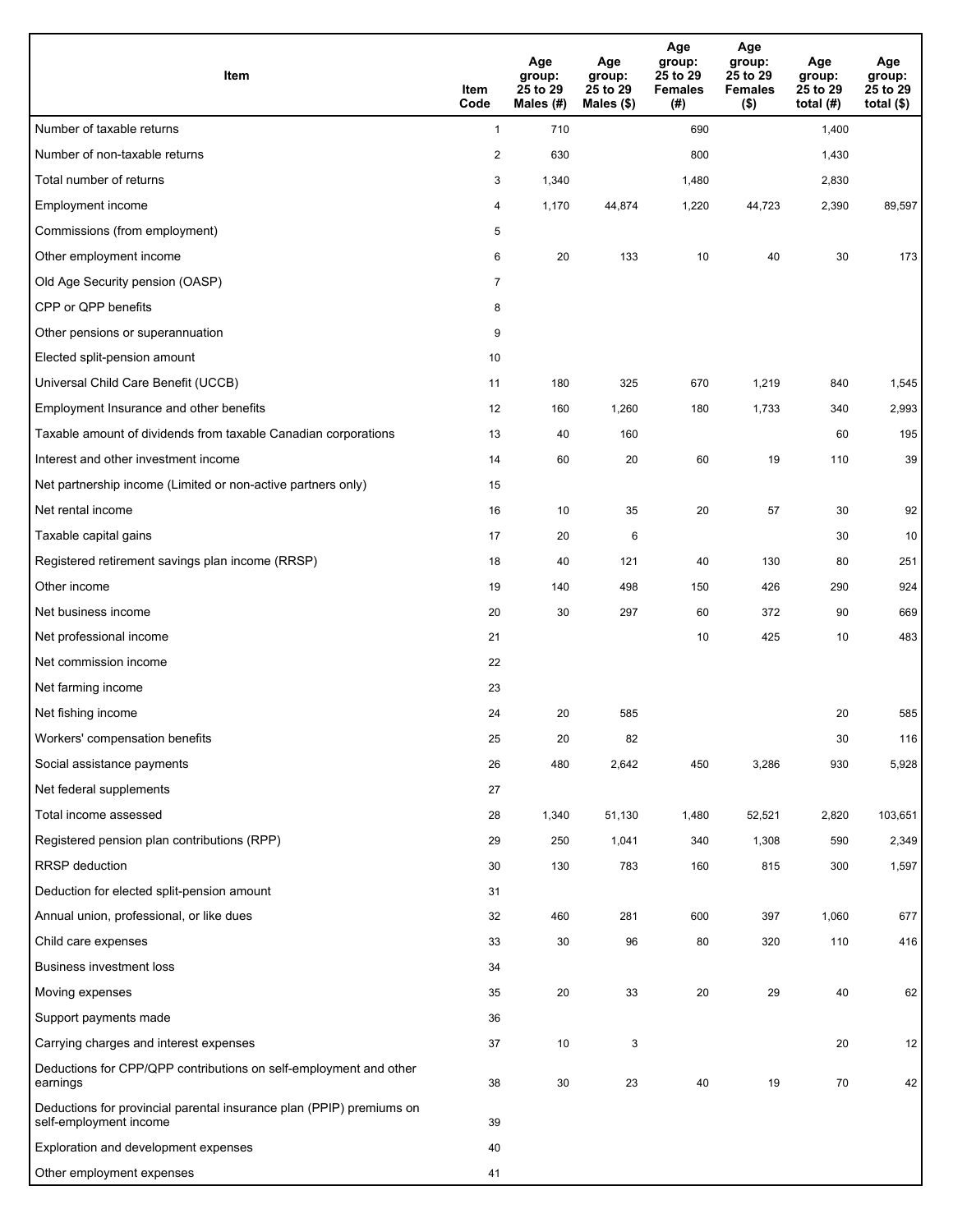| Item                                                              | Item<br>Code | Age<br>group:<br>25 to 29<br>Males (#) | Age<br>group:<br>25 to 29<br>Males (\$) | Age<br>group:<br>25 to 29<br><b>Females</b><br>(#) | Age<br>group:<br>25 to 29<br><b>Females</b><br>$($ \$) | Age<br>group:<br>25 to 29<br>total $(H)$ | Age<br>group:<br>25 to 29<br>total $($)$ |
|-------------------------------------------------------------------|--------------|----------------------------------------|-----------------------------------------|----------------------------------------------------|--------------------------------------------------------|------------------------------------------|------------------------------------------|
| Clergy residence deduction                                        | 42           |                                        |                                         |                                                    |                                                        |                                          |                                          |
| Other deductions                                                  | 43           | 30                                     | 31                                      | 40                                                 | 25                                                     | 60                                       | 56                                       |
| Total deductions before adjustments                               | 44           | 610                                    | 2,297                                   | 750                                                | 2,964                                                  | 1,360                                    | 5,262                                    |
| Social benefits repayment                                         | 45           | 10                                     | 20                                      |                                                    |                                                        | 20                                       | 23                                       |
| Net income after adjustments                                      | 46           | 1,340                                  | 48,814                                  | 1,480                                              | 49,561                                                 | 2,820                                    | 98,374                                   |
| Canadian Forces personnel and police deduction                    | 47           |                                        |                                         |                                                    |                                                        |                                          |                                          |
| Security options deductions                                       | 48           |                                        |                                         |                                                    |                                                        |                                          |                                          |
| Other payments deductions                                         | 49           | 490                                    | 2,725                                   | 460                                                | 3,319                                                  | 950                                      | 6,044                                    |
| Non-capital losses of other years                                 | 50           |                                        |                                         |                                                    |                                                        |                                          |                                          |
| Net capital losses of other years                                 | 51           |                                        |                                         |                                                    |                                                        |                                          |                                          |
| Capital gains deduction                                           | 52           |                                        |                                         |                                                    |                                                        |                                          |                                          |
| Northern residents deductions                                     | 53           | 530                                    | 2,740                                   | 580                                                | 3,170                                                  | 1,110                                    | 5,910                                    |
| Additional deductions                                             | 54           |                                        |                                         |                                                    |                                                        |                                          |                                          |
| Farming/fishing losses of prior years                             | 55           |                                        |                                         |                                                    |                                                        |                                          |                                          |
| Total deductions from net income                                  | 56           | 910                                    | 5,466                                   | 940                                                | 6,489                                                  | 1,850                                    | 11,955                                   |
| Taxable income assessed                                           | 57           | 1,240                                  | 43,366                                  | 1,430                                              | 43,082                                                 | 2,670                                    | 86,447                                   |
| Basic personal amount                                             | 58           | 1,340                                  | 14,784                                  | 1,480                                              | 16,375                                                 | 2,830                                    | 31,159                                   |
| Age amount                                                        | 59           |                                        |                                         |                                                    |                                                        |                                          |                                          |
| Spouse or common-law partner amount                               | 60           | 240                                    | 1,772                                   | 150                                                | 1,178                                                  | 380                                      | 2,950                                    |
| Amount for eligible dependant                                     | 61           | 10                                     | 121                                     | 310                                                | 3,404                                                  | 320                                      | 3,525                                    |
| Amount for children 17 and under                                  | 62           | 320                                    | 1,577                                   | 580                                                | 2,652                                                  | 890                                      | 4,229                                    |
| Amount for infirm dependants age 18 or older                      | 63           |                                        |                                         |                                                    |                                                        |                                          |                                          |
| CPP or QPP contributions through employment                       | 64           | 960                                    | 1,345                                   | 970                                                | 1,360                                                  | 1,930                                    | 2,705                                    |
| CPP or QPP contributions on self-employment and other<br>earnings | 65           | 30                                     | 23                                      | 40                                                 | 19                                                     | 70                                       | 42                                       |
| Employment Insurance premiums                                     | 66           | 1,030                                  | 560                                     | 1,010                                              | 549                                                    | 2,030                                    | 1,110                                    |
| PPIP premiums paid                                                | 67           |                                        |                                         |                                                    |                                                        |                                          |                                          |
| PPIP premiums payable on employment income                        | 68           |                                        |                                         |                                                    |                                                        |                                          |                                          |
| PPIP premiums payable on self-employment income                   | 69           |                                        |                                         |                                                    |                                                        |                                          |                                          |
| Volunteer firefighters' amount                                    | 70           | 10                                     | 42                                      |                                                    |                                                        | 20                                       | 45                                       |
| Canada employment amount                                          | 71           | 1,150                                  | 1,232                                   | 1,190                                              | 1,243                                                  | 2,340                                    | 2,476                                    |
| Public transit amount                                             | 72           |                                        |                                         |                                                    |                                                        | 10                                       | 4                                        |
| Children's fitness amount                                         | 73           |                                        |                                         | 20                                                 | 6                                                      | 30                                       | $\overline{7}$                           |
| Children's arts amount                                            | 74           |                                        |                                         |                                                    |                                                        |                                          |                                          |
| Home buyers' amount                                               | 75           | $10\,$                                 | 53                                      |                                                    |                                                        | 20                                       | 80                                       |
| Pension income amount                                             | 76           |                                        |                                         |                                                    |                                                        |                                          |                                          |
| Caregiver amount                                                  | 77           |                                        |                                         |                                                    |                                                        |                                          |                                          |
| Disability amount                                                 | 78           |                                        |                                         |                                                    |                                                        |                                          |                                          |
| Disability amount transferred from a dependant                    | 79           |                                        |                                         |                                                    |                                                        |                                          |                                          |
| Interest paid on student loans                                    | 80           | 40                                     | 29                                      | 80                                                 | 67                                                     | 120                                      | 96                                       |
| Tuition, education, and textbook amounts                          | 81           | 100                                    | 792                                     | 160                                                | 1,204                                                  | 260                                      | 1,996                                    |
| Tuition, education, and textbook amounts transferred from a child | 82           |                                        |                                         |                                                    |                                                        |                                          |                                          |
| Amounts transferred from spouse or common-law partner             | 83           | 60                                     | 277                                     | 80                                                 | 423                                                    | 130                                      | 699                                      |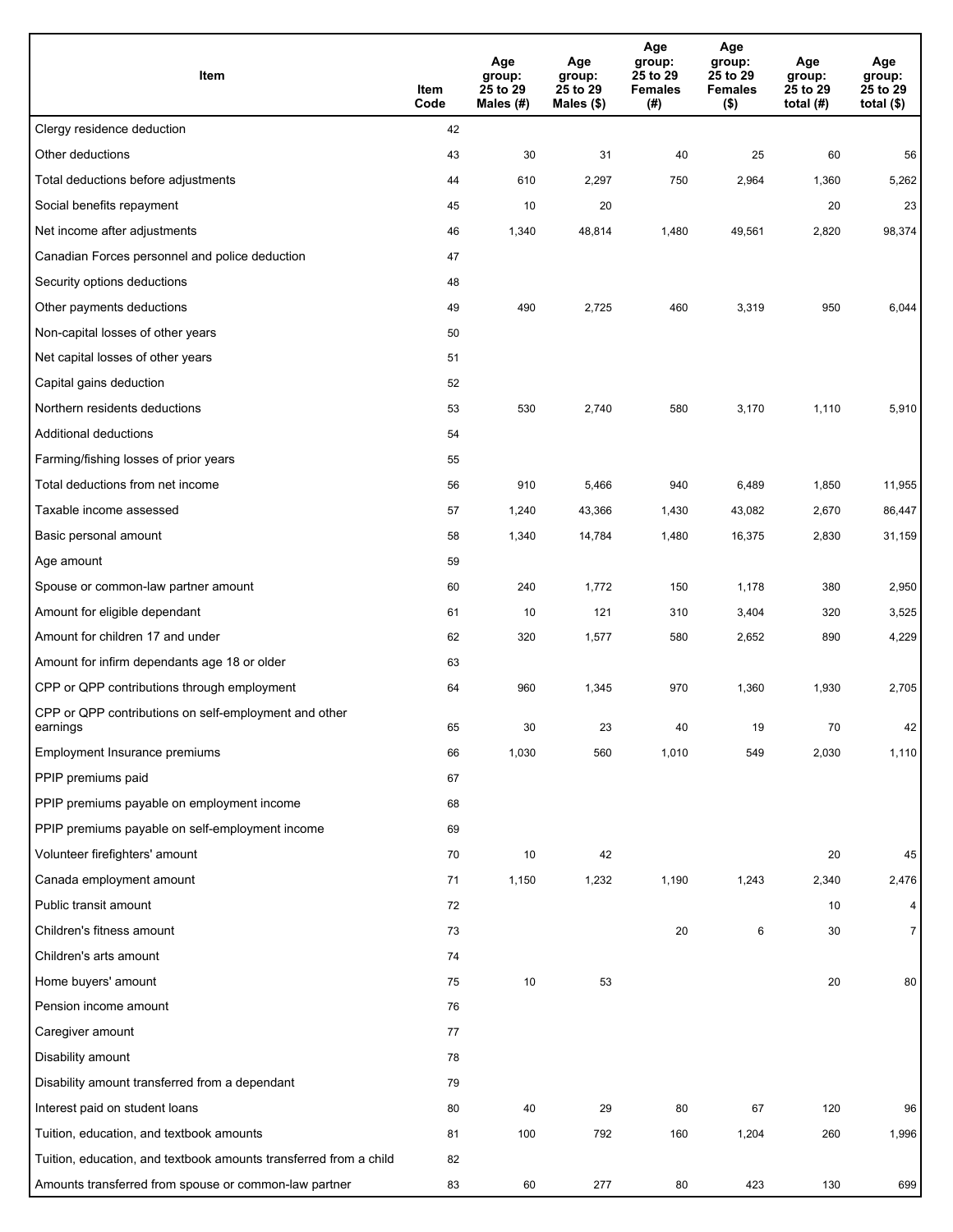| Item                                                | <b>Item</b><br>Code | Age<br>group:<br>25 to 29<br>Males $(H)$ | Age<br>group:<br>25 to 29<br>Males $(\$)$ | Age<br>group:<br>25 to 29<br><b>Females</b><br>(#) | Age<br>group:<br>25 to 29<br><b>Females</b><br>$($ \$) | Age<br>group:<br>25 to 29<br>total $(H)$ | Age<br>group:<br>25 to 29<br>total $($)$ |
|-----------------------------------------------------|---------------------|------------------------------------------|-------------------------------------------|----------------------------------------------------|--------------------------------------------------------|------------------------------------------|------------------------------------------|
| Medical expenses                                    | 84                  |                                          |                                           | 10                                                 | 22                                                     | 20                                       | 31                                       |
| Total tax credits on personal amounts               | 85                  | 1,340                                    | 3,398                                     | 1,480                                              | 4,289                                                  | 2,830                                    | 7,686                                    |
| Allowable charitable donations and government gifts | 86                  | 60                                       | 31                                        | 110                                                | 87                                                     | 170                                      | 119                                      |
| Eligible cultural and ecological gifts              | 87                  |                                          |                                           |                                                    |                                                        |                                          |                                          |
| Total tax credit on donations and gifts             | 88                  | 60                                       | 9                                         | 110                                                | 24                                                     | 170                                      | 32                                       |
| Total federal non-refundable tax credits            | 89                  | 1,340                                    | 3,407                                     | 1,480                                              | 4,312                                                  | 2,830                                    | 7,719                                    |
| Federal dividend tax credit                         | 90                  |                                          |                                           |                                                    |                                                        | 70                                       | 24                                       |
| Overseas employment tax credit                      | 91                  |                                          |                                           |                                                    |                                                        |                                          |                                          |
| Minimum tax carryover                               | 92                  |                                          |                                           |                                                    |                                                        |                                          |                                          |
| Basic federal tax                                   | 93                  | 700                                      | 5,103                                     | 660                                                | 4,675                                                  | 1,360                                    | 9,778                                    |
| Federal Foreign Tax Credit                          | 94                  |                                          |                                           |                                                    |                                                        |                                          |                                          |
| Federal Political contribution tax credit           | 95                  |                                          |                                           |                                                    |                                                        |                                          |                                          |
| <b>Investment Tax Credit</b>                        | 96                  |                                          |                                           |                                                    |                                                        |                                          |                                          |
| Labour-sponsored funds tax credit                   | 97                  |                                          |                                           |                                                    |                                                        |                                          |                                          |
| Alternative minimum tax payable                     | 98                  |                                          |                                           |                                                    |                                                        |                                          |                                          |
| Net federal tax                                     | 99                  | 690                                      | 5.098                                     | 660                                                | 4,675                                                  | 1,350                                    | 9,773                                    |
| CPP contributions on self-employment                | 100                 | 30                                       | 45                                        | 40                                                 | 38                                                     | 70                                       | 83                                       |
| Social Benefits repayment                           | 101                 | 10                                       | 20                                        |                                                    |                                                        | 20                                       | 23                                       |
| <b>Net Provincial Tax</b>                           | 102                 | 700                                      | 1,587                                     | 660                                                | 1,452                                                  | 1,360                                    | 3,038                                    |
| Total tax payable                                   | 103                 | 710                                      | 6,750                                     | 690                                                | 6,167                                                  | 1,400                                    | 12,917                                   |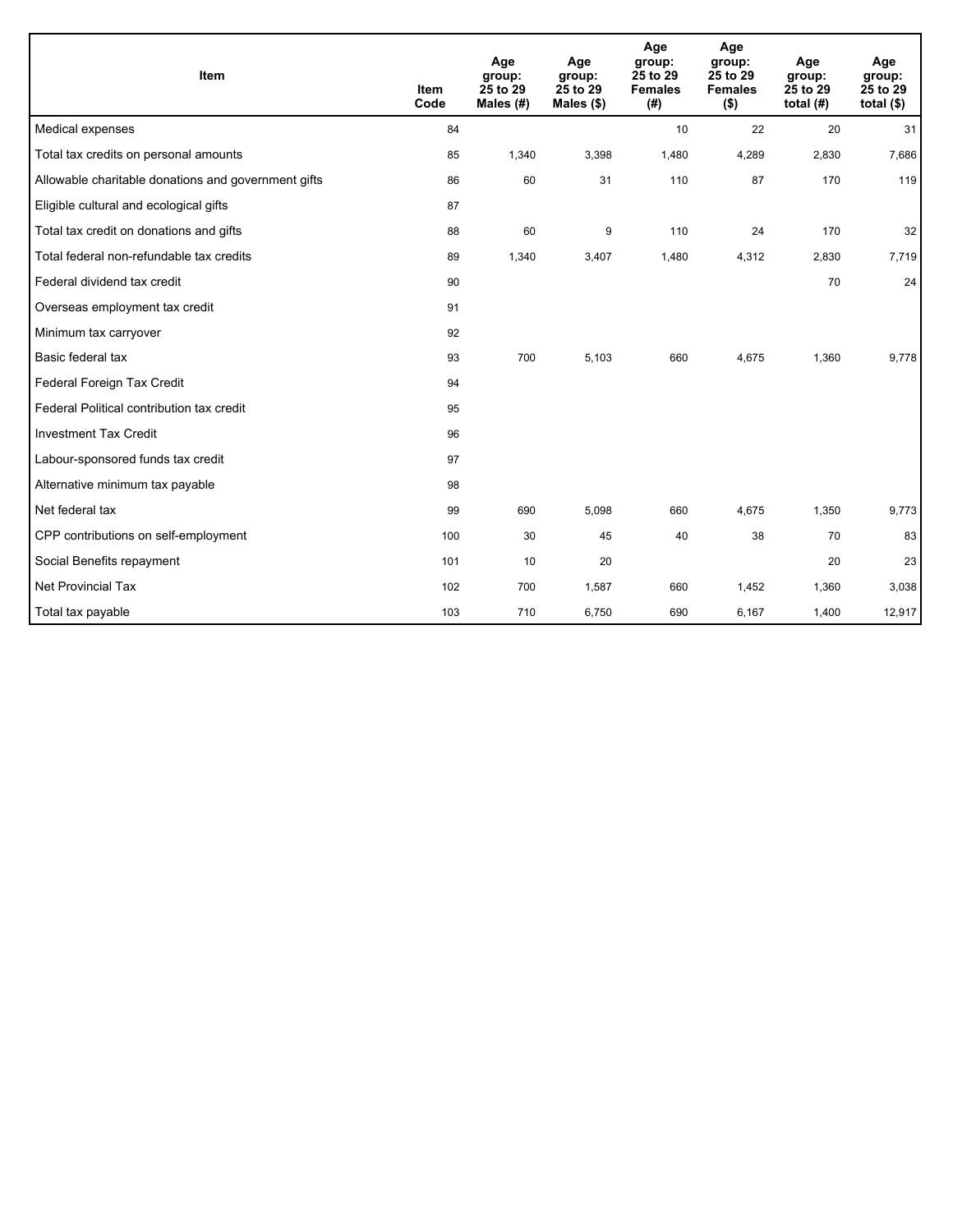| Item                                                                                           | Item<br>Code   | Age<br>group:<br>30 to 34<br>Males (#) | Age<br>group:<br>30 to 34<br>Males (\$) | Age<br>group:<br>30 to 34<br><b>Females</b><br>(# ) | Age<br>group:<br>30 to 34<br><b>Females</b><br>$($ \$) | Age<br>group:<br>30 to 34<br>total $(H)$ | Age<br>group:<br>30 to 34<br>total $($ |
|------------------------------------------------------------------------------------------------|----------------|----------------------------------------|-----------------------------------------|-----------------------------------------------------|--------------------------------------------------------|------------------------------------------|----------------------------------------|
| Number of taxable returns                                                                      | $\mathbf{1}$   | 780                                    |                                         | 760                                                 |                                                        | 1,540                                    |                                        |
| Number of non-taxable returns                                                                  | $\overline{2}$ | 440                                    |                                         | 550                                                 |                                                        | 990                                      |                                        |
| Total number of returns                                                                        | 3              | 1,220                                  |                                         | 1,310                                               |                                                        | 2,530                                    |                                        |
| Employment income                                                                              | 4              | 1,100                                  | 55,999                                  | 1,120                                               | 58,826                                                 | 2,220                                    | 114,826                                |
| Commissions (from employment)                                                                  | 5              |                                        |                                         |                                                     |                                                        |                                          |                                        |
| Other employment income                                                                        | 6              | 10                                     | $\sqrt{5}$                              | 10                                                  | 49                                                     | 30                                       | 53                                     |
| Old Age Security pension (OASP)                                                                | $\overline{7}$ |                                        |                                         |                                                     |                                                        |                                          |                                        |
| CPP or QPP benefits                                                                            | 8              |                                        |                                         | 20                                                  | 56                                                     | 20                                       | 63                                     |
| Other pensions or superannuation                                                               | 9              |                                        |                                         |                                                     |                                                        |                                          |                                        |
| Elected split-pension amount                                                                   | 10             |                                        |                                         |                                                     |                                                        |                                          |                                        |
| Universal Child Care Benefit (UCCB)                                                            | 11             | 200                                    | 337                                     | 480                                                 | 811                                                    | 680                                      | 1,148                                  |
| Employment Insurance and other benefits                                                        | 12             | 190                                    | 1,531                                   | 220                                                 | 1,947                                                  | 410                                      | 3,478                                  |
| Taxable amount of dividends from taxable Canadian corporations                                 | 13             | 50                                     | 93                                      | 40                                                  | 347                                                    | 90                                       | 439                                    |
| Interest and other investment income                                                           | 14             | 90                                     | 27                                      | 100                                                 | 60                                                     | 190                                      | 87                                     |
| Net partnership income (Limited or non-active partners only)                                   | 15             |                                        |                                         |                                                     |                                                        |                                          |                                        |
| Net rental income                                                                              | 16             | 30                                     | 186                                     | 30                                                  | 74                                                     | 60                                       | 260                                    |
| Taxable capital gains                                                                          | 17             | 30                                     | 28                                      | 20                                                  | 11                                                     | 50                                       | 39                                     |
| Registered retirement savings plan income (RRSP)                                               | 18             | 70                                     | 283                                     | 60                                                  | 269                                                    | 130                                      | 551                                    |
| Other income                                                                                   | 19             | 140                                    | 527                                     | 140                                                 | 492                                                    | 280                                      | 1,019                                  |
| Net business income                                                                            | 20             | 30                                     | 272                                     | 50                                                  | 383                                                    | 80                                       | 655                                    |
| Net professional income                                                                        | 21             |                                        |                                         |                                                     |                                                        | 10                                       | 918                                    |
| Net commission income                                                                          | 22             |                                        |                                         |                                                     |                                                        |                                          |                                        |
| Net farming income                                                                             | 23             |                                        |                                         |                                                     |                                                        |                                          |                                        |
| Net fishing income                                                                             | 24             | 10                                     | 440                                     |                                                     |                                                        | 10                                       | 440                                    |
| Workers' compensation benefits                                                                 | 25             | 30                                     | 146                                     |                                                     |                                                        | 40                                       | 150                                    |
| Social assistance payments                                                                     | 26             | 380                                    | 2,581                                   | 310                                                 | 2,517                                                  | 690                                      | 5,098                                  |
| Net federal supplements                                                                        | 27             |                                        |                                         |                                                     |                                                        |                                          |                                        |
| Total income assessed                                                                          | 28             | 1,210                                  | 63,183                                  | 1,310                                               | 66,073                                                 | 2,520                                    | 129,256                                |
| Registered pension plan contributions (RPP)                                                    | 29             | 330                                    | 1,645                                   | 470                                                 | 2,236                                                  | 810                                      | 3,881                                  |
| RRSP deduction                                                                                 | 30             | 180                                    | 1,354                                   | 230                                                 | 1,254                                                  | 400                                      | 2,608                                  |
| Deduction for elected split-pension amount                                                     | 31             |                                        |                                         |                                                     |                                                        |                                          |                                        |
| Annual union, professional, or like dues                                                       | 32             | 460                                    | 391                                     | 580                                                 | 491                                                    | 1,040                                    | 882                                    |
| Child care expenses                                                                            | 33             | 60                                     | 252                                     | 100                                                 | 481                                                    | 160                                      | 733                                    |
| Business investment loss                                                                       | 34             |                                        |                                         |                                                     |                                                        |                                          |                                        |
| Moving expenses                                                                                | 35             | 10                                     | 49                                      | 10                                                  | 39                                                     | 20                                       | 88                                     |
| Support payments made                                                                          | 36             |                                        |                                         |                                                     |                                                        |                                          |                                        |
| Carrying charges and interest expenses                                                         | 37             | 20                                     | 22                                      |                                                     |                                                        | 20                                       | 32                                     |
| Deductions for CPP/QPP contributions on self-employment and other<br>earnings                  | 38             | 30                                     | 25                                      | $20\,$                                              | 13                                                     | 50                                       | 39                                     |
| Deductions for provincial parental insurance plan (PPIP) premiums on<br>self-employment income | 39             |                                        |                                         |                                                     |                                                        |                                          |                                        |
| Exploration and development expenses                                                           | 40             |                                        |                                         |                                                     |                                                        |                                          |                                        |
| Other employment expenses                                                                      | 41             | 10                                     | 14                                      |                                                     |                                                        | 20                                       | 18                                     |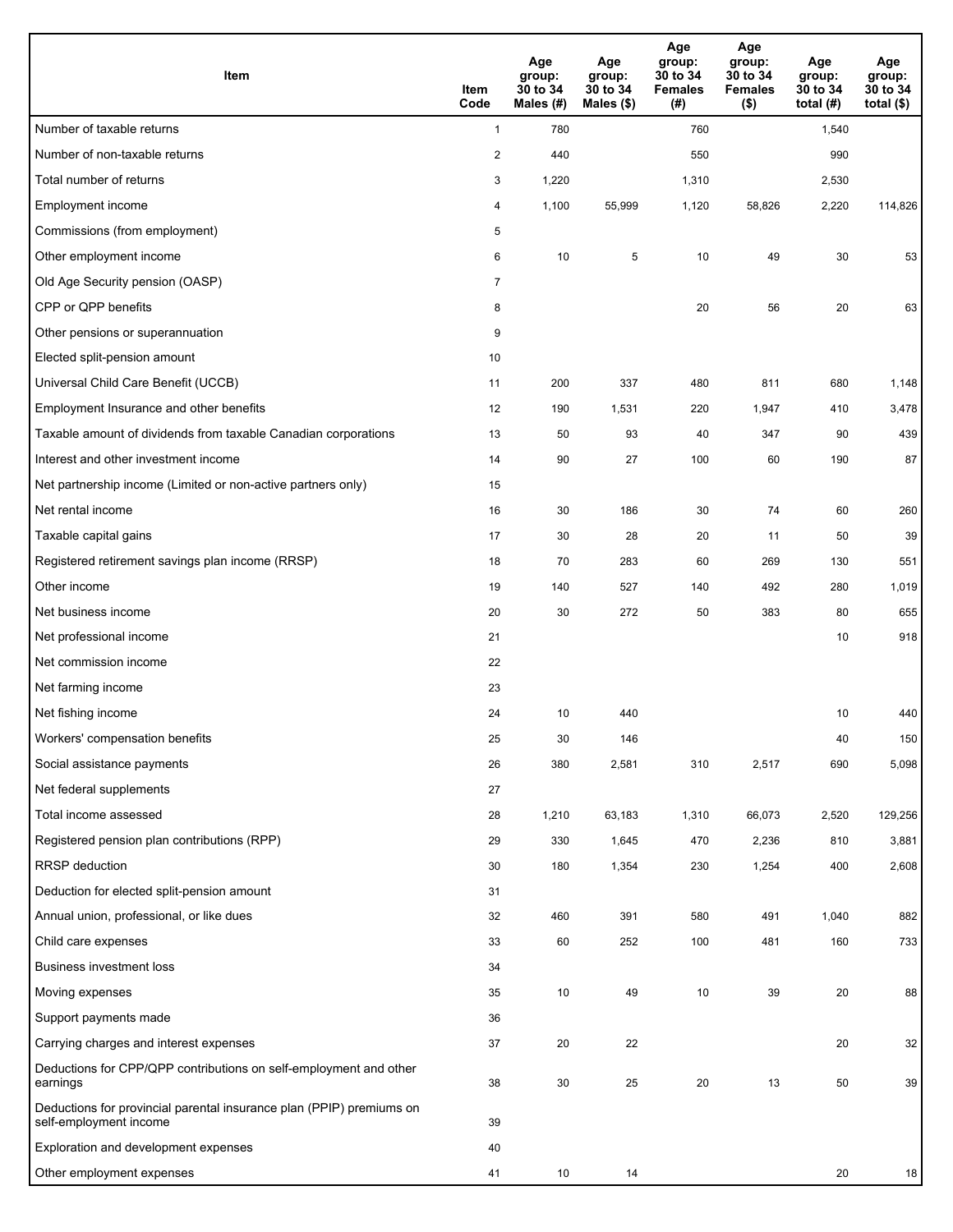| Item                                                              | Item<br>Code | Age<br>group:<br>30 to 34<br>Males (#) | Age<br>group:<br>30 to 34<br>Males (\$) | Age<br>group:<br>30 to 34<br><b>Females</b><br>(#) | Age<br>group:<br>30 to 34<br><b>Females</b><br>$($ \$) | Age<br>group:<br>30 to 34<br>total $(H)$ | Age<br>group:<br>30 to 34<br>total $($)$ |
|-------------------------------------------------------------------|--------------|----------------------------------------|-----------------------------------------|----------------------------------------------------|--------------------------------------------------------|------------------------------------------|------------------------------------------|
| Clergy residence deduction                                        | 42           |                                        |                                         |                                                    |                                                        |                                          |                                          |
| Other deductions                                                  | 43           | 50                                     | 53                                      | 30                                                 | 38                                                     | 80                                       | 91                                       |
| Total deductions before adjustments                               | 44           | 660                                    | 3,806                                   | 770                                                | 4,581                                                  | 1,420                                    | 8,387                                    |
| Social benefits repayment                                         | 45           | 10                                     | 10                                      |                                                    |                                                        | 20                                       | 15                                       |
| Net income after adjustments                                      | 46           | 1,210                                  | 59,367                                  | 1,310                                              | 61,487                                                 | 2,520                                    | 120,854                                  |
| Canadian Forces personnel and police deduction                    | 47           |                                        |                                         |                                                    |                                                        |                                          |                                          |
| Security options deductions                                       | 48           |                                        |                                         |                                                    |                                                        |                                          |                                          |
| Other payments deductions                                         | 49           | 400                                    | 2,728                                   | 310                                                | 2,521                                                  | 720                                      | 5,248                                    |
| Non-capital losses of other years                                 | 50           |                                        |                                         |                                                    |                                                        |                                          |                                          |
| Net capital losses of other years                                 | 51           |                                        |                                         |                                                    |                                                        |                                          |                                          |
| Capital gains deduction                                           | 52           |                                        |                                         |                                                    |                                                        |                                          |                                          |
| Northern residents deductions                                     | 53           | 590                                    | 3,740                                   | 620                                                | 4,149                                                  | 1,210                                    | 7,889                                    |
| Additional deductions                                             | 54           |                                        |                                         |                                                    |                                                        |                                          |                                          |
| Farming/fishing losses of prior years                             | 55           |                                        |                                         |                                                    |                                                        |                                          |                                          |
| Total deductions from net income                                  | 56           | 880                                    | 6,472                                   | 860                                                | 6,806                                                  | 1,740                                    | 13,278                                   |
| Taxable income assessed                                           | 57           | 1,170                                  | 52,910                                  | 1,270                                              | 54,694                                                 | 2,430                                    | 107,605                                  |
| Basic personal amount                                             | 58           | 1,220                                  | 13,409                                  | 1,310                                              | 14,468                                                 | 2,530                                    | 27,877                                   |
| Age amount                                                        | 59           |                                        |                                         |                                                    |                                                        |                                          |                                          |
| Spouse or common-law partner amount                               | 60           | 240                                    | 1,814                                   | 130                                                | 936                                                    | 370                                      | 2,750                                    |
| Amount for eligible dependant                                     | 61           | 30                                     | 341                                     | 240                                                | 2,599                                                  | 270                                      | 2,940                                    |
| Amount for children 17 and under                                  | 62           | 380                                    | 2,246                                   | 540                                                | 2,980                                                  | 920                                      | 5,227                                    |
| Amount for infirm dependants age 18 or older                      | 63           |                                        |                                         |                                                    |                                                        |                                          |                                          |
| CPP or QPP contributions through employment                       | 64           | 940                                    | 1,495                                   | 950                                                | 1,593                                                  | 1,890                                    | 3,089                                    |
| CPP or QPP contributions on self-employment and other<br>earnings | 65           | 30                                     | 25                                      | 20                                                 | 13                                                     | 50                                       | 39                                       |
| Employment Insurance premiums                                     | 66           | 1,000                                  | 605                                     | 980                                                | 626                                                    | 1,980                                    | 1,231                                    |
| PPIP premiums paid                                                | 67           |                                        |                                         |                                                    |                                                        |                                          |                                          |
| PPIP premiums payable on employment income                        | 68           |                                        |                                         |                                                    |                                                        |                                          |                                          |
| PPIP premiums payable on self-employment income                   | 69           |                                        |                                         |                                                    |                                                        |                                          |                                          |
| Volunteer firefighters' amount                                    | 70           |                                        |                                         |                                                    |                                                        |                                          |                                          |
| Canada employment amount                                          | 71           | 1,080                                  | 1,170                                   | 1,090                                              | 1,177                                                  | 2,170                                    | 2,347                                    |
| Public transit amount                                             | 72           |                                        |                                         |                                                    |                                                        | 10                                       | 5                                        |
| Children's fitness amount                                         | 73           | 20                                     | $\overline{7}$                          | 40                                                 | $10$                                                   | 60                                       | 17                                       |
| Children's arts amount                                            | 74           |                                        |                                         |                                                    |                                                        |                                          |                                          |
| Home buyers' amount                                               | 75           | $20\,$                                 | 67                                      | 20                                                 | 68                                                     | 30                                       | 135                                      |
| Pension income amount                                             | 76           |                                        |                                         |                                                    |                                                        |                                          |                                          |
| Caregiver amount                                                  | 77           |                                        |                                         |                                                    |                                                        |                                          |                                          |
| Disability amount                                                 | 78           |                                        |                                         |                                                    |                                                        | 10                                       | 77                                       |
| Disability amount transferred from a dependant                    | 79           |                                        |                                         |                                                    |                                                        |                                          |                                          |
| Interest paid on student loans                                    | 80           | 40                                     | 37                                      | 60                                                 | 41                                                     | 100                                      | 78                                       |
| Tuition, education, and textbook amounts                          | 81           | 90                                     | 462                                     | 90                                                 | 557                                                    | 180                                      | 1,019                                    |
| Tuition, education, and textbook amounts transferred from a child | 82           |                                        |                                         |                                                    |                                                        |                                          |                                          |
| Amounts transferred from spouse or common-law partner             | 83           | 60                                     | 287                                     | 60                                                 | 381                                                    | 120                                      | 667                                      |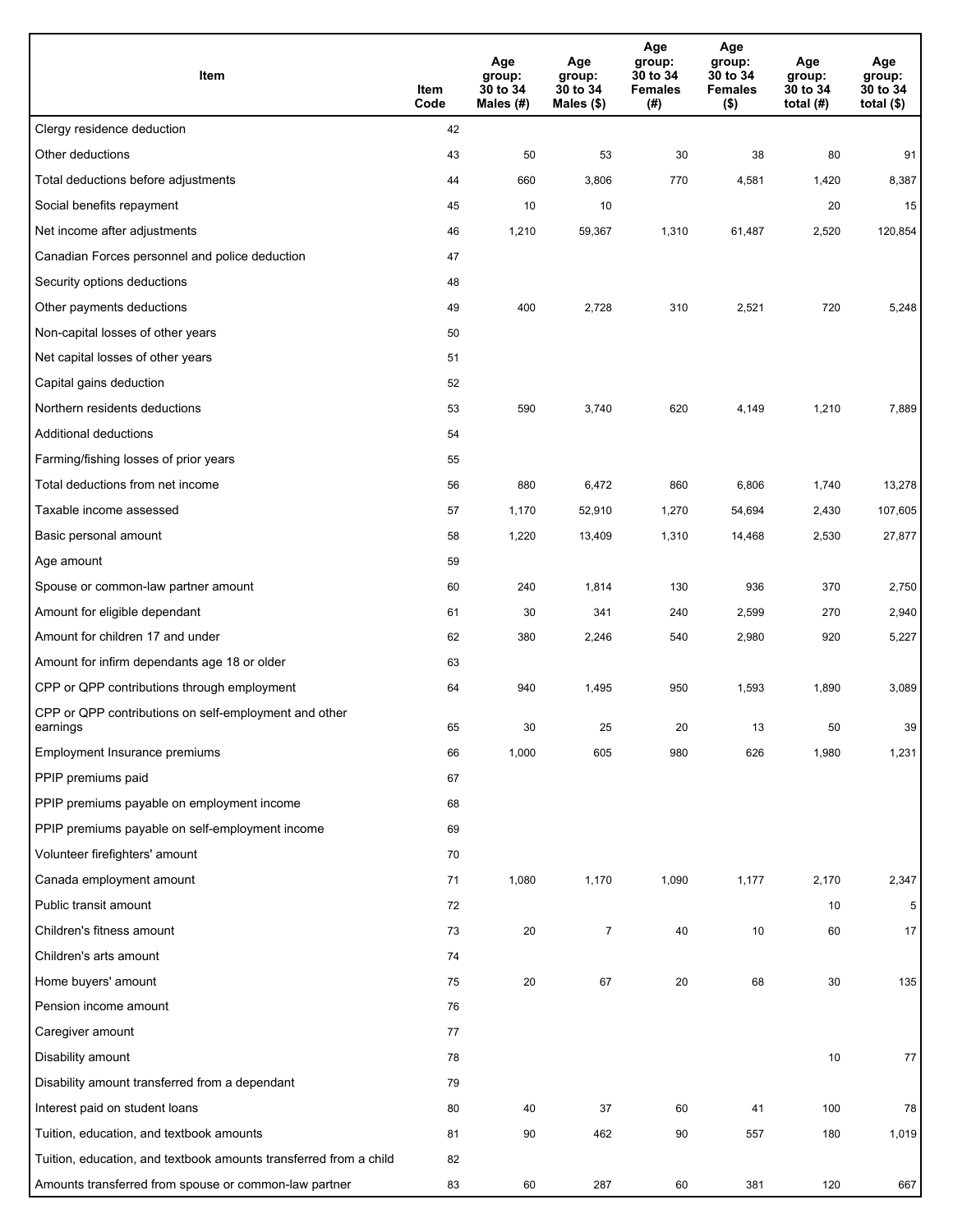| <b>Item</b>                                         | <b>Item</b><br>Code | Age<br>group:<br>30 to 34<br>Males (#) | Age<br>group:<br>30 to 34<br>Males $(\$)$ | Age<br>group:<br>30 to 34<br><b>Females</b><br>(# ) | Age<br>group:<br>30 to 34<br><b>Females</b><br>$($ \$) | Age<br>group:<br>30 to 34<br>total $(H)$ | Age<br>group:<br>30 to 34<br>total $($)$ |
|-----------------------------------------------------|---------------------|----------------------------------------|-------------------------------------------|-----------------------------------------------------|--------------------------------------------------------|------------------------------------------|------------------------------------------|
| Medical expenses                                    | 84                  |                                        |                                           | 20                                                  | 32                                                     | 30                                       | 44                                       |
| Total tax credits on personal amounts               | 85                  | 1,220                                  | 3,314                                     | 1,310                                               | 3,837                                                  | 2,530                                    | 7,151                                    |
| Allowable charitable donations and government gifts | 86                  | 90                                     | 90                                        | 120                                                 | 115                                                    | 210                                      | 205                                      |
| Eligible cultural and ecological gifts              | 87                  |                                        |                                           |                                                     |                                                        |                                          |                                          |
| Total tax credit on donations and gifts             | 88                  | 90                                     | 31                                        | 120                                                 | 34                                                     | 210                                      | 65                                       |
| Total federal non-refundable tax credits            | 89                  | 1,220                                  | 3,345                                     | 1,310                                               | 3,871                                                  | 2,530                                    | 7,216                                    |
| Federal dividend tax credit                         | 90                  | 50                                     | 13                                        | 30                                                  | 46                                                     | 80                                       | 59                                       |
| Overseas employment tax credit                      | 91                  |                                        |                                           |                                                     |                                                        |                                          |                                          |
| Minimum tax carryover                               | 92                  |                                        |                                           |                                                     |                                                        |                                          |                                          |
| Basic federal tax                                   | 93                  | 770                                    | 7,074                                     | 740                                                 | 7,089                                                  | 1,500                                    | 14,163                                   |
| Federal Foreign Tax Credit                          | 94                  | 10                                     | $\mathbf{1}$                              |                                                     |                                                        | 20                                       | $\mathbf{1}$                             |
| Federal Political contribution tax credit           | 95                  |                                        |                                           |                                                     |                                                        |                                          |                                          |
| <b>Investment Tax Credit</b>                        | 96                  |                                        |                                           |                                                     |                                                        |                                          |                                          |
| Labour-sponsored funds tax credit                   | 97                  |                                        |                                           |                                                     |                                                        |                                          |                                          |
| Alternative minimum tax payable                     | 98                  |                                        |                                           |                                                     |                                                        |                                          |                                          |
| Net federal tax                                     | 99                  | 770                                    | 7,073                                     | 730                                                 | 7,088                                                  | 1,500                                    | 14,161                                   |
| CPP contributions on self-employment                | 100                 | 30                                     | 50                                        | 20                                                  | 27                                                     | 50                                       | 77                                       |
| Social Benefits repayment                           | 101                 | 10                                     | 10                                        |                                                     |                                                        | 20                                       | 15                                       |
| <b>Net Provincial Tax</b>                           | 102                 | 770                                    | 2,260                                     | 740                                                 | 2,262                                                  | 1,510                                    | 4,523                                    |
| Total tax payable                                   | 103                 | 780                                    | 9,394                                     | 760                                                 | 9,383                                                  | 1,540                                    | 18,776                                   |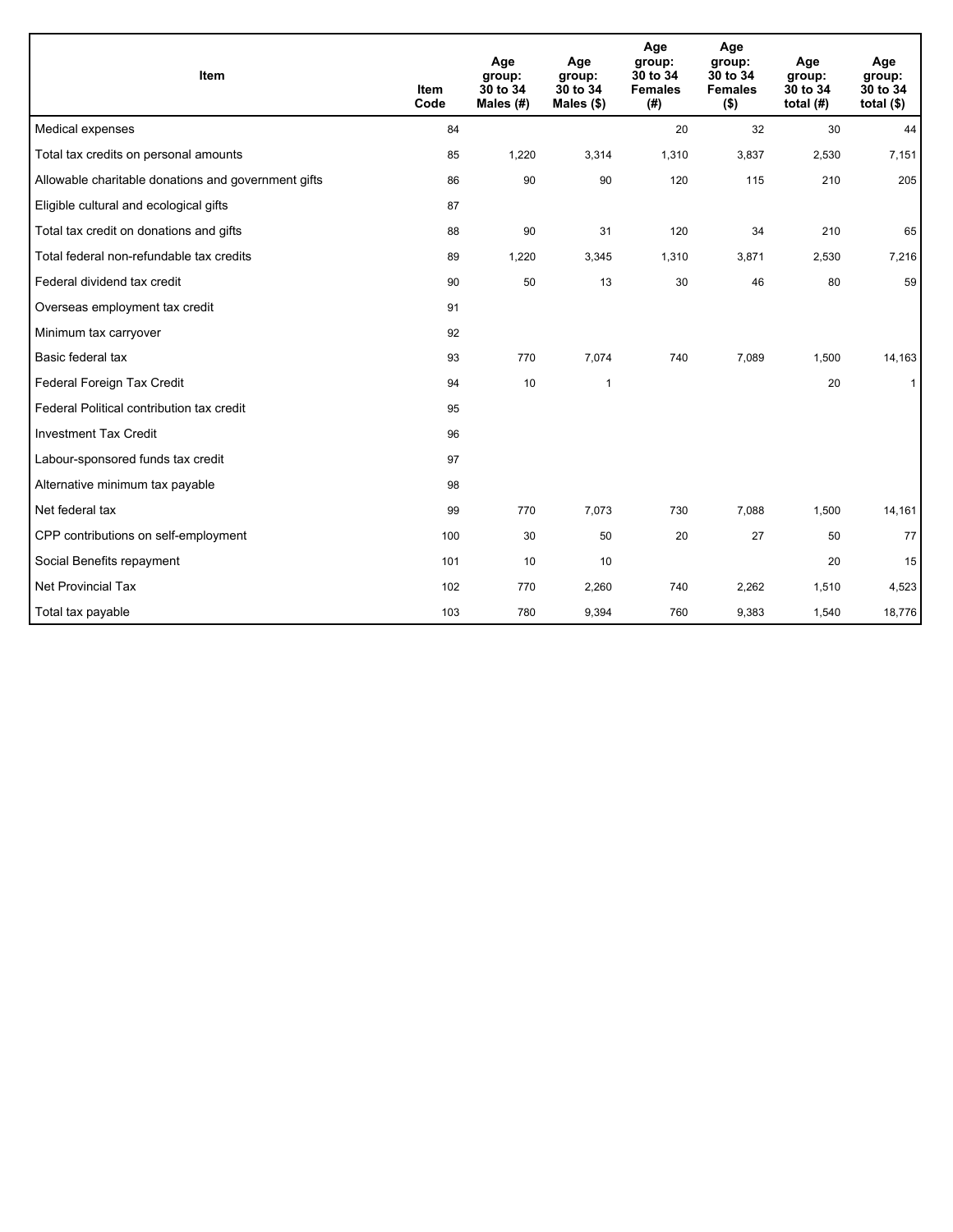| Item                                                                                           | Item<br>Code   | Age<br>group:<br>35 to 39<br>Males (#) | Age<br>group:<br>35 to 39<br>Males (\$) | Age<br>group:<br>35 to 39<br><b>Females</b><br>(# ) | Age<br>group:<br>35 to 39<br><b>Females</b><br>$($ \$) | Age<br>group:<br>35 to 39<br>total $(H)$ | Age<br>group:<br>35 to 39<br>total $($ |
|------------------------------------------------------------------------------------------------|----------------|----------------------------------------|-----------------------------------------|-----------------------------------------------------|--------------------------------------------------------|------------------------------------------|----------------------------------------|
| Number of taxable returns                                                                      | $\mathbf{1}$   | 740                                    |                                         | 610                                                 |                                                        | 1,350                                    |                                        |
| Number of non-taxable returns                                                                  | $\overline{2}$ | 340                                    |                                         | 430                                                 |                                                        | 770                                      |                                        |
| Total number of returns                                                                        | 3              | 1,080                                  |                                         | 1,030                                               |                                                        | 2,110                                    |                                        |
| Employment income                                                                              | 4              | 980                                    | 57,642                                  | 900                                                 | 48,748                                                 | 1,880                                    | 106,390                                |
| Commissions (from employment)                                                                  | 5              |                                        |                                         |                                                     |                                                        |                                          |                                        |
| Other employment income                                                                        | 6              | 10                                     | 33                                      | 10                                                  | 177                                                    | 20                                       | 210                                    |
| Old Age Security pension (OASP)                                                                | $\overline{7}$ |                                        |                                         |                                                     |                                                        |                                          |                                        |
| CPP or QPP benefits                                                                            | 8              |                                        |                                         | 10                                                  | 55                                                     | 10                                       | 64                                     |
| Other pensions or superannuation                                                               | 9              |                                        |                                         |                                                     |                                                        |                                          |                                        |
| Elected split-pension amount                                                                   | 10             |                                        |                                         |                                                     |                                                        |                                          |                                        |
| Universal Child Care Benefit (UCCB)                                                            | 11             | 160                                    | 255                                     | 300                                                 | 452                                                    | 460                                      | 707                                    |
| Employment Insurance and other benefits                                                        | 12             | 160                                    | 1,338                                   | 140                                                 | 1,270                                                  | 290                                      | 2,608                                  |
| Taxable amount of dividends from taxable Canadian corporations                                 | 13             | 50                                     | 75                                      |                                                     |                                                        |                                          |                                        |
| Interest and other investment income                                                           | 14             | 70                                     | 41                                      | 50                                                  | 50                                                     | 120                                      | 91                                     |
| Net partnership income (Limited or non-active partners only)                                   | 15             |                                        |                                         |                                                     |                                                        |                                          |                                        |
| Net rental income                                                                              | 16             | 30                                     | 50                                      | 30                                                  | 158                                                    | 60                                       | 208                                    |
| Taxable capital gains                                                                          | 17             | 20                                     | 20                                      |                                                     |                                                        | 40                                       | 85                                     |
| Registered retirement savings plan income (RRSP)                                               | 18             | 70                                     | 268                                     | 70                                                  | 290                                                    | 140                                      | 558                                    |
| Other income                                                                                   | 19             | 110                                    | 480                                     | 120                                                 | 1,152                                                  | 230                                      | 1,632                                  |
| Net business income                                                                            | 20             | 30                                     | 307                                     | 40                                                  | 310                                                    | 70                                       | 617                                    |
| Net professional income                                                                        | 21             |                                        |                                         | 10                                                  | 454                                                    | 20                                       | 592                                    |
| Net commission income                                                                          | 22             |                                        |                                         |                                                     |                                                        |                                          |                                        |
| Net farming income                                                                             | 23             |                                        |                                         |                                                     |                                                        |                                          |                                        |
| Net fishing income                                                                             | 24             |                                        |                                         |                                                     |                                                        |                                          |                                        |
| Workers' compensation benefits                                                                 | 25             | 20                                     | 20                                      | 10                                                  | 78                                                     | 30                                       | 98                                     |
| Social assistance payments                                                                     | 26             | 280                                    | 1,929                                   | 260                                                 | 2,062                                                  | 530                                      | 3,990                                  |
| Net federal supplements                                                                        | 27             |                                        |                                         |                                                     |                                                        |                                          |                                        |
| Total income assessed                                                                          | 28             | 1,080                                  | 62,928                                  | 1,030                                               | 55,747                                                 | 2,110                                    | 118,675                                |
| Registered pension plan contributions (RPP)                                                    | 29             | 330                                    | 1,813                                   | 380                                                 | 1,991                                                  | 720                                      | 3,804                                  |
| RRSP deduction                                                                                 | 30             | 160                                    | 1,126                                   | 160                                                 | 961                                                    | 320                                      | 2,087                                  |
| Deduction for elected split-pension amount                                                     | 31             |                                        |                                         |                                                     |                                                        |                                          |                                        |
| Annual union, professional, or like dues                                                       | 32             | 420                                    | 397                                     | 470                                                 | 400                                                    | 890                                      | 797                                    |
| Child care expenses                                                                            | 33             | 40                                     | 276                                     | 90                                                  | 410                                                    | 130                                      | 686                                    |
| <b>Business investment loss</b>                                                                | 34             |                                        |                                         |                                                     |                                                        |                                          |                                        |
| Moving expenses                                                                                | 35             | 10                                     | 72                                      |                                                     |                                                        | 20                                       | 91                                     |
| Support payments made                                                                          | 36             |                                        |                                         |                                                     |                                                        |                                          |                                        |
| Carrying charges and interest expenses                                                         | 37             | 10                                     | 25                                      | 10                                                  | 14                                                     | 20                                       | 39                                     |
| Deductions for CPP/QPP contributions on self-employment and other<br>earnings                  | 38             | 20                                     | 16                                      | 20                                                  | 15                                                     | 40                                       | 30                                     |
| Deductions for provincial parental insurance plan (PPIP) premiums on<br>self-employment income | 39             |                                        |                                         |                                                     |                                                        |                                          |                                        |
| Exploration and development expenses                                                           | 40             |                                        |                                         |                                                     |                                                        |                                          |                                        |
| Other employment expenses                                                                      | 41             | 10                                     | 30                                      |                                                     |                                                        | 20                                       | 60                                     |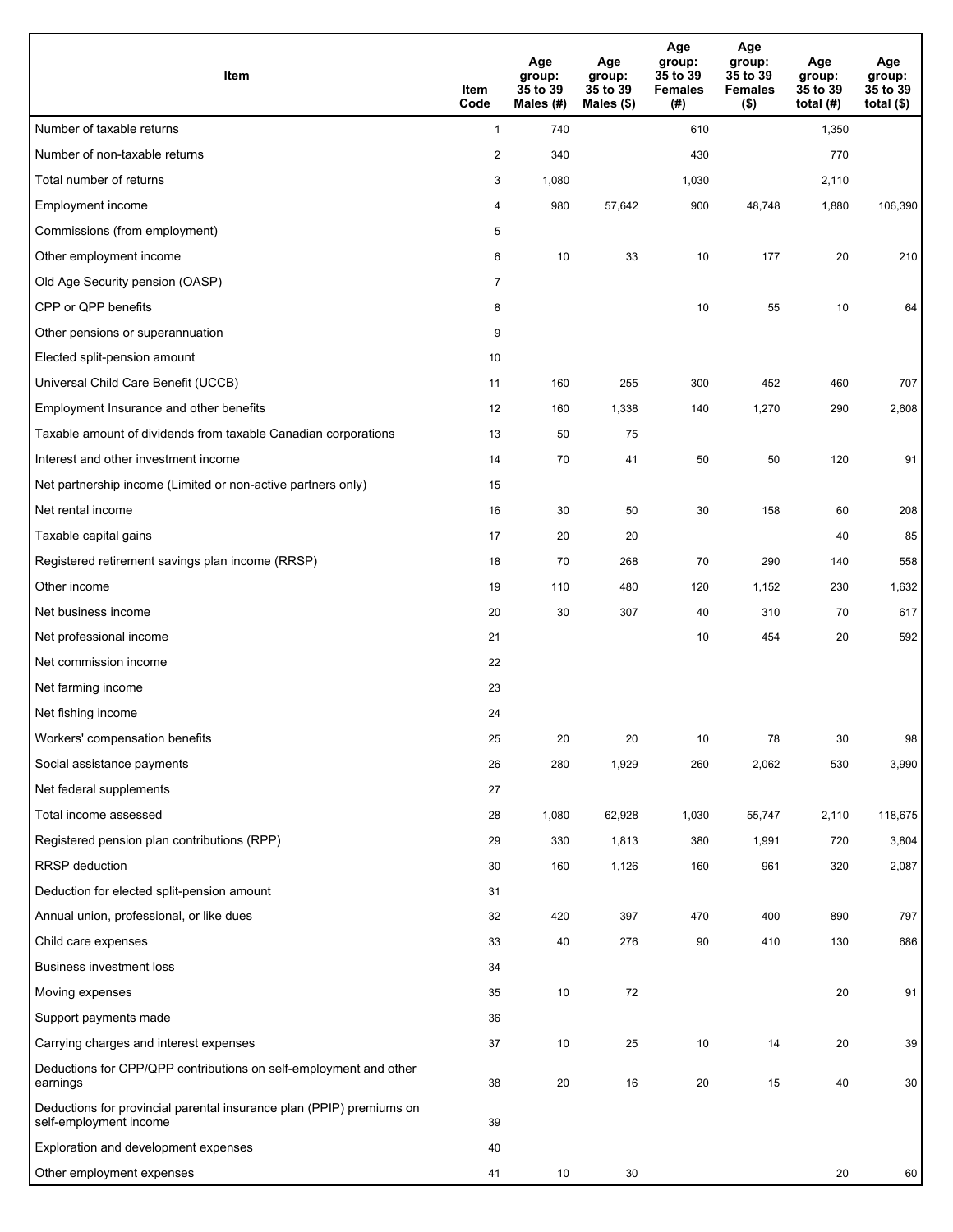| Item                                                              | Item<br>Code | Age<br>group:<br>35 to 39<br>Males $(H)$ | Age<br>group:<br>35 to 39<br>Males $($)$ | Age<br>group:<br>35 to 39<br><b>Females</b><br>(#) | Age<br>group:<br>35 to 39<br><b>Females</b><br>$($ \$) | Age<br>group:<br>35 to 39<br>total $(H)$ | Age<br>group:<br>35 to 39<br>total $($)$ |
|-------------------------------------------------------------------|--------------|------------------------------------------|------------------------------------------|----------------------------------------------------|--------------------------------------------------------|------------------------------------------|------------------------------------------|
| Clergy residence deduction                                        | 42           |                                          |                                          |                                                    |                                                        |                                          |                                          |
| Other deductions                                                  | 43           | 40                                       | 52                                       | 20                                                 | 38                                                     | 60                                       | 90                                       |
| Total deductions before adjustments                               | 44           | 590                                      | 3,876                                    | 600                                                | 3,883                                                  | 1,190                                    | 7,759                                    |
| Social benefits repayment                                         | 45           | 20                                       | 23                                       | 10                                                 | 14                                                     | 30                                       | 37                                       |
| Net income after adjustments                                      | 46           | 1,080                                    | 59,030                                   | 1,030                                              | 51,854                                                 | 2,110                                    | 110,884                                  |
| Canadian Forces personnel and police deduction                    | 47           |                                          |                                          |                                                    |                                                        |                                          |                                          |
| Security options deductions                                       | 48           |                                          |                                          |                                                    |                                                        |                                          |                                          |
| Other payments deductions                                         | 49           | 290                                      | 1,949                                    | 270                                                | 2,140                                                  | 560                                      | 4,089                                    |
| Non-capital losses of other years                                 | 50           |                                          |                                          |                                                    |                                                        |                                          |                                          |
| Net capital losses of other years                                 | 51           |                                          |                                          |                                                    |                                                        |                                          |                                          |
| Capital gains deduction                                           | 52           |                                          |                                          |                                                    |                                                        |                                          |                                          |
| Northern residents deductions                                     | 53           | 580                                      | 4,093                                    | 520                                                | 3,399                                                  | 1,100                                    | 7,492                                    |
| Additional deductions                                             | 54           |                                          |                                          |                                                    |                                                        |                                          |                                          |
| Farming/fishing losses of prior years                             | 55           |                                          |                                          |                                                    |                                                        |                                          |                                          |
| Total deductions from net income                                  | 56           | 770                                      | 6,064                                    | 710                                                | 5,544                                                  | 1,480                                    | 11,609                                   |
| Taxable income assessed                                           | 57           | 1,030                                    | 52,984                                   | 980                                                | 46,328                                                 | 2,010                                    | 99,312                                   |
| Basic personal amount                                             | 58           | 1,080                                    | 11,872                                   | 1,030                                              | 11,402                                                 | 2,110                                    | 23,275                                   |
| Age amount                                                        | 59           |                                          |                                          |                                                    |                                                        |                                          |                                          |
| Spouse or common-law partner amount                               | 60           | 180                                      | 1,375                                    | 110                                                | 832                                                    | 280                                      | 2,207                                    |
| Amount for eligible dependant                                     | 61           | 30                                       | 285                                      | 220                                                | 2,372                                                  | 240                                      | 2,658                                    |
| Amount for children 17 and under                                  | 62           | 360                                      | 2,396                                    | 480                                                | 2,770                                                  | 850                                      | 5,166                                    |
| Amount for infirm dependants age 18 or older                      | 63           |                                          |                                          |                                                    |                                                        |                                          |                                          |
| CPP or QPP contributions through employment                       | 64           | 850                                      | 1,454                                    | 760                                                | 1,282                                                  | 1,600                                    | 2,736                                    |
| CPP or QPP contributions on self-employment and other<br>earnings | 65           | 20                                       | 16                                       | 20                                                 | 15                                                     | 40                                       | 30                                       |
| Employment Insurance premiums                                     | 66           | 880                                      | 574                                      | 790                                                | 499                                                    | 1,660                                    | 1,073                                    |
| PPIP premiums paid                                                | 67           |                                          |                                          |                                                    |                                                        |                                          |                                          |
| PPIP premiums payable on employment income                        | 68           |                                          |                                          |                                                    |                                                        |                                          |                                          |
| PPIP premiums payable on self-employment income                   | 69           |                                          |                                          |                                                    |                                                        |                                          |                                          |
| Volunteer firefighters' amount                                    | 70           | 10                                       | 30                                       |                                                    |                                                        | 10                                       | 36                                       |
| Canada employment amount                                          | 71           | 940                                      | 1,027                                    | 860                                                | 930                                                    | 1,810                                    | 1,957                                    |
| Public transit amount                                             | 72           |                                          |                                          |                                                    |                                                        |                                          |                                          |
| Children's fitness amount                                         | 73           | 30                                       | 12                                       | 50                                                 | 23                                                     | 90                                       | 35                                       |
| Children's arts amount                                            | 74           |                                          |                                          | 10                                                 | $\overline{4}$                                         | 20                                       | 5                                        |
| Home buyers' amount                                               | 75           |                                          |                                          |                                                    |                                                        |                                          |                                          |
| Pension income amount                                             | 76           |                                          |                                          |                                                    |                                                        |                                          |                                          |
| Caregiver amount                                                  | 77           |                                          |                                          |                                                    |                                                        |                                          |                                          |
| Disability amount                                                 | 78           |                                          |                                          |                                                    |                                                        |                                          |                                          |
| Disability amount transferred from a dependant                    | 79           |                                          |                                          |                                                    |                                                        | 10                                       | 113                                      |
| Interest paid on student loans                                    | 80           | 30                                       | 19                                       | 30                                                 | 14                                                     | 50                                       | 33                                       |
| Tuition, education, and textbook amounts                          | 81           | 50                                       | 232                                      | 60                                                 | 302                                                    | 120                                      | 534                                      |
| Tuition, education, and textbook amounts transferred from a child | 82           |                                          |                                          |                                                    |                                                        |                                          |                                          |
| Amounts transferred from spouse or common-law partner             | 83           | 40                                       | 255                                      | 40                                                 | 302                                                    | 80                                       | 557                                      |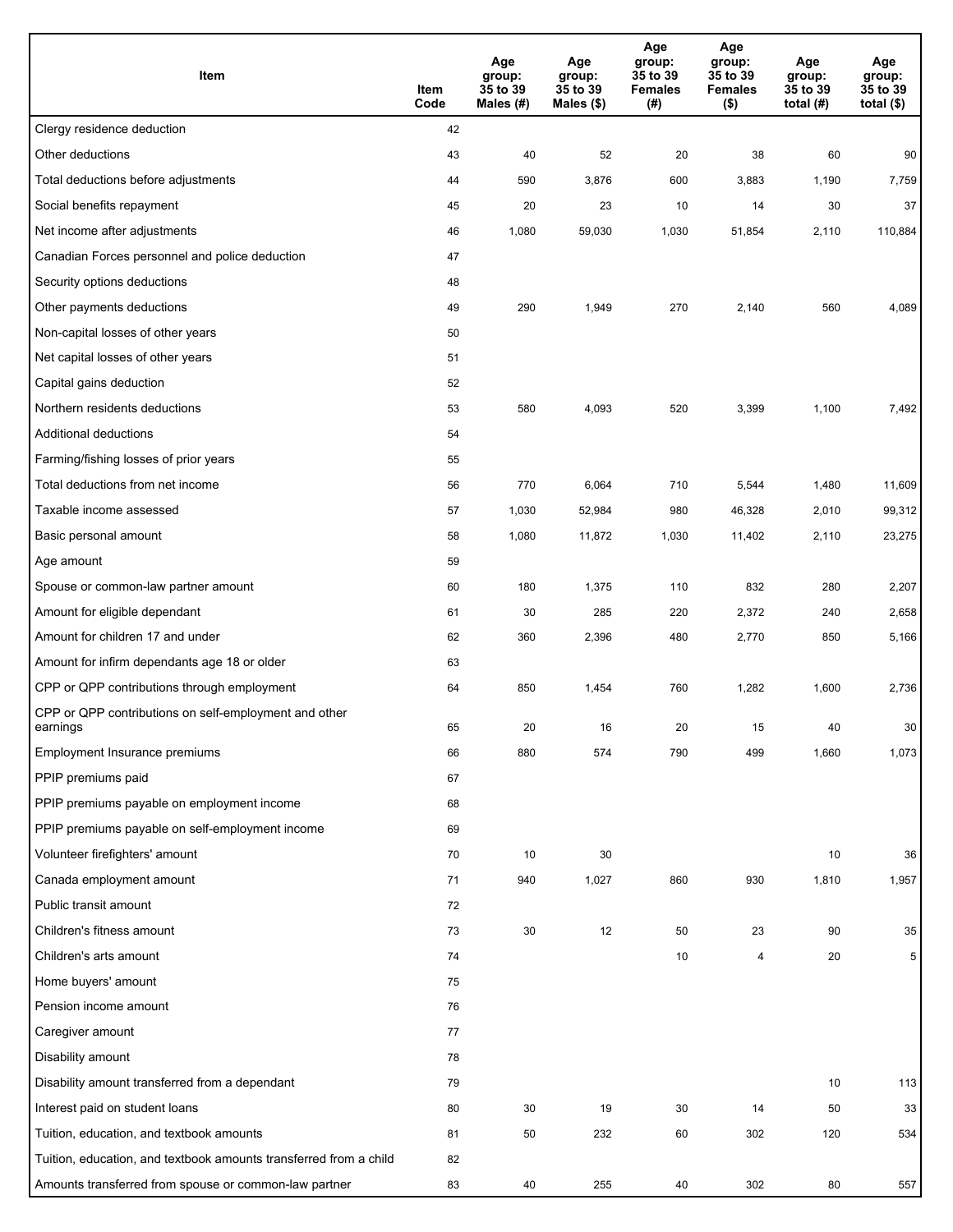| Item                                                | <b>Item</b><br>Code | Age<br>group:<br>35 to 39<br>Males (#) | Age<br>group:<br>35 to 39<br>Males $(\$)$ | Age<br>group:<br>35 to 39<br><b>Females</b><br>(#) | Age<br>group:<br>35 to 39<br><b>Females</b><br>( \$) | Age<br>group:<br>35 to 39<br>total $(H)$ | Age<br>group:<br>35 to 39<br>total $($)$ |
|-----------------------------------------------------|---------------------|----------------------------------------|-------------------------------------------|----------------------------------------------------|------------------------------------------------------|------------------------------------------|------------------------------------------|
| Medical expenses                                    | 84                  |                                        |                                           | 20                                                 | 23                                                   | 30                                       | 42                                       |
| Total tax credits on personal amounts               | 85                  | 1,080                                  | 2,949                                     | 1,030                                              | 3,134                                                | 2,110                                    | 6,082                                    |
| Allowable charitable donations and government gifts | 86                  | 90                                     | 127                                       | 120                                                | 134                                                  | 210                                      | 261                                      |
| Eligible cultural and ecological gifts              | 87                  |                                        |                                           |                                                    |                                                      |                                          |                                          |
| Total tax credit on donations and gifts             | 88                  | 90                                     | 35                                        | 120                                                | 36                                                   | 210                                      | 71                                       |
| Total federal non-refundable tax credits            | 89                  | 1,080                                  | 2,984                                     | 1,030                                              | 3,170                                                | 2,110                                    | 6,154                                    |
| Federal dividend tax credit                         | 90                  | 60                                     | 11                                        |                                                    |                                                      |                                          |                                          |
| Overseas employment tax credit                      | 91                  |                                        |                                           |                                                    |                                                      |                                          |                                          |
| Minimum tax carryover                               | 92                  |                                        |                                           |                                                    |                                                      |                                          |                                          |
| Basic federal tax                                   | 93                  | 710                                    | 7,455                                     | 600                                                | 6,228                                                | 1,310                                    | 13,683                                   |
| Federal Foreign Tax Credit                          | 94                  |                                        |                                           |                                                    |                                                      | 20                                       | $\mathbf{1}$                             |
| Federal Political contribution tax credit           | 95                  |                                        |                                           |                                                    |                                                      |                                          |                                          |
| <b>Investment Tax Credit</b>                        | 96                  |                                        |                                           |                                                    |                                                      |                                          |                                          |
| Labour-sponsored funds tax credit                   | 97                  |                                        |                                           |                                                    |                                                      |                                          |                                          |
| Alternative minimum tax payable                     | 98                  |                                        |                                           |                                                    |                                                      |                                          |                                          |
| Net federal tax                                     | 99                  | 710                                    | 7,454                                     | 590                                                | 6,227                                                | 1,310                                    | 13,681                                   |
| CPP contributions on self-employment                | 100                 | 20                                     | 31                                        | 20                                                 | 30                                                   | 40                                       | 61                                       |
| Social Benefits repayment                           | 101                 | 20                                     | 23                                        | 10                                                 | 14                                                   | 30                                       | 37                                       |
| Net Provincial Tax                                  | 102                 | 720                                    | 2,406                                     | 600                                                | 2,017                                                | 1,320                                    | 4,423                                    |
| Total tax payable                                   | 103                 | 740                                    | 9,914                                     | 610                                                | 8,288                                                | 1,350                                    | 18,202                                   |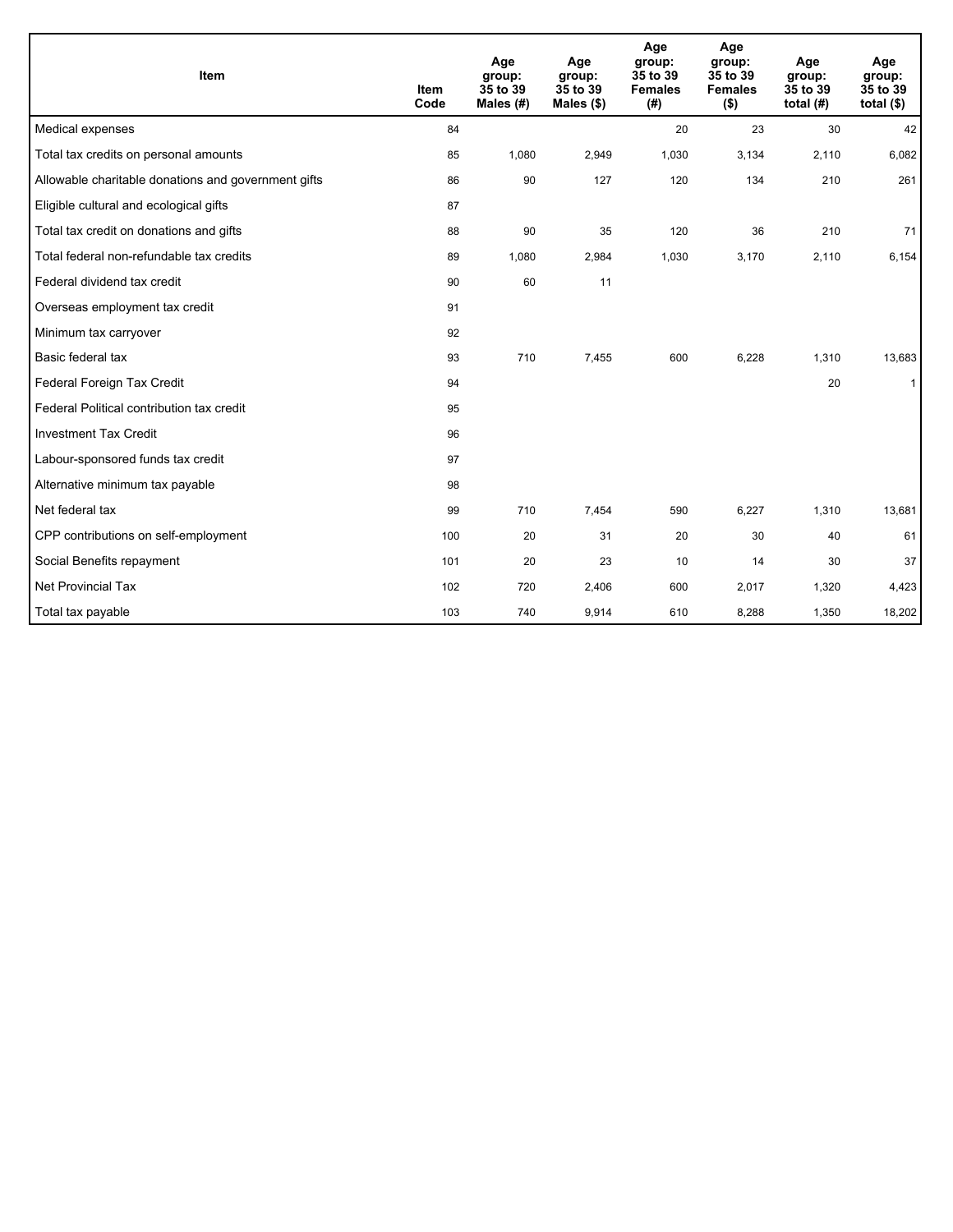| Item                                                                                           | Item<br>Code   | Age<br>group:<br>40 to 44<br>Males (#) | Age<br>group:<br>40 to 44<br>Males $(\$)$ | Age<br>group:<br>40 to 44<br><b>Females</b><br>(# ) | Age<br>group:<br>40 to 44<br><b>Females</b><br>$($ \$) | Age<br>group:<br>40 to 44<br>total $(H)$ | Age<br>group:<br>40 to 44<br>total $($)$ |
|------------------------------------------------------------------------------------------------|----------------|----------------------------------------|-------------------------------------------|-----------------------------------------------------|--------------------------------------------------------|------------------------------------------|------------------------------------------|
| Number of taxable returns                                                                      | $\mathbf{1}$   | 700                                    |                                           | 570                                                 |                                                        | 1,260                                    |                                          |
| Number of non-taxable returns                                                                  | $\sqrt{2}$     | 330                                    |                                           | 390                                                 |                                                        | 720                                      |                                          |
| Total number of returns                                                                        | 3              | 1,030                                  |                                           | 960                                                 |                                                        | 1,990                                    |                                          |
| Employment income                                                                              | 4              | 920                                    | 54,344                                    | 840                                                 | 45,563                                                 | 1,760                                    | 99,969                                   |
| Commissions (from employment)                                                                  | 5              |                                        |                                           |                                                     |                                                        |                                          |                                          |
| Other employment income                                                                        | 6              | 20                                     | 98                                        |                                                     |                                                        | 30                                       | 283                                      |
| Old Age Security pension (OASP)                                                                | $\overline{7}$ |                                        |                                           |                                                     |                                                        |                                          |                                          |
| CPP or QPP benefits                                                                            | 8              |                                        |                                           | 30                                                  | 128                                                    | 40                                       | 194                                      |
| Other pensions or superannuation                                                               | 9              |                                        |                                           |                                                     |                                                        |                                          |                                          |
| Elected split-pension amount                                                                   | 10             |                                        |                                           |                                                     |                                                        |                                          |                                          |
| Universal Child Care Benefit (UCCB)                                                            | 11             | 100                                    | 148                                       | 210                                                 | 275                                                    | 310                                      | 423                                      |
| Employment Insurance and other benefits                                                        | 12             | 150                                    | 1,276                                     | 130                                                 | 1,035                                                  | 270                                      | 2,311                                    |
| Taxable amount of dividends from taxable Canadian corporations                                 | 13             | 50                                     | 600                                       | 30                                                  | 106                                                    | 80                                       | 706                                      |
| Interest and other investment income                                                           | 14             | 70                                     | 71                                        | 50                                                  | 42                                                     | 120                                      | 112                                      |
| Net partnership income (Limited or non-active partners only)                                   | 15             |                                        |                                           |                                                     |                                                        |                                          |                                          |
| Net rental income                                                                              | 16             | 40                                     | 162                                       | 20                                                  | 36                                                     | 60                                       | 198                                      |
| Taxable capital gains                                                                          | 17             |                                        |                                           | 10                                                  | 100                                                    |                                          |                                          |
| Registered retirement savings plan income (RRSP)                                               | 18             | 70                                     | 459                                       | 70                                                  | 309                                                    | 140                                      | 768                                      |
| Other income                                                                                   | 19             | 120                                    | 611                                       | 90                                                  | 539                                                    | 210                                      | 1,149                                    |
| Net business income                                                                            | 20             | 40                                     | 666                                       | 30                                                  | 278                                                    | 70                                       | 944                                      |
| Net professional income                                                                        | 21             |                                        |                                           |                                                     |                                                        | 10                                       | 884                                      |
| Net commission income                                                                          | 22             |                                        |                                           |                                                     |                                                        |                                          |                                          |
| Net farming income                                                                             | 23             |                                        |                                           |                                                     |                                                        |                                          |                                          |
| Net fishing income                                                                             | 24             | 10                                     | 393                                       |                                                     |                                                        | 10                                       | 393                                      |
| Workers' compensation benefits                                                                 | 25             | 40                                     | 156                                       | 10                                                  | 68                                                     | 50                                       | 224                                      |
| Social assistance payments                                                                     | 26             | 280                                    | 1,927                                     | 220                                                 | 1,711                                                  | 500                                      | 3,638                                    |
| Net federal supplements                                                                        | 27             |                                        |                                           |                                                     |                                                        |                                          |                                          |
| Total income assessed                                                                          | 28             | 1,030                                  | 61,280                                    | 950                                                 | 51,059                                                 | 1,980                                    | 112,402                                  |
| Registered pension plan contributions (RPP)                                                    | 29             | 290                                    | 1,616                                     | 340                                                 | 1,841                                                  | 630                                      | 3,460                                    |
| RRSP deduction                                                                                 | 30             | 170                                    | 1,355                                     | 130                                                 | 841                                                    | 290                                      | 2,196                                    |
| Deduction for elected split-pension amount                                                     | 31             |                                        |                                           |                                                     |                                                        |                                          |                                          |
| Annual union, professional, or like dues                                                       | 32             | 370                                    | 342                                       | 390                                                 | 369                                                    | 760                                      | 712                                      |
| Child care expenses                                                                            | 33             | 30                                     | 166                                       | 30                                                  | 131                                                    | 60                                       | 296                                      |
| <b>Business investment loss</b>                                                                | 34             |                                        |                                           |                                                     |                                                        |                                          |                                          |
| Moving expenses                                                                                | 35             |                                        |                                           | 10                                                  | 57                                                     | 10                                       | 89                                       |
| Support payments made                                                                          | 36             |                                        |                                           |                                                     |                                                        |                                          |                                          |
| Carrying charges and interest expenses                                                         | 37             |                                        |                                           |                                                     |                                                        | 20                                       | 74                                       |
| Deductions for CPP/QPP contributions on self-employment and other<br>earnings                  | 38             | 20                                     | 19                                        | 20                                                  | 12                                                     | 40                                       | 31                                       |
| Deductions for provincial parental insurance plan (PPIP) premiums on<br>self-employment income | 39             |                                        |                                           |                                                     |                                                        |                                          |                                          |
| Exploration and development expenses                                                           | 40             |                                        |                                           |                                                     |                                                        |                                          |                                          |
| Other employment expenses                                                                      | 41             |                                        |                                           |                                                     |                                                        |                                          |                                          |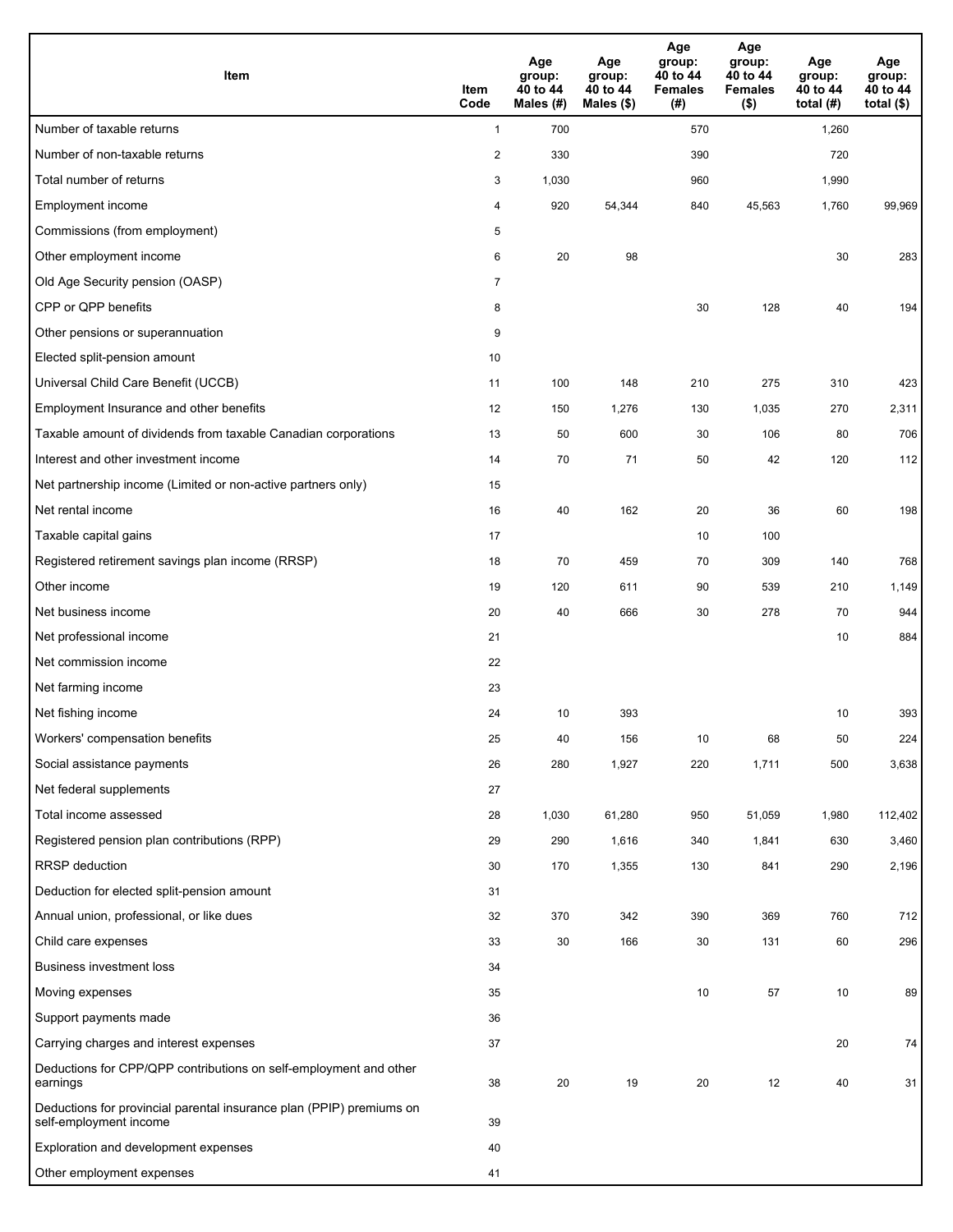| Item                                                              | Item<br>Code | Age<br>group:<br>40 to 44<br>Males (#) | Age<br>group:<br>40 to 44<br>Males (\$) | Age<br>group:<br>40 to 44<br><b>Females</b><br>(#) | Age<br>group:<br>40 to 44<br><b>Females</b><br>$($ \$) | Age<br>group:<br>40 to 44<br>total $(H)$ | Age<br>group:<br>40 to 44<br>total $($)$ |
|-------------------------------------------------------------------|--------------|----------------------------------------|-----------------------------------------|----------------------------------------------------|--------------------------------------------------------|------------------------------------------|------------------------------------------|
| Clergy residence deduction                                        | 42           |                                        |                                         |                                                    |                                                        |                                          |                                          |
| Other deductions                                                  | 43           | 50                                     | 49                                      | 30                                                 | 46                                                     | 80                                       | 95                                       |
| Total deductions before adjustments                               | 44           | 550                                    | 3,715                                   | 540                                                | 3,361                                                  | 1,090                                    | 7,080                                    |
| Social benefits repayment                                         | 45           | 20                                     | 15                                      |                                                    |                                                        | 20                                       | 19                                       |
| Net income after adjustments                                      | 46           | 1,030                                  | 57,551                                  | 950                                                | 47,694                                                 | 1,980                                    | 105,304                                  |
| Canadian Forces personnel and police deduction                    | 47           |                                        |                                         |                                                    |                                                        |                                          |                                          |
| Security options deductions                                       | 48           |                                        |                                         |                                                    |                                                        |                                          |                                          |
| Other payments deductions                                         | 49           | 300                                    | 2,083                                   | 230                                                | 1,779                                                  | 530                                      | 3,861                                    |
| Non-capital losses of other years                                 | 50           |                                        |                                         |                                                    |                                                        |                                          |                                          |
| Net capital losses of other years                                 | 51           |                                        |                                         |                                                    |                                                        |                                          |                                          |
| Capital gains deduction                                           | 52           |                                        |                                         |                                                    |                                                        |                                          |                                          |
| Northern residents deductions                                     | 53           | 570                                    | 3,460                                   | 490                                                | 3,258                                                  | 1,060                                    | 6,719                                    |
| Additional deductions                                             | 54           |                                        |                                         |                                                    |                                                        |                                          |                                          |
| Farming/fishing losses of prior years                             | 55           |                                        |                                         |                                                    |                                                        |                                          |                                          |
| Total deductions from net income                                  | 56           | 750                                    | 5,552                                   | 660                                                | 5,130                                                  | 1,410                                    | 10,682                                   |
| Taxable income assessed                                           | 57           | 970                                    | 52,021                                  | 910                                                | 42,579                                                 | 1,880                                    | 94,660                                   |
| Basic personal amount                                             | 58           | 1,030                                  | 11,377                                  | 960                                                | 10,532                                                 | 1,990                                    | 21,920                                   |
| Age amount                                                        | 59           |                                        |                                         |                                                    |                                                        |                                          |                                          |
| Spouse or common-law partner amount                               | 60           | 170                                    | 1,360                                   | 100                                                | 795                                                    | 280                                      | 2,159                                    |
| Amount for eligible dependant                                     | 61           | 40                                     | 383                                     | 170                                                | 1,818                                                  | 210                                      | 2,201                                    |
| Amount for children 17 and under                                  | 62           | 340                                    | 1,952                                   | 400                                                | 1,938                                                  | 740                                      | 3,892                                    |
| Amount for infirm dependants age 18 or older                      | 63           |                                        |                                         |                                                    |                                                        |                                          |                                          |
| CPP or QPP contributions through employment                       | 64           | 800                                    | 1,362                                   | 700                                                | 1,146                                                  | 1,500                                    | 2,510                                    |
| CPP or QPP contributions on self-employment and other<br>earnings | 65           | 20                                     | 19                                      | 20                                                 | 12                                                     | 40                                       | 31                                       |
| Employment Insurance premiums                                     | 66           | 820                                    | 532                                     | 730                                                | 456                                                    | 1,550                                    | 988                                      |
| PPIP premiums paid                                                | 67           |                                        |                                         |                                                    |                                                        |                                          |                                          |
| PPIP premiums payable on employment income                        | 68           |                                        |                                         |                                                    |                                                        |                                          |                                          |
| PPIP premiums payable on self-employment income                   | 69           |                                        |                                         |                                                    |                                                        |                                          |                                          |
| Volunteer firefighters' amount                                    | 70           |                                        |                                         |                                                    |                                                        | 10                                       | 30                                       |
| Canada employment amount                                          | 71           | 880                                    | 963                                     | 800                                                | 867                                                    | 1,680                                    | 1,831                                    |
| Public transit amount                                             | 72           |                                        |                                         |                                                    |                                                        |                                          |                                          |
| Children's fitness amount                                         | 73           | 40                                     | 18                                      | 30                                                 | 15                                                     | 70                                       | 33                                       |
| Children's arts amount                                            | 74           |                                        |                                         |                                                    |                                                        | 10                                       | 6                                        |
| Home buyers' amount                                               | 75           |                                        |                                         |                                                    |                                                        |                                          |                                          |
| Pension income amount                                             | 76           |                                        |                                         |                                                    |                                                        |                                          |                                          |
| Caregiver amount                                                  | 77           |                                        |                                         |                                                    |                                                        |                                          |                                          |
| Disability amount                                                 | 78           |                                        |                                         |                                                    |                                                        |                                          |                                          |
| Disability amount transferred from a dependant                    | 79           |                                        |                                         | 10                                                 | 94                                                     | 20                                       | 142                                      |
| Interest paid on student loans                                    | 80           | 10                                     | 16                                      |                                                    |                                                        | 20                                       | 25                                       |
| Tuition, education, and textbook amounts                          | 81           | 30                                     | 98                                      | 40                                                 | 222                                                    | 70                                       | 319                                      |
| Tuition, education, and textbook amounts transferred from a child | 82           |                                        |                                         |                                                    |                                                        | 10                                       | 114                                      |
| Amounts transferred from spouse or common-law partner             | 83           | 30                                     | 189                                     | 30                                                 | 179                                                    | 60                                       | 367                                      |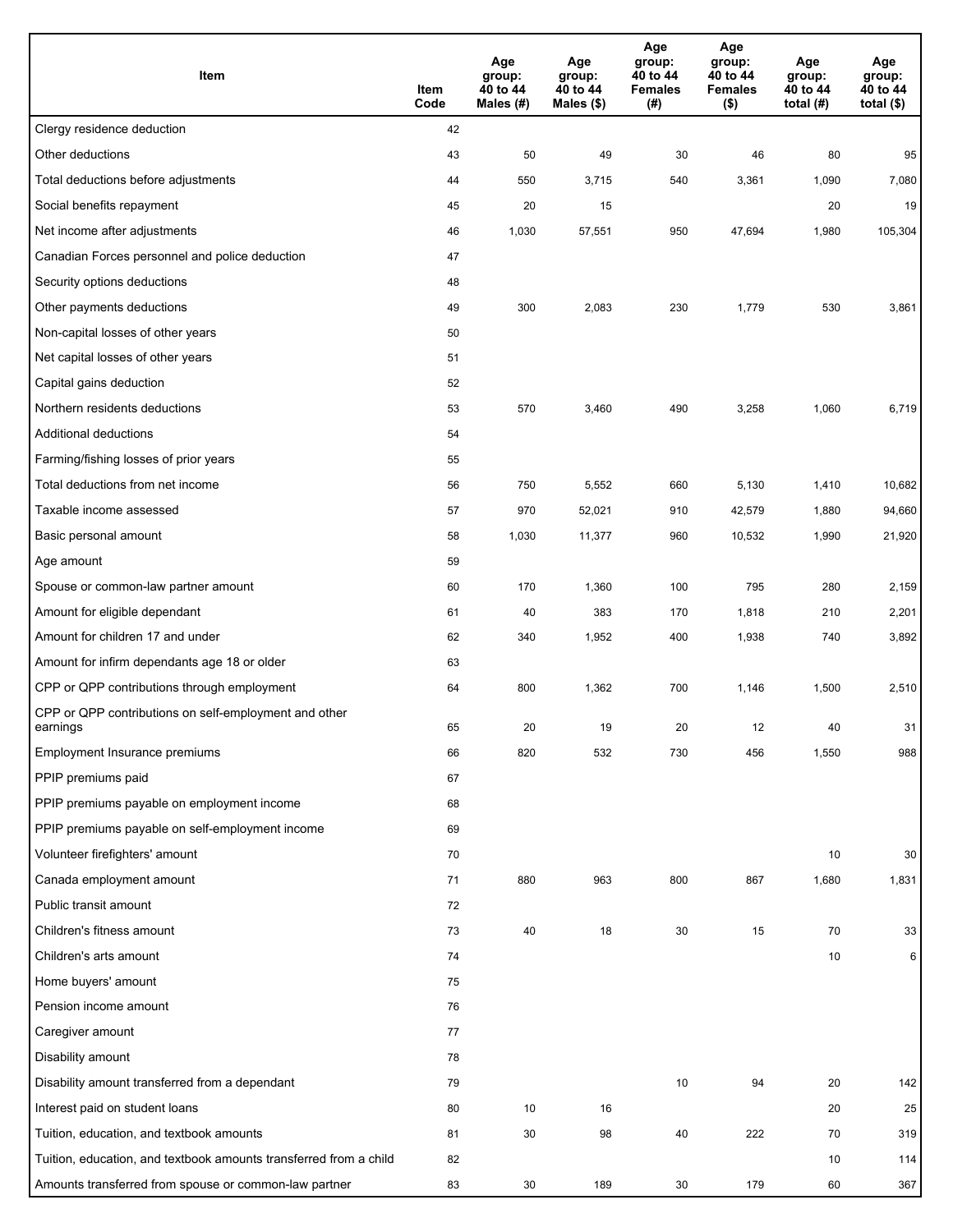| Item                                                | <b>Item</b><br>Code | Age<br>group:<br>40 to 44<br>Males $(H)$ | Age<br>group:<br>40 to 44<br>Males (\$) | Age<br>group:<br>40 to 44<br><b>Females</b><br>(#) | Age<br>group:<br>40 to 44<br><b>Females</b><br>$($ \$) | Age<br>group:<br>40 to 44<br>total $(H)$ | Age<br>group:<br>40 to 44<br>total $($ |
|-----------------------------------------------------|---------------------|------------------------------------------|-----------------------------------------|----------------------------------------------------|--------------------------------------------------------|------------------------------------------|----------------------------------------|
| Medical expenses                                    | 84                  | 10                                       | 30                                      | 10                                                 | 25                                                     | 20                                       | 55                                     |
| Total tax credits on personal amounts               | 85                  | 1,030                                    | 2,778                                   | 960                                                | 2,730                                                  | 1,990                                    | 5,511                                  |
| Allowable charitable donations and government gifts | 86                  | 100                                      | 123                                     | 100                                                | 136                                                    | 200                                      | 259                                    |
| Eligible cultural and ecological gifts              | 87                  |                                          |                                         |                                                    |                                                        |                                          |                                        |
| Total tax credit on donations and gifts             | 88                  | 100                                      | 34                                      | 100                                                | 37                                                     | 200                                      | 71                                     |
| Total federal non-refundable tax credits            | 89                  | 1,030                                    | 2,811                                   | 960                                                | 2,767                                                  | 1,990                                    | 5,582                                  |
| Federal dividend tax credit                         | 90                  | 50                                       | 80                                      | 30                                                 | 14                                                     | 80                                       | 94                                     |
| Overseas employment tax credit                      | 91                  |                                          |                                         |                                                    |                                                        |                                          |                                        |
| Minimum tax carryover                               | 92                  |                                          |                                         |                                                    |                                                        |                                          |                                        |
| Basic federal tax                                   | 93                  | 680                                      | 7,501                                   | 550                                                | 5,901                                                  | 1,230                                    | 13,409                                 |
| Federal Foreign Tax Credit                          | 94                  |                                          |                                         |                                                    |                                                        |                                          |                                        |
| Federal Political contribution tax credit           | 95                  |                                          |                                         |                                                    |                                                        |                                          |                                        |
| <b>Investment Tax Credit</b>                        | 96                  |                                          |                                         |                                                    |                                                        |                                          |                                        |
| Labour-sponsored funds tax credit                   | 97                  |                                          |                                         |                                                    |                                                        |                                          |                                        |
| Alternative minimum tax payable                     | 98                  |                                          |                                         |                                                    |                                                        |                                          |                                        |
| Net federal tax                                     | 99                  | 680                                      | 7,497                                   | 550                                                | 5,897                                                  | 1,230                                    | 13,401                                 |
| CPP contributions on self-employment                | 100                 | 20                                       | 38                                      | 20                                                 | 25                                                     | 40                                       | 63                                     |
| Social Benefits repayment                           | 101                 | 20                                       | 15                                      |                                                    |                                                        | 20                                       | 19                                     |
| <b>Net Provincial Tax</b>                           | 102                 | 690                                      | 2,442                                   | 560                                                | 1,918                                                  | 1,250                                    | 4,362                                  |
| Total tax payable                                   | 103                 | 700                                      | 9,992                                   | 570                                                | 7,844                                                  | 1,260                                    | 17,845                                 |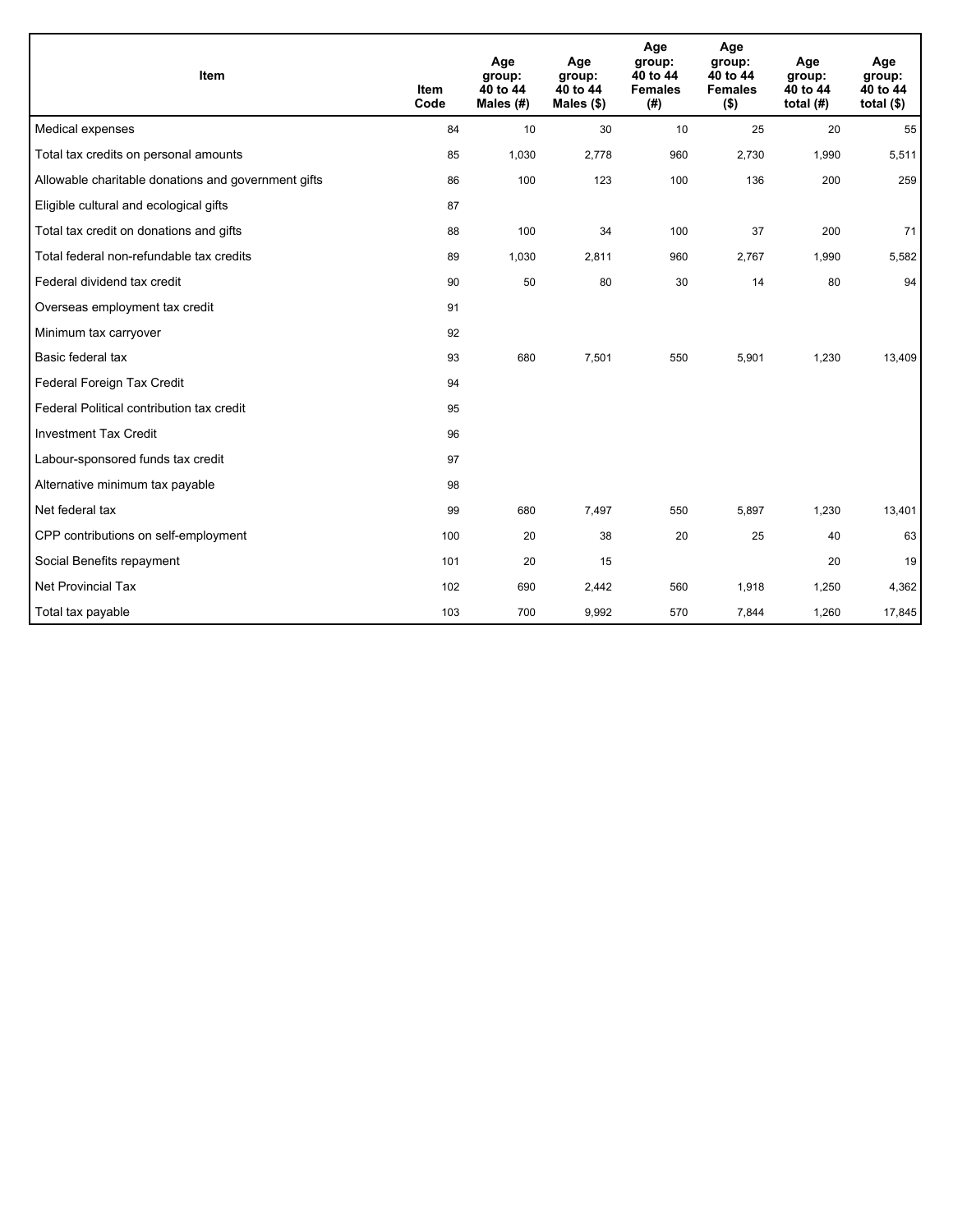| <b>Item</b>                                                                                    | Item<br>Code   | Age<br>group:<br>45 to 49<br>Males (#) | Age<br>group:<br>45 to 49<br>Males (\$) | Age<br>group:<br>45 to 49<br><b>Females</b><br>(#) | Age<br>group:<br>45 to 49<br><b>Females</b><br>$($ \$) | Age<br>group:<br>45 to 49<br>total $(#)$ | Age<br>group:<br>45 to 49<br>total $($)$ |
|------------------------------------------------------------------------------------------------|----------------|----------------------------------------|-----------------------------------------|----------------------------------------------------|--------------------------------------------------------|------------------------------------------|------------------------------------------|
| Number of taxable returns                                                                      | $\mathbf{1}$   | 680                                    |                                         | 580                                                |                                                        | 1,260                                    |                                          |
| Number of non-taxable returns                                                                  | $\overline{c}$ | 330                                    |                                         | 360                                                |                                                        | 690                                      |                                          |
| Total number of returns                                                                        | 3              | 1,000                                  |                                         | 950                                                |                                                        | 1,950                                    |                                          |
| Employment income                                                                              | 4              | 870                                    | 52,681                                  | 840                                                | 47.065                                                 | 1,710                                    | 99,746                                   |
| Commissions (from employment)                                                                  | 5              |                                        |                                         |                                                    |                                                        |                                          |                                          |
| Other employment income                                                                        | 6              | 10                                     | 84                                      | 20                                                 | 244                                                    | 30                                       | 328                                      |
| Old Age Security pension (OASP)                                                                | $\overline{7}$ |                                        |                                         |                                                    |                                                        |                                          |                                          |
| CPP or QPP benefits                                                                            | 8              | 20                                     | 128                                     | 60                                                 | 246                                                    | 80                                       | 374                                      |
| Other pensions or superannuation                                                               | 9              | 10                                     | 156                                     |                                                    |                                                        | 20                                       | 182                                      |
| Elected split-pension amount                                                                   | 10             |                                        |                                         |                                                    |                                                        |                                          |                                          |
| Universal Child Care Benefit (UCCB)                                                            | 11             | 90                                     | 129                                     | 120                                                | 149                                                    | 210                                      | 278                                      |
| Employment Insurance and other benefits                                                        | 12             | 140                                    | 1,247                                   | 90                                                 | 660                                                    | 230                                      | 1,907                                    |
| Taxable amount of dividends from taxable Canadian corporations                                 | 13             | 40                                     | 630                                     | 30                                                 | 655                                                    | 80                                       | 1,285                                    |
| Interest and other investment income                                                           | 14             | 60                                     | 54                                      | 40                                                 | 31                                                     | 100                                      | 85                                       |
| Net partnership income (Limited or non-active partners only)                                   | 15             |                                        |                                         |                                                    |                                                        |                                          |                                          |
| Net rental income                                                                              | 16             | 20                                     | 113                                     | 20                                                 | 10                                                     | 40                                       | 123                                      |
| Taxable capital gains                                                                          | 17             |                                        |                                         |                                                    |                                                        |                                          |                                          |
| Registered retirement savings plan income (RRSP)                                               | 18             | 80                                     | 577                                     | 70                                                 | 387                                                    | 160                                      | 964                                      |
| Other income                                                                                   | 19             | 130                                    | 533                                     | 100                                                | 1,475                                                  | 220                                      | 2,008                                    |
| Net business income                                                                            | 20             | 40                                     | 598                                     | 30                                                 | 155                                                    | 60                                       | 753                                      |
| Net professional income                                                                        | 21             |                                        |                                         |                                                    |                                                        |                                          |                                          |
| Net commission income                                                                          | 22             |                                        |                                         |                                                    |                                                        |                                          |                                          |
| Net farming income                                                                             | 23             |                                        |                                         |                                                    |                                                        |                                          |                                          |
| Net fishing income                                                                             | 24             | 10                                     | 310                                     |                                                    |                                                        | 10                                       | 310                                      |
| Workers' compensation benefits                                                                 | 25             | 30                                     | 125                                     | 20                                                 | 138                                                    | 50                                       | 263                                      |
| Social assistance payments                                                                     | 26             | 260                                    | 1,549                                   | 200                                                | 1,672                                                  | 460                                      | 3,220                                    |
| Net federal supplements                                                                        | 27             |                                        |                                         |                                                    |                                                        |                                          |                                          |
| Total income assessed                                                                          | 28             | 1,000                                  | 59,603                                  | 940                                                | 53,029                                                 | 1,940                                    | 112,632                                  |
| Registered pension plan contributions (RPP)                                                    | 29             | 310                                    | 1,695                                   | 350                                                | 1,828                                                  | 660                                      | 3,523                                    |
| RRSP deduction                                                                                 | 30             | 140                                    | 1,116                                   | 120                                                | 817                                                    | 250                                      | 1,933                                    |
| Deduction for elected split-pension amount                                                     | 31             |                                        |                                         |                                                    |                                                        |                                          |                                          |
| Annual union, professional, or like dues                                                       | 32             | 340                                    | 350                                     | 430                                                | 402                                                    | 770                                      | 752                                      |
| Child care expenses                                                                            | 33             | 30                                     | 72                                      | 20                                                 | 42                                                     | 40                                       | 114                                      |
| <b>Business investment loss</b>                                                                | 34             |                                        |                                         |                                                    |                                                        |                                          |                                          |
| Moving expenses                                                                                | 35             |                                        |                                         |                                                    |                                                        | 10                                       | 60                                       |
| Support payments made                                                                          | 36             |                                        |                                         |                                                    |                                                        |                                          |                                          |
| Carrying charges and interest expenses                                                         | 37             |                                        |                                         |                                                    |                                                        | 30                                       | 63                                       |
| Deductions for CPP/QPP contributions on self-employment and other<br>earnings                  | 38             | 30                                     | 28                                      | 10                                                 | 5                                                      | 40                                       | 33                                       |
| Deductions for provincial parental insurance plan (PPIP) premiums on<br>self-employment income | 39             |                                        |                                         |                                                    |                                                        |                                          |                                          |
| Exploration and development expenses                                                           | 40             |                                        |                                         |                                                    |                                                        |                                          |                                          |
| Other employment expenses                                                                      | 41             | 10                                     | 19                                      |                                                    |                                                        | 20                                       | 24                                       |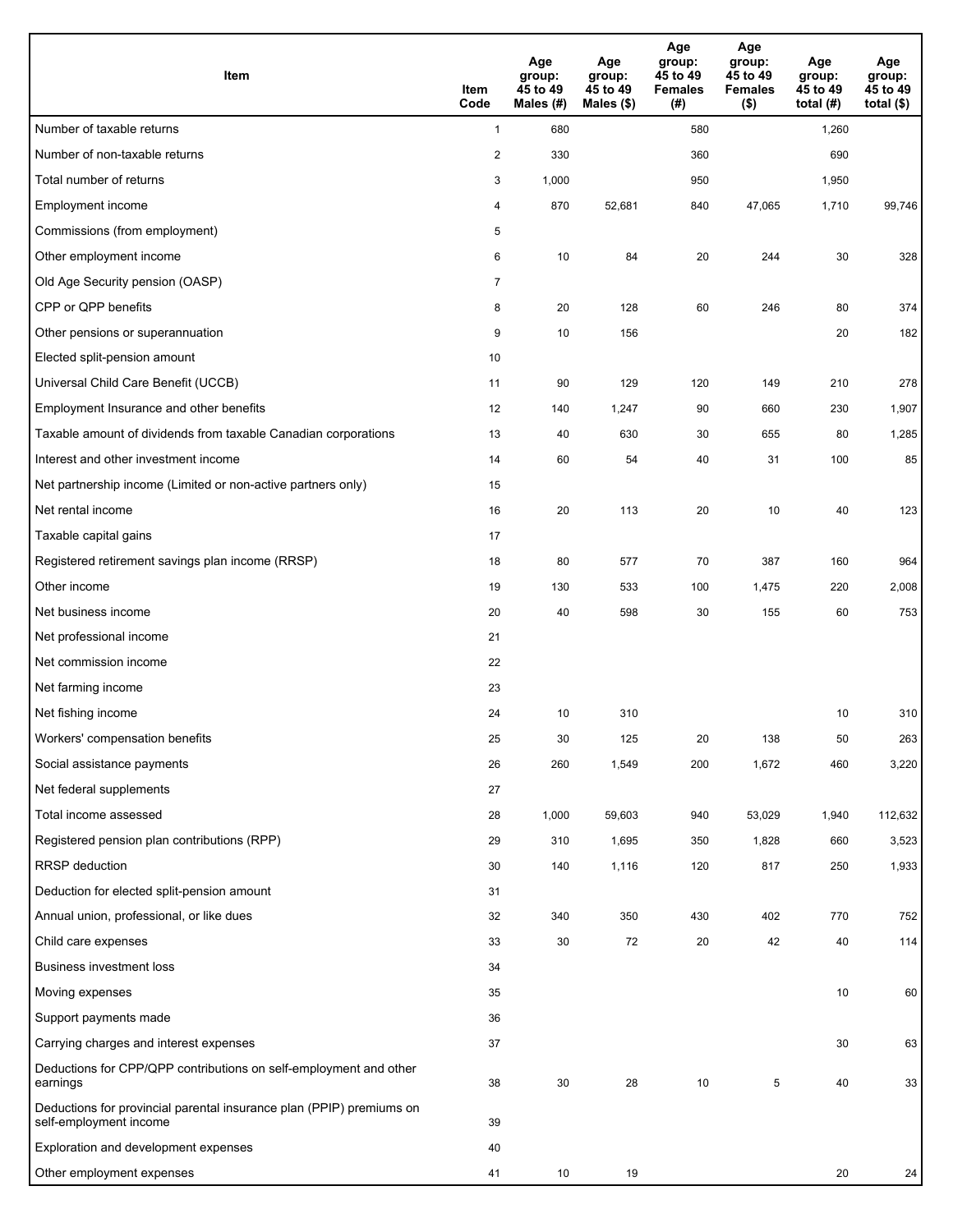| Item                                                              | Item<br>Code | Age<br>group:<br>45 to 49<br>Males (#) | Age<br>group:<br>45 to 49<br>Males (\$) | Age<br>group:<br>45 to 49<br><b>Females</b><br>(#) | Age<br>group:<br>45 to 49<br><b>Females</b><br>$($ \$) | Age<br>group:<br>45 to 49<br>total $(H)$ | Age<br>group:<br>45 to 49<br>total $($)$ |
|-------------------------------------------------------------------|--------------|----------------------------------------|-----------------------------------------|----------------------------------------------------|--------------------------------------------------------|------------------------------------------|------------------------------------------|
| Clergy residence deduction                                        | 42           |                                        |                                         |                                                    |                                                        |                                          |                                          |
| Other deductions                                                  | 43           | 40                                     | 32                                      | 20                                                 | 12                                                     | 60                                       | 44                                       |
| Total deductions before adjustments                               | 44           | 520                                    | 3,430                                   | 550                                                | 3,138                                                  | 1,070                                    | 6,568                                    |
| Social benefits repayment                                         | 45           | 20                                     | 31                                      |                                                    |                                                        | 30                                       | 49                                       |
| Net income after adjustments                                      | 46           | 1,000                                  | 56,143                                  | 940                                                | 49,874                                                 | 1,940                                    | 106,017                                  |
| Canadian Forces personnel and police deduction                    | 47           |                                        |                                         |                                                    |                                                        |                                          |                                          |
| Security options deductions                                       | 48           |                                        |                                         |                                                    |                                                        |                                          |                                          |
| Other payments deductions                                         | 49           | 280                                    | 1,674                                   | 220                                                | 1,870                                                  | 500                                      | 3,543                                    |
| Non-capital losses of other years                                 | 50           |                                        |                                         |                                                    |                                                        |                                          |                                          |
| Net capital losses of other years                                 | 51           |                                        |                                         |                                                    |                                                        |                                          |                                          |
| Capital gains deduction                                           | 52           |                                        |                                         |                                                    |                                                        |                                          |                                          |
| Northern residents deductions                                     | 53           | 560                                    | 3,313                                   | 480                                                | 3,000                                                  | 1,040                                    | 6,313                                    |
| Additional deductions                                             | 54           |                                        |                                         |                                                    |                                                        |                                          |                                          |
| Farming/fishing losses of prior years                             | 55           |                                        |                                         |                                                    |                                                        |                                          |                                          |
| Total deductions from net income                                  | 56           | 740                                    | 5,053                                   | 630                                                | 4,870                                                  | 1,370                                    | 9,922                                    |
| Taxable income assessed                                           | 57           | 930                                    | 51,111                                  | 890                                                | 45,064                                                 | 1,820                                    | 96,175                                   |
| Basic personal amount                                             | 58           | 1,000                                  | 11,079                                  | 950                                                | 10,453                                                 | 1,950                                    | 21,532                                   |
| Age amount                                                        | 59           |                                        |                                         |                                                    |                                                        |                                          |                                          |
| Spouse or common-law partner amount                               | 60           | 150                                    | 1,301                                   | 110                                                | 916                                                    | 260                                      | 2,217                                    |
| Amount for eligible dependant                                     | 61           | 40                                     | 383                                     | 140                                                | 1,548                                                  | 180                                      | 1,931                                    |
| Amount for children 17 and under                                  | 62           | 300                                    | 1,476                                   | 340                                                | 1,355                                                  | 640                                      | 2,831                                    |
| Amount for infirm dependants age 18 or older                      | 63           |                                        |                                         |                                                    |                                                        |                                          |                                          |
| CPP or QPP contributions through employment                       | 64           | 760                                    | 1,311                                   | 700                                                | 1,215                                                  | 1,460                                    | 2,526                                    |
| CPP or QPP contributions on self-employment and other<br>earnings | 65           | 30                                     | 28                                      | 10                                                 | 5                                                      | 40                                       | 33                                       |
| Employment Insurance premiums                                     | 66           | 780                                    | 517                                     | 710                                                | 473                                                    | 1,490                                    | 990                                      |
| PPIP premiums paid                                                | 67           |                                        |                                         |                                                    |                                                        |                                          |                                          |
| PPIP premiums payable on employment income                        | 68           |                                        |                                         |                                                    |                                                        |                                          |                                          |
| PPIP premiums payable on self-employment income                   | 69           |                                        |                                         |                                                    |                                                        |                                          |                                          |
| Volunteer firefighters' amount                                    | 70           |                                        |                                         |                                                    |                                                        |                                          |                                          |
| Canada employment amount                                          | 71           | 840                                    | 916                                     | 780                                                | 844                                                    | 1,620                                    | 1,760                                    |
| Public transit amount                                             | 72           |                                        |                                         |                                                    |                                                        |                                          |                                          |
| Children's fitness amount                                         | 73           | 30                                     | 11                                      | 20                                                 | 9                                                      | 50                                       | 20                                       |
| Children's arts amount                                            | 74           |                                        |                                         |                                                    |                                                        | 10                                       | $\overline{4}$                           |
| Home buyers' amount                                               | 75           |                                        |                                         |                                                    |                                                        |                                          |                                          |
| Pension income amount                                             | 76           | 10                                     | 23                                      | 10                                                 | 25                                                     | 30                                       | 47                                       |
| Caregiver amount                                                  | 77           |                                        |                                         |                                                    |                                                        |                                          |                                          |
| Disability amount                                                 | 78           |                                        |                                         |                                                    |                                                        |                                          |                                          |
| Disability amount transferred from a dependant                    | 79           |                                        |                                         |                                                    |                                                        |                                          |                                          |
| Interest paid on student loans                                    | 80           | 10                                     | 15                                      |                                                    |                                                        | 20                                       | 22                                       |
| Tuition, education, and textbook amounts                          | 81           | 20                                     | 116                                     | 20                                                 | 90                                                     | 40                                       | 206                                      |
| Tuition, education, and textbook amounts transferred from a child | 82           | 20                                     | 78                                      |                                                    |                                                        | 20                                       | 110                                      |
| Amounts transferred from spouse or common-law partner             | 83           | 40                                     | 180                                     | 30                                                 | 142                                                    | 60                                       | 322                                      |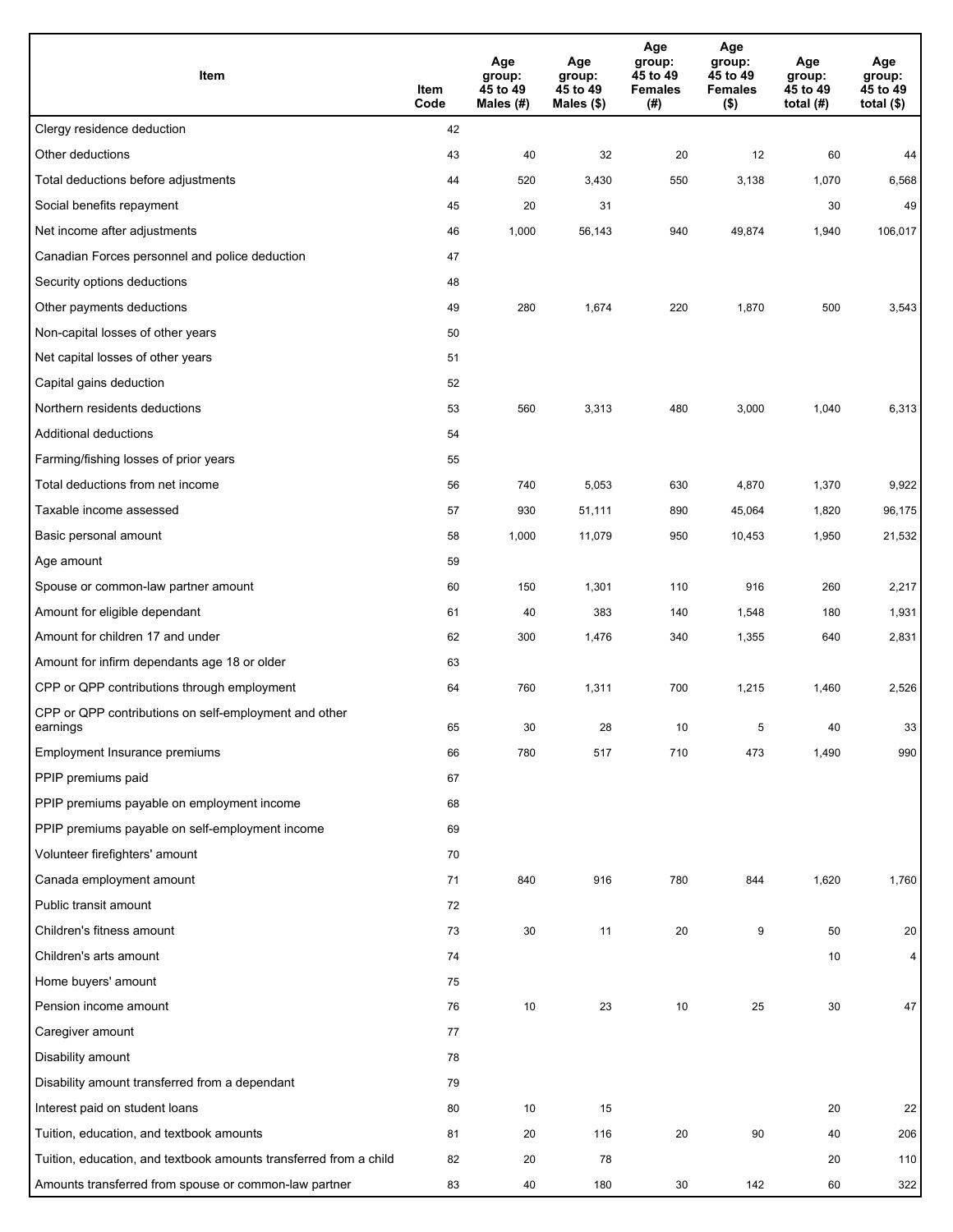| Item                                                | <b>Item</b><br>Code | Age<br>group:<br>45 to 49<br>Males (#) | Age<br>group:<br>45 to 49<br>Males $(\$)$ | Age<br>group:<br>45 to 49<br><b>Females</b><br>(#) | Age<br>group:<br>45 to 49<br><b>Females</b><br>$($ \$) | Age<br>group:<br>45 to 49<br>total $(H)$ | Age<br>group:<br>45 to 49<br>total $($)$ |
|-----------------------------------------------------|---------------------|----------------------------------------|-------------------------------------------|----------------------------------------------------|--------------------------------------------------------|------------------------------------------|------------------------------------------|
| Medical expenses                                    | 84                  |                                        |                                           | 20                                                 | 40                                                     | 30                                       | 64                                       |
| Total tax credits on personal amounts               | 85                  | 1,000                                  | 2,634                                     | 950                                                | 2,589                                                  | 1,950                                    | 5,223                                    |
| Allowable charitable donations and government gifts | 86                  | 90                                     | 204                                       | 110                                                | 159                                                    | 190                                      | 363                                      |
| Eligible cultural and ecological gifts              | 87                  |                                        |                                           |                                                    |                                                        |                                          |                                          |
| Total tax credit on donations and gifts             | 88                  | 90                                     | 57                                        | 110                                                | 44                                                     | 190                                      | 101                                      |
| Total federal non-refundable tax credits            | 89                  | 1,000                                  | 2,691                                     | 950                                                | 2,633                                                  | 1,950                                    | 5,323                                    |
| Federal dividend tax credit                         | 90                  | 40                                     | 86                                        | 30                                                 | 90                                                     | 80                                       | 177                                      |
| Overseas employment tax credit                      | 91                  |                                        |                                           |                                                    |                                                        |                                          |                                          |
| Minimum tax carryover                               | 92                  |                                        |                                           |                                                    |                                                        |                                          |                                          |
| Basic federal tax                                   | 93                  | 660                                    | 7,435                                     | 580                                                | 6,412                                                  | 1,230                                    | 13,847                                   |
| Federal Foreign Tax Credit                          | 94                  | 10                                     | $\mathbf{1}$                              |                                                    |                                                        | 20                                       | 3                                        |
| Federal Political contribution tax credit           | 95                  |                                        |                                           |                                                    |                                                        |                                          |                                          |
| <b>Investment Tax Credit</b>                        | 96                  |                                        |                                           |                                                    |                                                        |                                          |                                          |
| Labour-sponsored funds tax credit                   | 97                  |                                        |                                           |                                                    |                                                        |                                          |                                          |
| Alternative minimum tax payable                     | 98                  |                                        |                                           |                                                    |                                                        |                                          |                                          |
| Net federal tax                                     | 99                  | 660                                    | 7,433                                     | 580                                                | 6,410                                                  | 1,230                                    | 13,843                                   |
| CPP contributions on self-employment                | 100                 | 30                                     | 56                                        | 10                                                 | 11                                                     | 40                                       | 67                                       |
| Social Benefits repayment                           | 101                 | 20                                     | 31                                        |                                                    |                                                        | 30                                       | 49                                       |
| Net Provincial Tax                                  | 102                 | 660                                    | 2,418                                     | 580                                                | 2,064                                                  | 1,240                                    | 4,482                                    |
| Total tax payable                                   | 103                 | 680                                    | 9,939                                     | 580                                                | 8,502                                                  | 1,260                                    | 18,441                                   |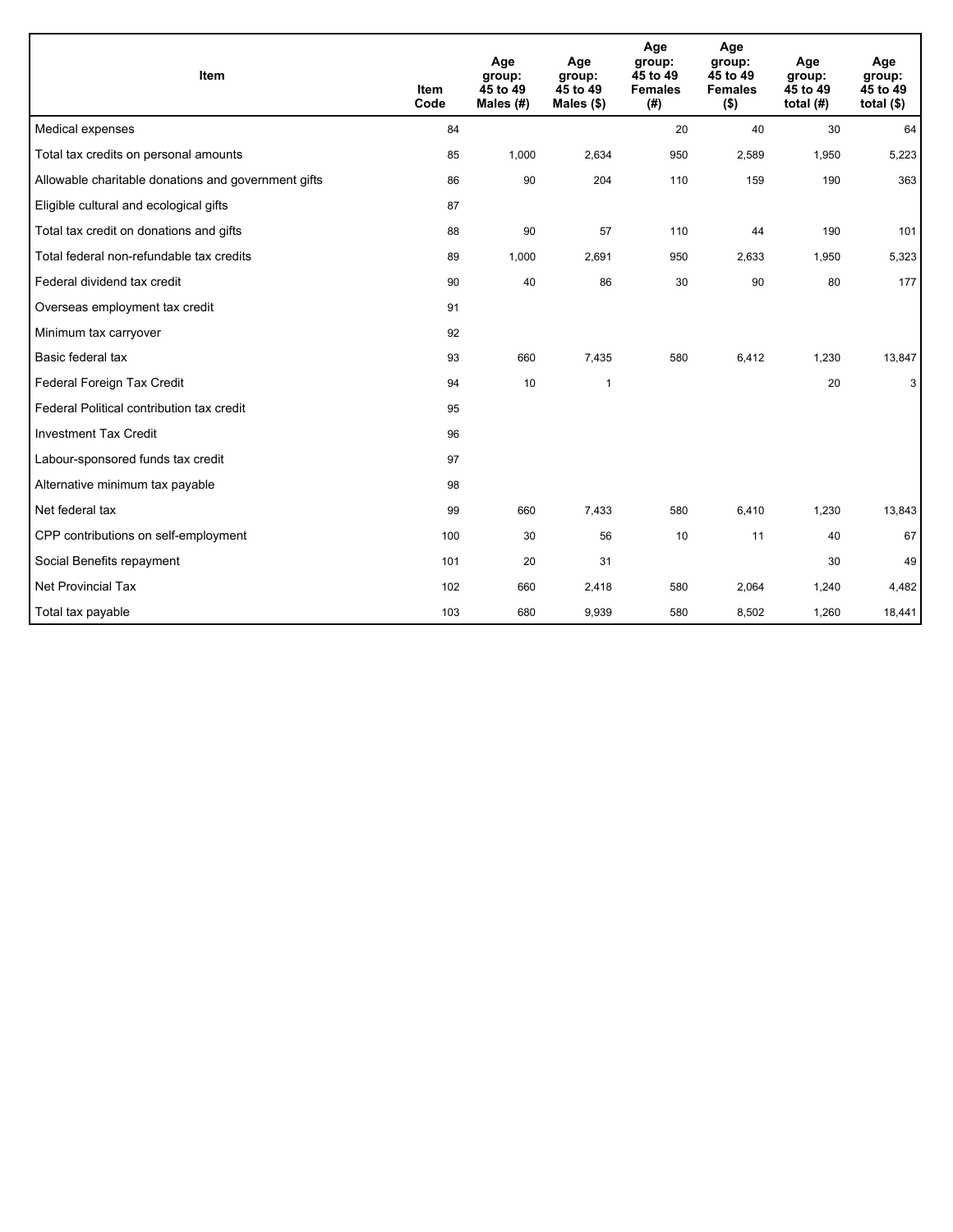| <b>Item</b>                                                                                    | Item<br>Code   | Age<br>group:<br>50 to 54<br>Males (#) | Age<br>group:<br>50 to 54<br>Males $(\$)$ | Age<br>group:<br>50 to 54<br><b>Females</b><br>(#) | Age<br>group:<br>50 to 54<br><b>Females</b><br>$($ \$) | Age<br>group:<br>50 to 54<br>total $(H)$ | Age<br>group:<br>50 to 54<br>total $($)$ |
|------------------------------------------------------------------------------------------------|----------------|----------------------------------------|-------------------------------------------|----------------------------------------------------|--------------------------------------------------------|------------------------------------------|------------------------------------------|
| Number of taxable returns                                                                      | $\mathbf{1}$   | 620                                    |                                           | 530                                                |                                                        | 1,150                                    |                                          |
| Number of non-taxable returns                                                                  | $\overline{c}$ | 220                                    |                                           | 220                                                |                                                        | 430                                      |                                          |
| Total number of returns                                                                        | 3              | 840                                    |                                           | 750                                                |                                                        | 1,590                                    |                                          |
| Employment income                                                                              | 4              | 740                                    | 54,206                                    | 660                                                | 42,432                                                 | 1,400                                    | 96,638                                   |
| Commissions (from employment)                                                                  | 5              |                                        |                                           |                                                    |                                                        |                                          |                                          |
| Other employment income                                                                        | 6              |                                        |                                           | 20                                                 | 146                                                    | 20                                       | 153                                      |
| Old Age Security pension (OASP)                                                                | $\overline{7}$ |                                        |                                           |                                                    |                                                        |                                          |                                          |
| CPP or QPP benefits                                                                            | 8              | 20                                     | 121                                       | 60                                                 | 285                                                    | 80                                       | 406                                      |
| Other pensions or superannuation                                                               | 9              | 10                                     | 210                                       | 20                                                 | 253                                                    | 30                                       | 463                                      |
| Elected split-pension amount                                                                   | 10             |                                        |                                           | 20                                                 | 195                                                    | 30                                       | 225                                      |
| Universal Child Care Benefit (UCCB)                                                            | 11             | 50                                     | 59                                        | 60                                                 | 67                                                     | 110                                      | 126                                      |
| Employment Insurance and other benefits                                                        | 12             | 90                                     | 811                                       | 70                                                 | 520                                                    | 160                                      | 1,331                                    |
| Taxable amount of dividends from taxable Canadian corporations                                 | 13             |                                        |                                           | 30                                                 | 166                                                    |                                          |                                          |
| Interest and other investment income                                                           | 14             | 80                                     | 154                                       | 60                                                 | 66                                                     | 140                                      | 220                                      |
| Net partnership income (Limited or non-active partners only)                                   | 15             |                                        |                                           |                                                    |                                                        |                                          |                                          |
| Net rental income                                                                              | 16             | 30                                     | 77                                        | 40                                                 | 115                                                    | 60                                       | 193                                      |
| Taxable capital gains                                                                          | 17             |                                        |                                           | 20                                                 | 11                                                     |                                          |                                          |
| Registered retirement savings plan income (RRSP)                                               | 18             | 70                                     | 483                                       | 60                                                 | 441                                                    | 130                                      | 924                                      |
| Other income                                                                                   | 19             | 110                                    | 888                                       | 100                                                | 900                                                    | 200                                      | 1,788                                    |
| Net business income                                                                            | 20             | 40                                     | 473                                       | 40                                                 | 239                                                    | 80                                       | 711                                      |
| Net professional income                                                                        | 21             |                                        |                                           |                                                    |                                                        |                                          |                                          |
| Net commission income                                                                          | 22             |                                        |                                           |                                                    |                                                        |                                          |                                          |
| Net farming income                                                                             | 23             |                                        |                                           |                                                    |                                                        |                                          |                                          |
| Net fishing income                                                                             | 24             |                                        |                                           |                                                    |                                                        |                                          |                                          |
| Workers' compensation benefits                                                                 | 25             | 20                                     | 194                                       | 10                                                 | 59                                                     | 40                                       | 253                                      |
| Social assistance payments                                                                     | 26             | 150                                    | 968                                       | 130                                                | 937                                                    | 280                                      | 1,904                                    |
| Net federal supplements                                                                        | 27             |                                        |                                           |                                                    |                                                        |                                          |                                          |
| Total income assessed                                                                          | 28             | 830                                    | 62,209                                    | 750                                                | 47,510                                                 | 1,580                                    | 109,720                                  |
| Registered pension plan contributions (RPP)                                                    | 29             | 300                                    | 1,793                                     | 310                                                | 1,748                                                  | 610                                      | 3,541                                    |
| RRSP deduction                                                                                 | 30             | 150                                    | 1,491                                     | 150                                                | 1,191                                                  | 300                                      | 2,682                                    |
| Deduction for elected split-pension amount                                                     | 31             |                                        |                                           |                                                    |                                                        |                                          |                                          |
| Annual union, professional, or like dues                                                       | 32             | 320                                    | 367                                       | 340                                                | 362                                                    | 660                                      | 728                                      |
| Child care expenses                                                                            | 33             | 10                                     | 45                                        |                                                    |                                                        | 20                                       | 59                                       |
| <b>Business investment loss</b>                                                                | 34             |                                        |                                           |                                                    |                                                        |                                          |                                          |
| Moving expenses                                                                                | 35             |                                        |                                           | $10\,$                                             | 42                                                     | 10                                       | 66                                       |
| Support payments made                                                                          | 36             |                                        |                                           |                                                    |                                                        |                                          |                                          |
| Carrying charges and interest expenses                                                         | 37             |                                        |                                           | 10                                                 | 12                                                     | 30                                       | 41                                       |
| Deductions for CPP/QPP contributions on self-employment and other<br>earnings                  | 38             | 20                                     | 23                                        | 20                                                 | 13                                                     | 40                                       | 36                                       |
| Deductions for provincial parental insurance plan (PPIP) premiums on<br>self-employment income | 39             |                                        |                                           |                                                    |                                                        |                                          |                                          |
| Exploration and development expenses                                                           | 40             |                                        |                                           |                                                    |                                                        |                                          |                                          |
| Other employment expenses                                                                      | 41             | 20                                     | 36                                        |                                                    |                                                        | 20                                       | 58                                       |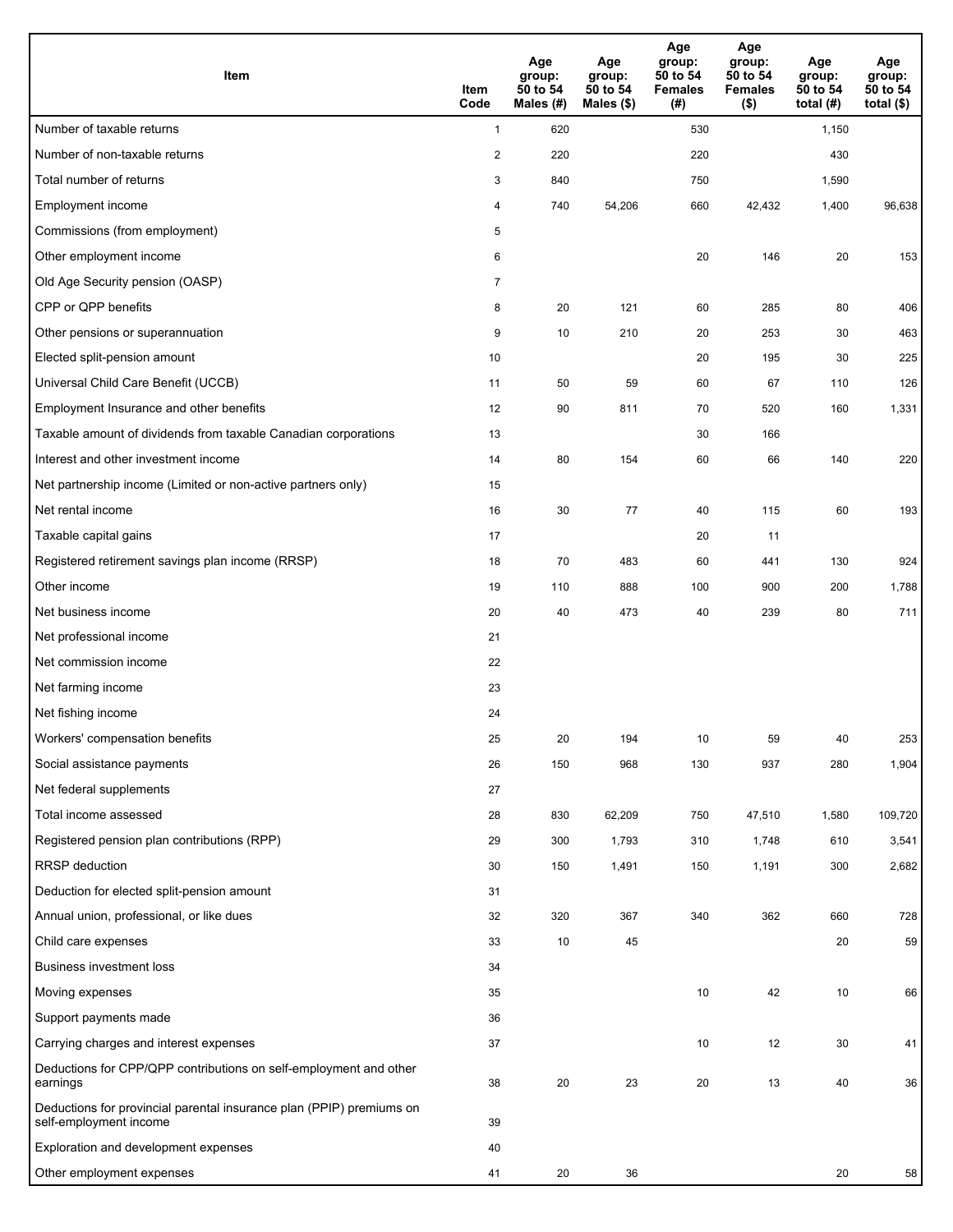| Item                                                              | Item<br>Code | Age<br>group:<br>50 to 54<br>Males (#) | Age<br>group:<br>50 to 54<br>Males (\$) | Age<br>group:<br>50 to 54<br><b>Females</b><br>(#) | Age<br>group:<br>50 to 54<br><b>Females</b><br>$($ \$) | Age<br>group:<br>50 to 54<br>total $(H)$ | Age<br>group:<br>50 to 54<br>total $($)$ |
|-------------------------------------------------------------------|--------------|----------------------------------------|-----------------------------------------|----------------------------------------------------|--------------------------------------------------------|------------------------------------------|------------------------------------------|
| Clergy residence deduction                                        | 42           |                                        |                                         |                                                    |                                                        |                                          |                                          |
| Other deductions                                                  | 43           | 20                                     | 23                                      |                                                    |                                                        | 40                                       | 44                                       |
| Total deductions before adjustments                               | 44           | 490                                    | 3,997                                   | 460                                                | 3,454                                                  | 950                                      | 7,451                                    |
| Social benefits repayment                                         | 45           | 10                                     | 9                                       |                                                    |                                                        | 10                                       | 12                                       |
| Net income after adjustments                                      | 46           | 830                                    | 58,203                                  | 740                                                | 44,119                                                 | 1,580                                    | 102,322                                  |
| Canadian Forces personnel and police deduction                    | 47           |                                        |                                         |                                                    |                                                        |                                          |                                          |
| Security options deductions                                       | 48           |                                        |                                         |                                                    |                                                        |                                          |                                          |
| Other payments deductions                                         | 49           | 170                                    | 1,161                                   | 140                                                | 996                                                    | 310                                      | 2,157                                    |
| Non-capital losses of other years                                 | 50           |                                        |                                         |                                                    |                                                        |                                          |                                          |
| Net capital losses of other years                                 | 51           |                                        |                                         |                                                    |                                                        |                                          |                                          |
| Capital gains deduction                                           | 52           |                                        |                                         |                                                    |                                                        |                                          |                                          |
| Northern residents deductions                                     | 53           | 520                                    | 3,254                                   | 430                                                | 2,803                                                  | 950                                      | 6,057                                    |
| Additional deductions                                             | 54           |                                        |                                         |                                                    |                                                        |                                          |                                          |
| Farming/fishing losses of prior years                             | 55           |                                        |                                         |                                                    |                                                        |                                          |                                          |
| Total deductions from net income                                  | 56           | 620                                    | 4,725                                   | 520                                                | 3,800                                                  | 1,140                                    | 8,525                                    |
| Taxable income assessed                                           | 57           | 790                                    | 53,502                                  | 700                                                | 40,337                                                 | 1,490                                    | 93,839                                   |
| Basic personal amount                                             | 58           | 840                                    | 9,250                                   | 750                                                | 8,254                                                  | 1,590                                    | 17,504                                   |
| Age amount                                                        | 59           |                                        |                                         |                                                    |                                                        |                                          |                                          |
| Spouse or common-law partner amount                               | 60           | 130                                    | 1,147                                   | 70                                                 | 615                                                    | 210                                      | 1,762                                    |
| Amount for eligible dependant                                     | 61           | 30                                     | 297                                     | 70                                                 | 761                                                    | 100                                      | 1,058                                    |
| Amount for children 17 and under                                  | 62           | 230                                    | 995                                     | 170                                                | 620                                                    | 400                                      | 1,615                                    |
| Amount for infirm dependants age 18 or older                      | 63           |                                        |                                         |                                                    |                                                        |                                          |                                          |
| CPP or QPP contributions through employment                       | 64           | 670                                    | 1,268                                   | 580                                                | 1,049                                                  | 1,240                                    | 2,317                                    |
| CPP or QPP contributions on self-employment and other<br>earnings | 65           | 20                                     | 23                                      | 20                                                 | 13                                                     | 40                                       | 36                                       |
| Employment Insurance premiums                                     | 66           | 670                                    | 482                                     | 580                                                | 406                                                    | 1,250                                    | 888                                      |
| PPIP premiums paid                                                | 67           |                                        |                                         |                                                    |                                                        |                                          |                                          |
| PPIP premiums payable on employment income                        | 68           |                                        |                                         |                                                    |                                                        |                                          |                                          |
| PPIP premiums payable on self-employment income                   | 69           |                                        |                                         |                                                    |                                                        |                                          |                                          |
| Volunteer firefighters' amount                                    | 70           |                                        |                                         |                                                    |                                                        |                                          |                                          |
| Canada employment amount                                          | 71           | 710                                    | 785                                     | 630                                                | 685                                                    | 1,340                                    | 1,469                                    |
| Public transit amount                                             | 72           |                                        |                                         |                                                    |                                                        |                                          |                                          |
| Children's fitness amount                                         | 73           | 20                                     | 6                                       |                                                    |                                                        | 20                                       | 9                                        |
| Children's arts amount                                            | 74           |                                        |                                         |                                                    |                                                        |                                          |                                          |
| Home buyers' amount                                               | 75           |                                        |                                         |                                                    |                                                        |                                          |                                          |
| Pension income amount                                             | 76           | 20                                     | 33                                      | 40                                                 | 83                                                     | 60                                       | 116                                      |
| Caregiver amount                                                  | 77           |                                        |                                         |                                                    |                                                        |                                          |                                          |
| Disability amount                                                 | 78           |                                        |                                         |                                                    |                                                        |                                          |                                          |
| Disability amount transferred from a dependant                    | 79           |                                        |                                         |                                                    |                                                        | 10                                       | 115                                      |
| Interest paid on student loans                                    | 80           |                                        |                                         |                                                    |                                                        |                                          |                                          |
| Tuition, education, and textbook amounts                          | 81           | 20                                     | 40                                      | 30                                                 | 210                                                    | 50                                       | 249                                      |
| Tuition, education, and textbook amounts transferred from a child | 82           | 20                                     | 111                                     |                                                    |                                                        | 30                                       | 159                                      |
| Amounts transferred from spouse or common-law partner             | 83           | 20                                     | 127                                     | 30                                                 | 124                                                    | 50                                       | 251                                      |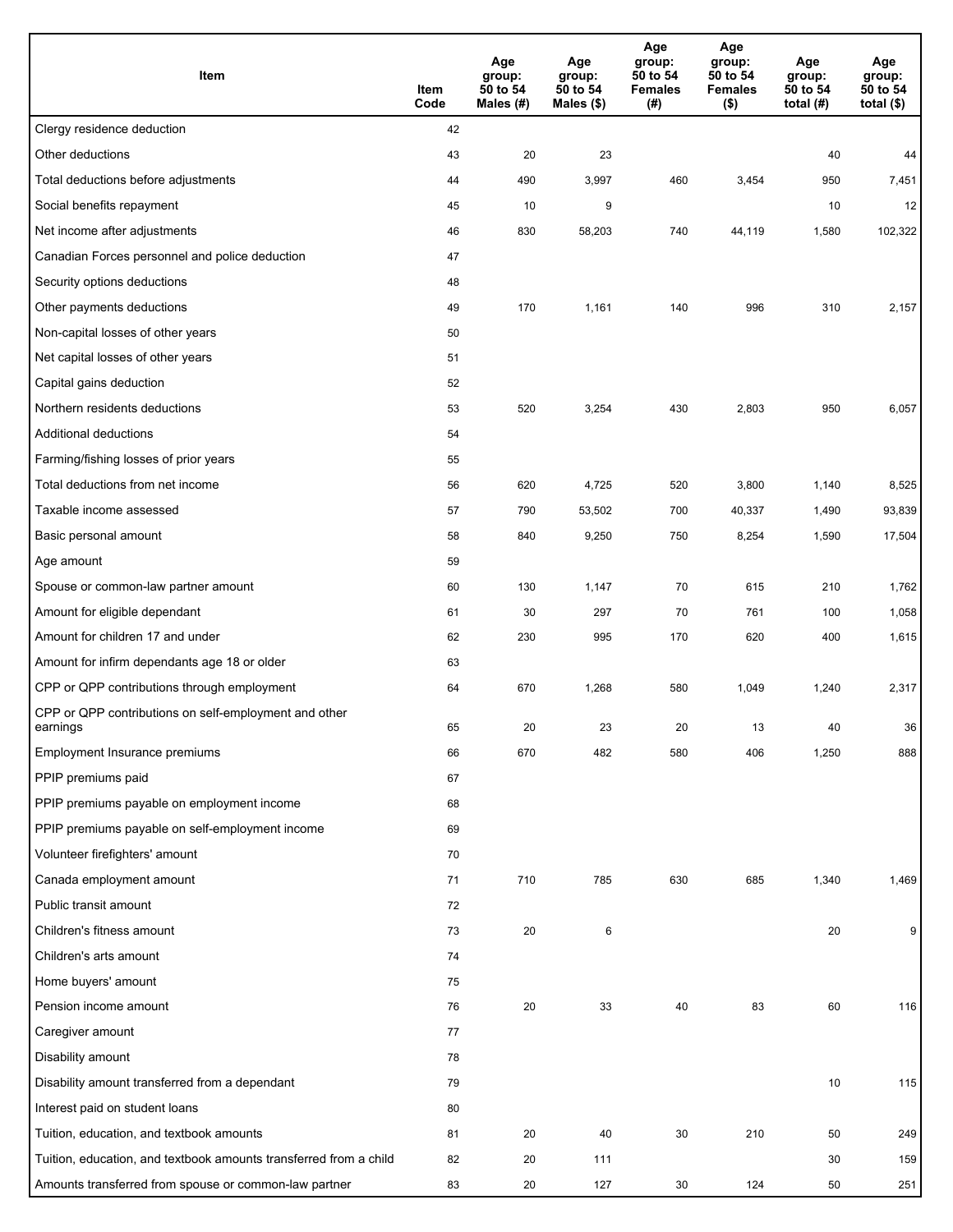| Item                                                | <b>Item</b><br>Code | Age<br>group:<br>50 to 54<br>Males $(H)$ | Age<br>group:<br>50 to 54<br>Males $(\$)$ | Age<br>group:<br>50 to 54<br><b>Females</b><br>(#) | Age<br>group:<br>50 to 54<br><b>Females</b><br>$($ \$) | Age<br>group:<br>50 to 54<br>total $(H)$ | Age<br>group:<br>50 to 54<br>total $($)$ |
|-----------------------------------------------------|---------------------|------------------------------------------|-------------------------------------------|----------------------------------------------------|--------------------------------------------------------|------------------------------------------|------------------------------------------|
| Medical expenses                                    | 84                  | 10                                       | 47                                        | 20                                                 | 53                                                     | 40                                       | 100                                      |
| Total tax credits on personal amounts               | 85                  | 840                                      | 2,216                                     | 750                                                | 1,953                                                  | 1,590                                    | 4,169                                    |
| Allowable charitable donations and government gifts | 86                  | 110                                      | 256                                       | 110                                                | 170                                                    | 210                                      | 426                                      |
| Eligible cultural and ecological gifts              | 87                  |                                          |                                           |                                                    |                                                        |                                          |                                          |
| Total tax credit on donations and gifts             | 88                  | 110                                      | 72                                        | 110                                                | 47                                                     | 210                                      | 119                                      |
| Total federal non-refundable tax credits            | 89                  | 840                                      | 2,288                                     | 750                                                | 2,000                                                  | 1,590                                    | 4,288                                    |
| Federal dividend tax credit                         | 90                  |                                          |                                           | 40                                                 | 23                                                     |                                          |                                          |
| Overseas employment tax credit                      | 91                  |                                          |                                           |                                                    |                                                        |                                          |                                          |
| Minimum tax carryover                               | 92                  |                                          |                                           |                                                    |                                                        |                                          |                                          |
| Basic federal tax                                   | 93                  | 620                                      | 8,398                                     | 530                                                | 5,954                                                  | 1,150                                    | 14,352                                   |
| Federal Foreign Tax Credit                          | 94                  |                                          |                                           | 20                                                 | $\mathbf{1}$                                           | 20                                       | $\overline{2}$                           |
| Federal Political contribution tax credit           | 95                  |                                          |                                           |                                                    |                                                        |                                          |                                          |
| <b>Investment Tax Credit</b>                        | 96                  |                                          |                                           |                                                    |                                                        |                                          |                                          |
| Labour-sponsored funds tax credit                   | 97                  |                                          |                                           |                                                    |                                                        |                                          |                                          |
| Alternative minimum tax payable                     | 98                  |                                          |                                           |                                                    |                                                        |                                          |                                          |
| Net federal tax                                     | 99                  | 620                                      | 8.396                                     | 530                                                | 5,953                                                  | 1,150                                    | 14,350                                   |
| CPP contributions on self-employment                | 100                 | 20                                       | 46                                        | 20                                                 | 26                                                     | 40                                       | 71                                       |
| Social Benefits repayment                           | 101                 | 10                                       | 9                                         |                                                    |                                                        | 10                                       | 12                                       |
| Net Provincial Tax                                  | 102                 | 620                                      | 2,784                                     | 520                                                | 1,910                                                  | 1,140                                    | 4,694                                    |
| Total tax payable                                   | 103                 | 620                                      | 11,235                                    | 530                                                | 7,891                                                  | 1,150                                    | 19,127                                   |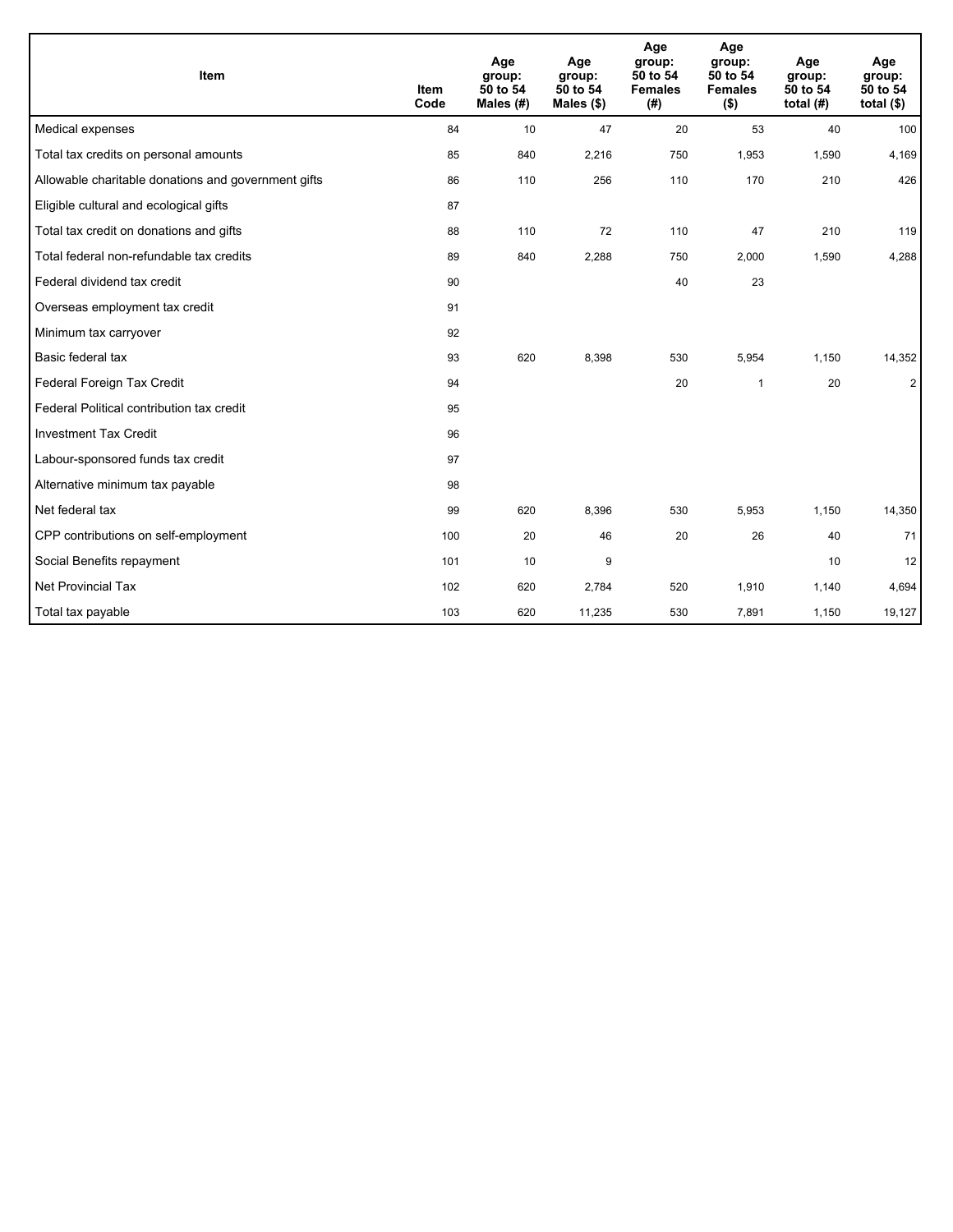| <b>Item</b>                                                                                    | Item<br>Code   | Age<br>group:<br>55 to 59<br>Males (#) | Age<br>group:<br>55 to 59<br>Males (\$) | Age<br>group:<br>55 to 59<br><b>Females</b><br>(#) | Age<br>group:<br>55 to 59<br><b>Females</b><br>$($ \$) | Age<br>group:<br>55 to 59<br>total (#) | Age<br>group:<br>55 to 59<br>total $($)$ |
|------------------------------------------------------------------------------------------------|----------------|----------------------------------------|-----------------------------------------|----------------------------------------------------|--------------------------------------------------------|----------------------------------------|------------------------------------------|
| Number of taxable returns                                                                      | $\mathbf{1}$   | 520                                    |                                         | 420                                                |                                                        | 940                                    |                                          |
| Number of non-taxable returns                                                                  | $\overline{c}$ | 130                                    |                                         | 140                                                |                                                        | 260                                    |                                          |
| Total number of returns                                                                        | 3              | 650                                    |                                         | 560                                                |                                                        | 1,210                                  |                                          |
| Employment income                                                                              | 4              | 590                                    | 48,849                                  | 500                                                | 36,488                                                 | 1,080                                  | 85,337                                   |
| Commissions (from employment)                                                                  | 5              |                                        |                                         |                                                    |                                                        |                                        |                                          |
| Other employment income                                                                        | 6              | 40                                     | 150                                     | 30                                                 | 127                                                    | 60                                     | 277                                      |
| Old Age Security pension (OASP)                                                                | $\overline{7}$ |                                        |                                         |                                                    |                                                        |                                        |                                          |
| CPP or QPP benefits                                                                            | 8              | 20                                     | 163                                     | 60                                                 | 381                                                    | 90                                     | 544                                      |
| Other pensions or superannuation                                                               | 9              | 50                                     | 1,494                                   | 60                                                 | 1,332                                                  | 110                                    | 2,826                                    |
| Elected split-pension amount                                                                   | 10             |                                        |                                         | 30                                                 | 334                                                    | 40                                     | 395                                      |
| Universal Child Care Benefit (UCCB)                                                            | 11             | 20                                     | 29                                      | 20                                                 | 24                                                     | 40                                     | 53                                       |
| Employment Insurance and other benefits                                                        | 12             | 70                                     | 579                                     | 50                                                 | 367                                                    | 120                                    | 946                                      |
| Taxable amount of dividends from taxable Canadian corporations                                 | 13             | 60                                     | 601                                     | 30                                                 | 288                                                    | 100                                    | 889                                      |
| Interest and other investment income                                                           | 14             | 80                                     | 120                                     | 70                                                 | 92                                                     | 150                                    | 212                                      |
| Net partnership income (Limited or non-active partners only)                                   | 15             |                                        |                                         |                                                    |                                                        |                                        |                                          |
| Net rental income                                                                              | 16             | 30                                     | $-22$                                   | 30                                                 | 35                                                     | 60                                     | 14                                       |
| Taxable capital gains                                                                          | 17             | 30                                     | 29                                      |                                                    |                                                        | 50                                     | 93                                       |
| Registered retirement savings plan income (RRSP)                                               | 18             | 60                                     | 629                                     | 50                                                 | 689                                                    | 100                                    | 1,318                                    |
| Other income                                                                                   | 19             | 110                                    | 1,109                                   | 80                                                 | 441                                                    | 190                                    | 1,550                                    |
| Net business income                                                                            | 20             | 40                                     | 764                                     | 30                                                 | 343                                                    | 70                                     | 1,108                                    |
| Net professional income                                                                        | 21             |                                        |                                         |                                                    |                                                        | 20                                     | 1,892                                    |
| Net commission income                                                                          | 22             |                                        |                                         |                                                    |                                                        |                                        |                                          |
| Net farming income                                                                             | 23             |                                        |                                         |                                                    |                                                        |                                        |                                          |
| Net fishing income                                                                             | 24             |                                        |                                         |                                                    |                                                        |                                        |                                          |
| Workers' compensation benefits                                                                 | 25             | 20                                     | 102                                     |                                                    |                                                        | 30                                     | 143                                      |
| Social assistance payments                                                                     | 26             | 80                                     | 532                                     | 70                                                 | 412                                                    | 140                                    | 944                                      |
| Net federal supplements                                                                        | 27             |                                        |                                         |                                                    |                                                        |                                        |                                          |
| Total income assessed                                                                          | 28             | 650                                    | 56,421                                  | 560                                                | 42,319                                                 | 1,200                                  | 98,740                                   |
| Registered pension plan contributions (RPP)                                                    | 29             | 260                                    | 1,708                                   | 270                                                | 1,744                                                  | 540                                    | 3,453                                    |
| RRSP deduction                                                                                 | 30             | 150                                    | 1,569                                   | 130                                                | 1,007                                                  | 280                                    | 2,576                                    |
| Deduction for elected split-pension amount                                                     | 31             | 20                                     | 363                                     | 20                                                 | 150                                                    | 40                                     | 514                                      |
| Annual union, professional, or like dues                                                       | 32             | 220                                    | 263                                     | 290                                                | 345                                                    | 510                                    | 608                                      |
| Child care expenses                                                                            | 33             |                                        |                                         |                                                    |                                                        | 10                                     | 39                                       |
| <b>Business investment loss</b>                                                                | 34             |                                        |                                         |                                                    |                                                        |                                        |                                          |
| Moving expenses                                                                                | 35             |                                        |                                         |                                                    |                                                        | 10                                     | 60                                       |
| Support payments made                                                                          | 36             |                                        |                                         |                                                    |                                                        |                                        |                                          |
| Carrying charges and interest expenses                                                         | 37             | 30                                     | 48                                      |                                                    |                                                        | 50                                     | 95                                       |
| Deductions for CPP/QPP contributions on self-employment and other<br>earnings                  | 38             | 30                                     | 32                                      | 20                                                 | 16                                                     | 40                                     | 47                                       |
| Deductions for provincial parental insurance plan (PPIP) premiums on<br>self-employment income | 39             |                                        |                                         |                                                    |                                                        |                                        |                                          |
| Exploration and development expenses                                                           | 40             |                                        |                                         |                                                    |                                                        |                                        |                                          |
| Other employment expenses                                                                      | 41             |                                        |                                         |                                                    |                                                        | 20                                     | 69                                       |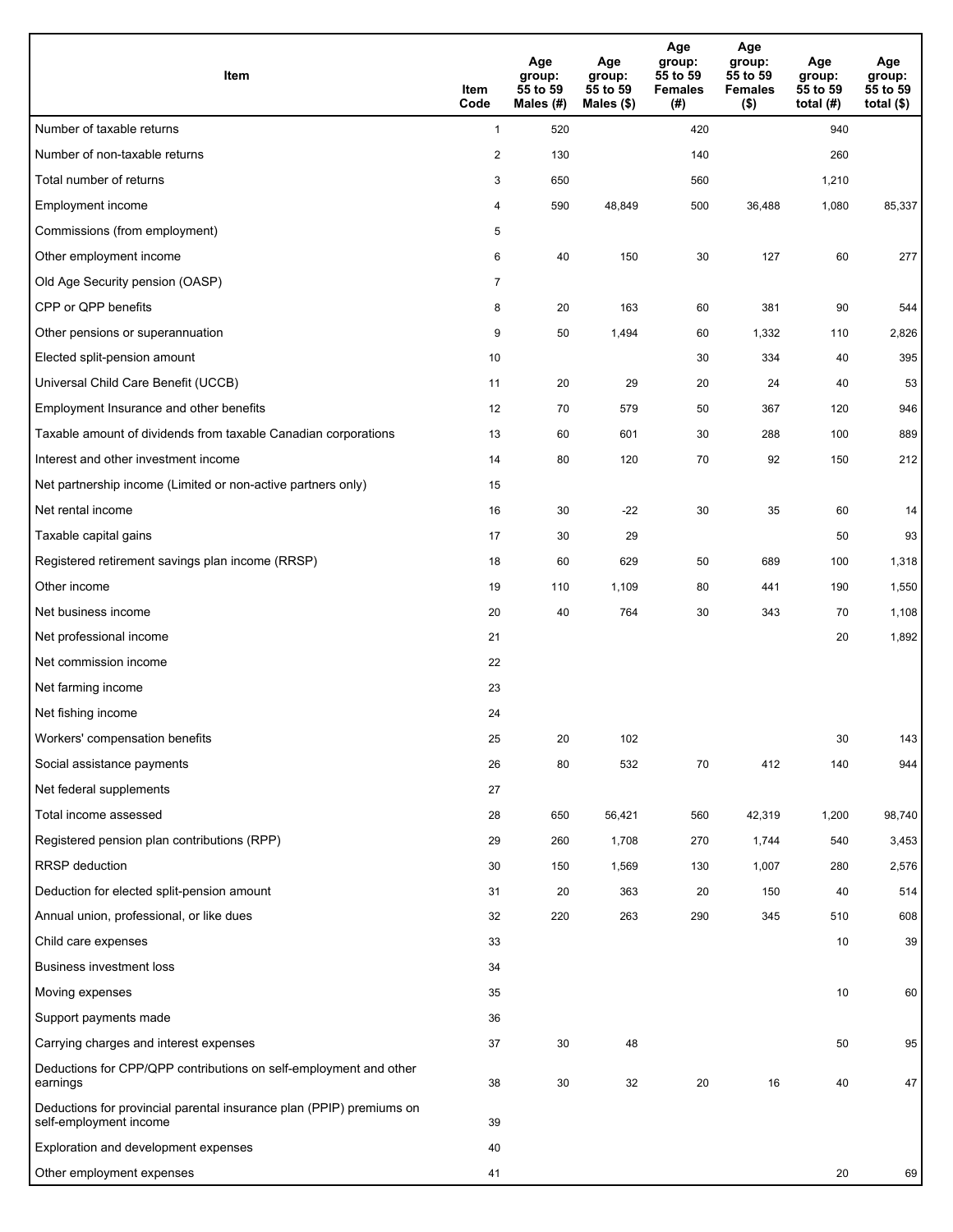| Item                                                              | Item<br>Code | Age<br>group:<br>55 to 59<br>Males (#) | Age<br>group:<br>55 to 59<br>Males (\$) | Age<br>group:<br>55 to 59<br><b>Females</b><br>(#) | Age<br>group:<br>55 to 59<br><b>Females</b><br>$($ \$) | Age<br>group:<br>55 to 59<br>total $(#)$ | Age<br>group:<br>55 to 59<br>total $($)$ |
|-------------------------------------------------------------------|--------------|----------------------------------------|-----------------------------------------|----------------------------------------------------|--------------------------------------------------------|------------------------------------------|------------------------------------------|
| Clergy residence deduction                                        | 42           |                                        |                                         |                                                    |                                                        |                                          |                                          |
| Other deductions                                                  | 43           |                                        |                                         |                                                    |                                                        | 30                                       | 58                                       |
| Total deductions before adjustments                               | 44           | 410                                    | 4,283                                   | 380                                                | 3,460                                                  | 790                                      | 7,743                                    |
| Social benefits repayment                                         | 45           | 10                                     | 19                                      |                                                    |                                                        | 20                                       | 26                                       |
| Net income after adjustments                                      | 46           | 650                                    | 52,119                                  | 560                                                | 38,851                                                 | 1,200                                    | 90,970                                   |
| Canadian Forces personnel and police deduction                    | 47           |                                        |                                         |                                                    |                                                        |                                          |                                          |
| Security options deductions                                       | 48           |                                        |                                         |                                                    |                                                        |                                          |                                          |
| Other payments deductions                                         | 49           | 90                                     | 634                                     | 80                                                 | 453                                                    | 170                                      | 1,087                                    |
| Non-capital losses of other years                                 | 50           |                                        |                                         |                                                    |                                                        |                                          |                                          |
| Net capital losses of other years                                 | 51           |                                        |                                         |                                                    |                                                        | 10                                       | 10                                       |
| Capital gains deduction                                           | 52           |                                        |                                         |                                                    |                                                        |                                          |                                          |
| Northern residents deductions                                     | 53           | 430                                    | 2,869                                   | 350                                                | 2,297                                                  | 780                                      | 5,166                                    |
| Additional deductions                                             | 54           |                                        |                                         |                                                    |                                                        |                                          |                                          |
| Farming/fishing losses of prior years                             | 55           |                                        |                                         |                                                    |                                                        |                                          |                                          |
| Total deductions from net income                                  | 56           | 480                                    | 3,525                                   | 400                                                | 2,751                                                  | 870                                      | 6,276                                    |
| Taxable income assessed                                           | 57           | 630                                    | 48,611                                  | 540                                                | 36,108                                                 | 1,170                                    | 84,719                                   |
| Basic personal amount                                             | 58           | 650                                    | 7,169                                   | 560                                                | 6,142                                                  | 1,210                                    | 13,311                                   |
| Age amount                                                        | 59           |                                        |                                         |                                                    |                                                        |                                          |                                          |
| Spouse or common-law partner amount                               | 60           | 90                                     | 756                                     | 50                                                 | 420                                                    | 140                                      | 1,176                                    |
| Amount for eligible dependant                                     | 61           |                                        |                                         | 40                                                 | 424                                                    | 40                                       | 469                                      |
| Amount for children 17 and under                                  | 62           | 120                                    | 484                                     | 80                                                 | 285                                                    | 200                                      | 769                                      |
| Amount for infirm dependants age 18 or older                      | 63           |                                        |                                         |                                                    |                                                        |                                          |                                          |
| CPP or QPP contributions through employment                       | 64           | 530                                    | 1,052                                   | 430                                                | 833                                                    | 970                                      | 1,885                                    |
| CPP or QPP contributions on self-employment and other<br>earnings | 65           | 30                                     | 32                                      | 20                                                 | 16                                                     | 40                                       | 47                                       |
| Employment Insurance premiums                                     | 66           | 520                                    | 391                                     | 430                                                | 317                                                    | 950                                      | 708                                      |
| PPIP premiums paid                                                | 67           |                                        |                                         |                                                    |                                                        |                                          |                                          |
| PPIP premiums payable on employment income                        | 68           |                                        |                                         |                                                    |                                                        |                                          |                                          |
| PPIP premiums payable on self-employment income                   | 69           |                                        |                                         |                                                    |                                                        |                                          |                                          |
| Volunteer firefighters' amount                                    | 70           |                                        |                                         |                                                    |                                                        |                                          |                                          |
| Canada employment amount                                          | 71           | 560                                    | 618                                     | 470                                                | 512                                                    | 1,030                                    | 1,130                                    |
| Public transit amount                                             | 72           |                                        |                                         |                                                    |                                                        |                                          |                                          |
| Children's fitness amount                                         | 73           |                                        |                                         |                                                    |                                                        |                                          |                                          |
| Children's arts amount                                            | 74           |                                        |                                         |                                                    |                                                        |                                          |                                          |
| Home buyers' amount                                               | 75           |                                        |                                         |                                                    |                                                        |                                          |                                          |
| Pension income amount                                             | 76           | 60                                     | 113                                     | 80                                                 | 156                                                    | 140                                      | 269                                      |
| Caregiver amount                                                  | 77           |                                        |                                         |                                                    |                                                        |                                          |                                          |
| Disability amount                                                 | 78           |                                        |                                         |                                                    |                                                        | 20                                       | 123                                      |
| Disability amount transferred from a dependant                    | 79           |                                        |                                         |                                                    |                                                        |                                          |                                          |
| Interest paid on student loans                                    | 80           |                                        |                                         |                                                    |                                                        |                                          |                                          |
| Tuition, education, and textbook amounts                          | 81           |                                        |                                         | 10                                                 | 37                                                     | 20                                       | 71                                       |
| Tuition, education, and textbook amounts transferred from a child | 82           | 20                                     | 108                                     |                                                    |                                                        | 30                                       | 145                                      |
| Amounts transferred from spouse or common-law partner             | 83           |                                        |                                         | 30                                                 | 123                                                    | 40                                       | 174                                      |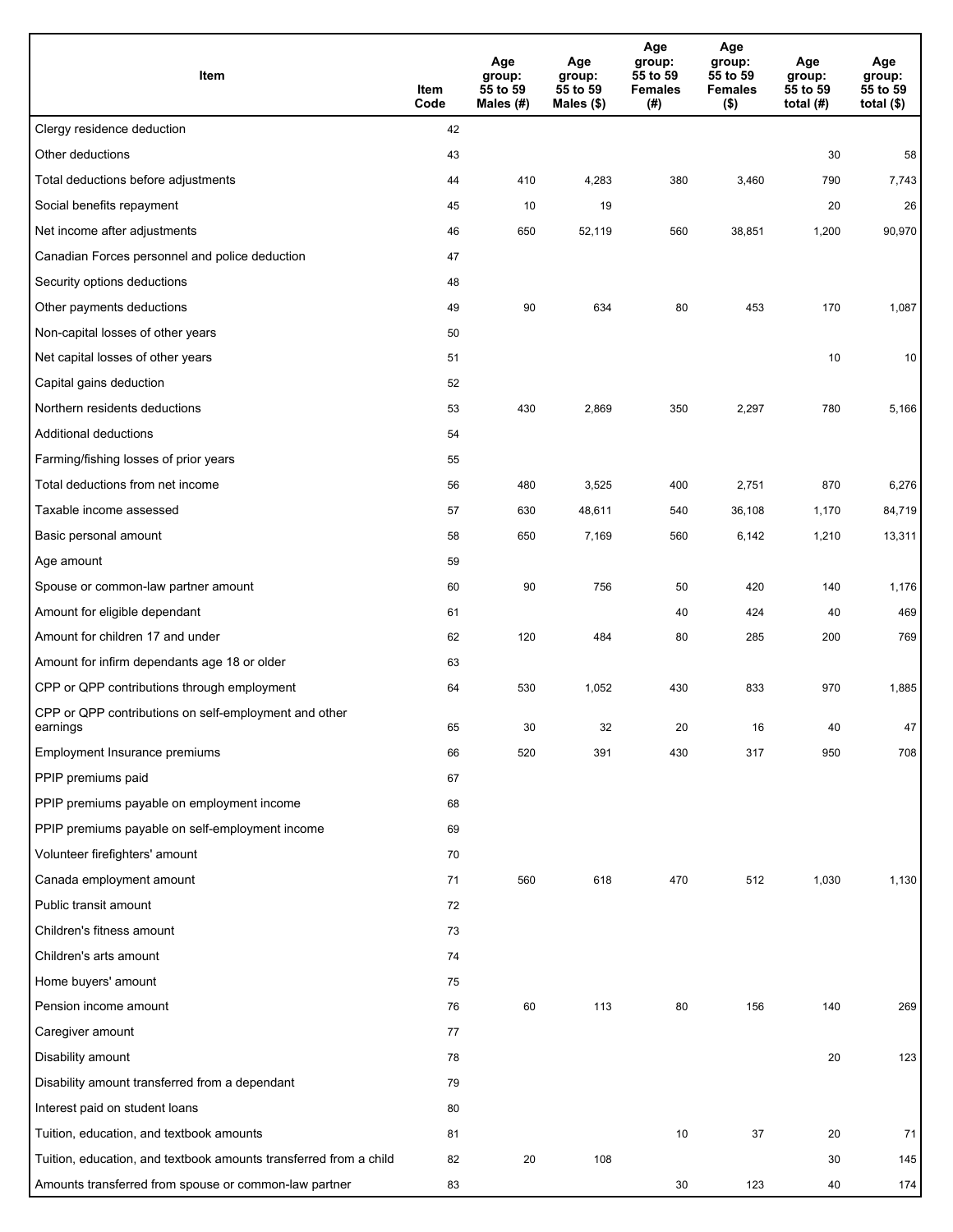| Item                                                | <b>Item</b><br>Code | Age<br>group:<br>55 to 59<br>Males $(H)$ | Age<br>group:<br>55 to 59<br>Males $(\$)$ | Age<br>group:<br>55 to 59<br><b>Females</b><br>(#) | Age<br>group:<br>55 to 59<br><b>Females</b><br>$($ \$) | Age<br>group:<br>55 to 59<br>total $(H)$ | Age<br>group:<br>55 to 59<br>total $(§)$ |
|-----------------------------------------------------|---------------------|------------------------------------------|-------------------------------------------|----------------------------------------------------|--------------------------------------------------------|------------------------------------------|------------------------------------------|
| Medical expenses                                    | 84                  | 20                                       | 51                                        | 30                                                 | 31                                                     | 50                                       | 83                                       |
| Total tax credits on personal amounts               | 85                  | 650                                      | 1,656                                     | 560                                                | 1,411                                                  | 1,210                                    | 3,067                                    |
| Allowable charitable donations and government gifts | 86                  | 130                                      | 425                                       | 120                                                | 284                                                    | 250                                      | 709                                      |
| Eligible cultural and ecological gifts              | 87                  |                                          |                                           |                                                    |                                                        |                                          |                                          |
| Total tax credit on donations and gifts             | 88                  | 130                                      | 120                                       | 120                                                | 79                                                     | 250                                      | 200                                      |
| Total federal non-refundable tax credits            | 89                  | 650                                      | 1,777                                     | 560                                                | 1,490                                                  | 1,210                                    | 3,267                                    |
| Federal dividend tax credit                         | 90                  | 60                                       | 80                                        | 30                                                 | 40                                                     | 100                                      | 121                                      |
| Overseas employment tax credit                      | 91                  |                                          |                                           |                                                    |                                                        |                                          |                                          |
| Minimum tax carryover                               | 92                  |                                          |                                           |                                                    |                                                        |                                          |                                          |
| Basic federal tax                                   | 93                  | 520                                      | 8,096                                     | 420                                                | 5,733                                                  | 940                                      | 13,829                                   |
| Federal Foreign Tax Credit                          | 94                  | 20                                       | 3                                         |                                                    |                                                        | 20                                       | 6                                        |
| Federal Political contribution tax credit           | 95                  | 10                                       | 4                                         |                                                    |                                                        | 20                                       | 5                                        |
| <b>Investment Tax Credit</b>                        | 96                  |                                          |                                           |                                                    |                                                        |                                          |                                          |
| Labour-sponsored funds tax credit                   | 97                  |                                          |                                           |                                                    |                                                        |                                          |                                          |
| Alternative minimum tax payable                     | 98                  |                                          |                                           |                                                    |                                                        |                                          |                                          |
| Net federal tax                                     | 99                  | 520                                      | 8.089                                     | 420                                                | 5.728                                                  | 940                                      | 13,816                                   |
| CPP contributions on self-employment                | 100                 | 30                                       | 63                                        | 20                                                 | 32                                                     | 40                                       | 95                                       |
| Social Benefits repayment                           | 101                 | 10                                       | 19                                        |                                                    |                                                        | 20                                       | 26                                       |
| <b>Net Provincial Tax</b>                           | 102                 | 520                                      | 2,682                                     | 420                                                | 1,854                                                  | 930                                      | 4,536                                    |
| Total tax payable                                   | 103                 | 520                                      | 10,852                                    | 420                                                | 7,621                                                  | 940                                      | 18,473                                   |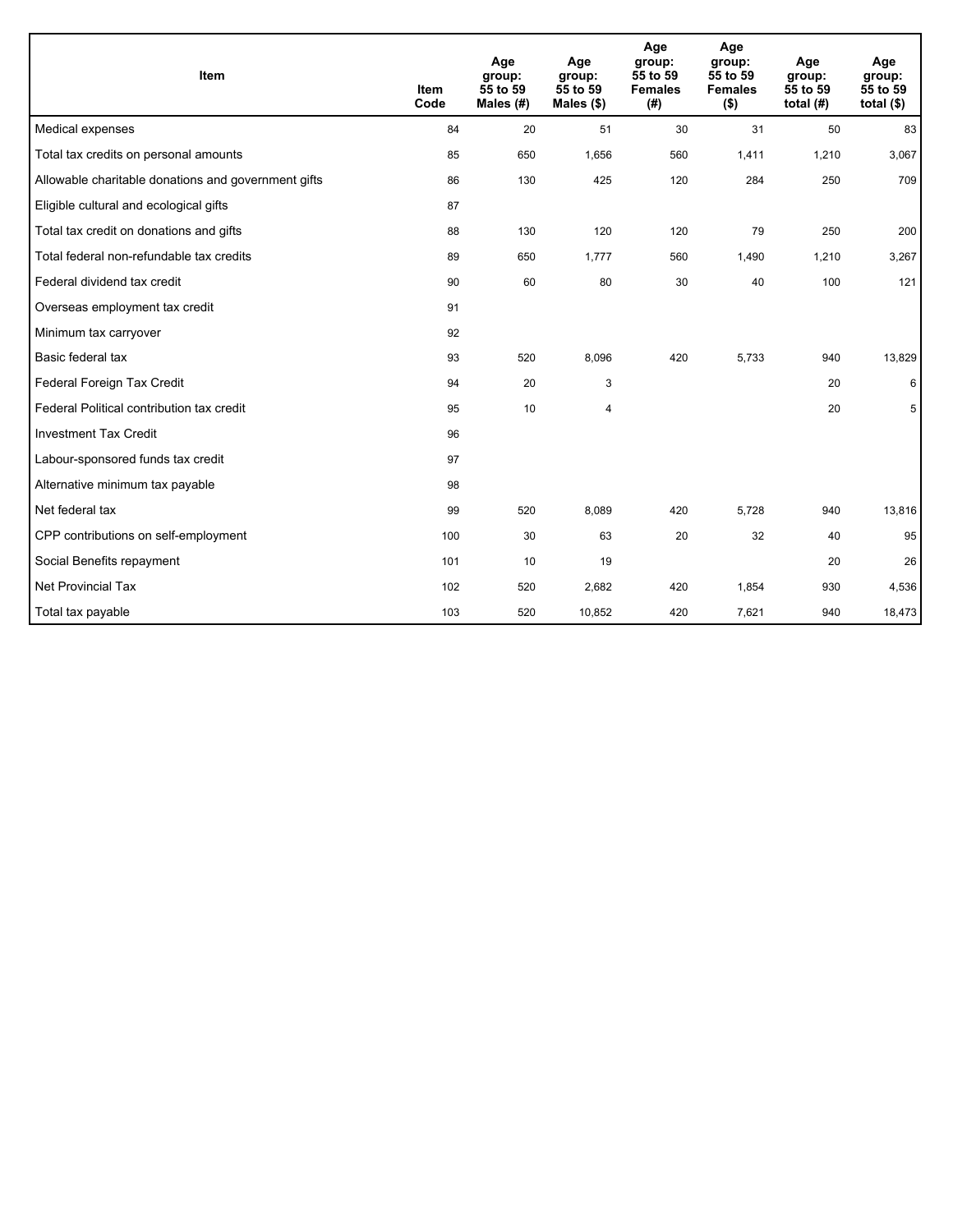| Item                                                                                           | Item<br>Code   | Age<br>group:<br>60 to 64<br>Males (#) | Age<br>group:<br>60 to 64<br>Males (\$) | Age<br>group:<br>60 to 64<br><b>Females</b><br>(# ) | Age<br>group:<br>60 to 64<br><b>Females</b><br>$($ \$) | Age<br>group:<br>60 to 64<br>total $(H)$ | Age<br>group:<br>60 to 64<br>total $($ |
|------------------------------------------------------------------------------------------------|----------------|----------------------------------------|-----------------------------------------|-----------------------------------------------------|--------------------------------------------------------|------------------------------------------|----------------------------------------|
| Number of taxable returns                                                                      | $\mathbf{1}$   | 360                                    |                                         | 310                                                 |                                                        | 660                                      |                                        |
| Number of non-taxable returns                                                                  | $\sqrt{2}$     | 120                                    |                                         | 120                                                 |                                                        | 240                                      |                                        |
| Total number of returns                                                                        | 3              | 470                                    |                                         | 430                                                 |                                                        | 900                                      |                                        |
| Employment income                                                                              | 4              | 400                                    | 30,604                                  | 350                                                 | 22,752                                                 | 750                                      | 53,356                                 |
| Commissions (from employment)                                                                  | 5              |                                        |                                         |                                                     |                                                        |                                          |                                        |
| Other employment income                                                                        | 6              | 30                                     | 173                                     | 20                                                  | 173                                                    | 50                                       | 346                                    |
| Old Age Security pension (OASP)                                                                | $\overline{7}$ |                                        |                                         |                                                     |                                                        |                                          |                                        |
| CPP or QPP benefits                                                                            | 8              | 200                                    | 1,096                                   | 200                                                 | 1,059                                                  | 400                                      | 2,155                                  |
| Other pensions or superannuation                                                               | 9              | 90                                     | 2,132                                   | 100                                                 | 2,152                                                  | 190                                      | 4,284                                  |
| Elected split-pension amount                                                                   | 10             | 10                                     | 74                                      | 50                                                  | 457                                                    | 60                                       | 532                                    |
| Universal Child Care Benefit (UCCB)                                                            | 11             | 10                                     | 15                                      | 20                                                  | 19                                                     | 30                                       | 34                                     |
| Employment Insurance and other benefits                                                        | 12             | 40                                     | 434                                     | 20                                                  | 150                                                    | 70                                       | 583                                    |
| Taxable amount of dividends from taxable Canadian corporations                                 | 13             | 50                                     | 1,308                                   | 30                                                  | 541                                                    | 80                                       | 1,849                                  |
| Interest and other investment income                                                           | 14             | 70                                     | 153                                     | 60                                                  | 88                                                     | 130                                      | 241                                    |
| Net partnership income (Limited or non-active partners only)                                   | 15             |                                        |                                         |                                                     |                                                        |                                          |                                        |
| Net rental income                                                                              | 16             | 20                                     | 114                                     | 20                                                  | 88                                                     | 40                                       | 202                                    |
| Taxable capital gains                                                                          | 17             |                                        |                                         | 20                                                  | 62                                                     | 40                                       | 116                                    |
| Registered retirement savings plan income (RRSP)                                               | 18             | 40                                     | 561                                     | 30                                                  | 145                                                    | 60                                       | 706                                    |
| Other income                                                                                   | 19             | 110                                    | 586                                     | 80                                                  | 583                                                    | 180                                      | 1,170                                  |
| Net business income                                                                            | 20             | 50                                     | 872                                     | 50                                                  | 473                                                    | 100                                      | 1,346                                  |
| Net professional income                                                                        | 21             |                                        |                                         |                                                     |                                                        |                                          |                                        |
| Net commission income                                                                          | 22             |                                        |                                         |                                                     |                                                        |                                          |                                        |
| Net farming income                                                                             | 23             |                                        |                                         |                                                     |                                                        |                                          |                                        |
| Net fishing income                                                                             | 24             |                                        |                                         |                                                     |                                                        |                                          |                                        |
| Workers' compensation benefits                                                                 | 25             | 10                                     | 190                                     |                                                     |                                                        | 20                                       | 252                                    |
| Social assistance payments                                                                     | 26             | 80                                     | 540                                     | 60                                                  | 328                                                    | 150                                      | 867                                    |
| Net federal supplements                                                                        | 27             |                                        |                                         | 30                                                  | 205                                                    | 40                                       | 261                                    |
| Total income assessed                                                                          | 28             | 470                                    | 39,701                                  | 430                                                 | 29,337                                                 | 900                                      | 69,038                                 |
| Registered pension plan contributions (RPP)                                                    | 29             | 180                                    | 1,112                                   | 160                                                 | 979                                                    | 330                                      | 2,091                                  |
| RRSP deduction                                                                                 | 30             | 90                                     | 1,174                                   | 70                                                  | 649                                                    | 160                                      | 1,822                                  |
| Deduction for elected split-pension amount                                                     | 31             | 50                                     | 486                                     | 20                                                  | 168                                                    | 70                                       | 653                                    |
| Annual union, professional, or like dues                                                       | 32             | 150                                    | 173                                     | 180                                                 | 196                                                    | 320                                      | 369                                    |
| Child care expenses                                                                            | 33             |                                        |                                         |                                                     |                                                        |                                          |                                        |
| Business investment loss                                                                       | 34             |                                        |                                         |                                                     |                                                        |                                          |                                        |
| Moving expenses                                                                                | 35             |                                        |                                         |                                                     |                                                        |                                          |                                        |
| Support payments made                                                                          | 36             |                                        |                                         |                                                     |                                                        |                                          |                                        |
| Carrying charges and interest expenses                                                         | 37             | 20                                     | 72                                      | 10                                                  | 17                                                     | 40                                       | 88                                     |
| Deductions for CPP/QPP contributions on self-employment and other<br>earnings                  | 38             | 30                                     | 26                                      | 20                                                  | 14                                                     | 50                                       | 39                                     |
| Deductions for provincial parental insurance plan (PPIP) premiums on<br>self-employment income | 39             |                                        |                                         |                                                     |                                                        |                                          |                                        |
| Exploration and development expenses                                                           | 40             |                                        |                                         |                                                     |                                                        |                                          |                                        |
| Other employment expenses                                                                      | 41             |                                        |                                         |                                                     |                                                        |                                          |                                        |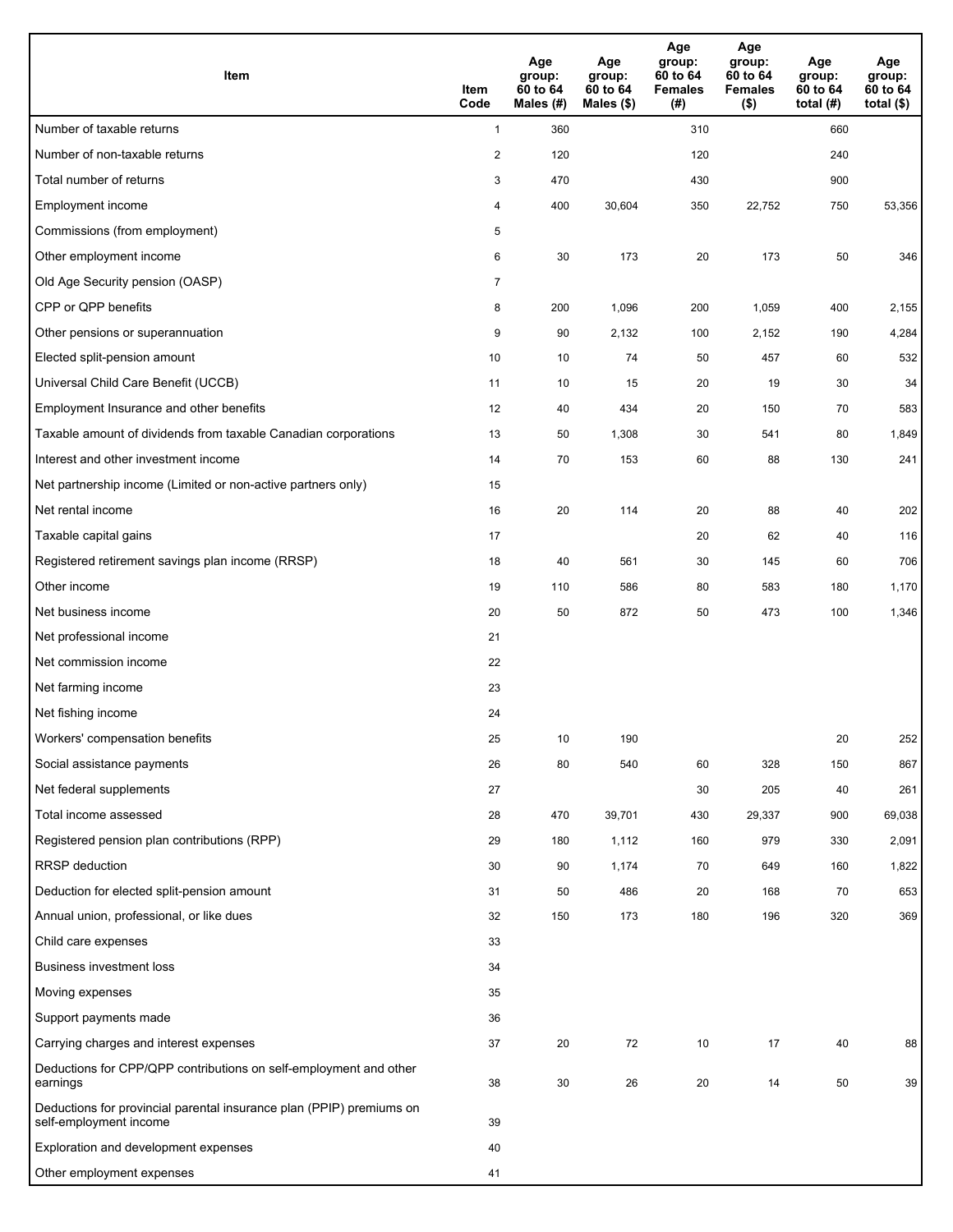| Item                                                              | Item<br>Code | Age<br>group:<br>60 to 64<br>Males (#) | Age<br>group:<br>60 to 64<br>Males (\$) | Age<br>group:<br>60 to 64<br><b>Females</b><br>(#) | Age<br>group:<br>60 to 64<br><b>Females</b><br>$($ \$) | Age<br>group:<br>60 to 64<br>total $(H)$ | Age<br>group:<br>60 to 64<br>total $($)$ |
|-------------------------------------------------------------------|--------------|----------------------------------------|-----------------------------------------|----------------------------------------------------|--------------------------------------------------------|------------------------------------------|------------------------------------------|
| Clergy residence deduction                                        | 42           |                                        |                                         |                                                    |                                                        |                                          |                                          |
| Other deductions                                                  | 43           |                                        |                                         | 10                                                 | 11                                                     |                                          |                                          |
| Total deductions before adjustments                               | 44           | 290                                    | 3,350                                   | 250                                                | 2,055                                                  | 540                                      | 5,406                                    |
| Social benefits repayment                                         | 45           |                                        |                                         |                                                    |                                                        | 10                                       | 23                                       |
| Net income after adjustments                                      | 46           | 470                                    | 36,335                                  | 430                                                | 27,275                                                 | 900                                      | 63,610                                   |
| Canadian Forces personnel and police deduction                    | 47           |                                        |                                         |                                                    |                                                        |                                          |                                          |
| Security options deductions                                       | 48           |                                        |                                         |                                                    |                                                        |                                          |                                          |
| Other payments deductions                                         | 49           | 90                                     | 783                                     | 80                                                 | 594                                                    | 180                                      | 1,378                                    |
| Non-capital losses of other years                                 | 50           |                                        |                                         |                                                    |                                                        |                                          |                                          |
| Net capital losses of other years                                 | 51           |                                        |                                         |                                                    |                                                        | 10                                       | 29                                       |
| Capital gains deduction                                           | 52           |                                        |                                         |                                                    |                                                        |                                          |                                          |
| Northern residents deductions                                     | 53           | 320                                    | 2,017                                   | 240                                                | 1,471                                                  | 560                                      | 3,488                                    |
| Additional deductions                                             | 54           |                                        |                                         |                                                    |                                                        |                                          |                                          |
| Farming/fishing losses of prior years                             | 55           |                                        |                                         |                                                    |                                                        |                                          |                                          |
| Total deductions from net income                                  | 56           | 360                                    | 2,825                                   | 290                                                | 2,096                                                  | 650                                      | 4,921                                    |
| Taxable income assessed                                           | 57           | 460                                    | 33,517                                  | 410                                                | 25,183                                                 | 870                                      | 58,700                                   |
| Basic personal amount                                             | 58           | 470                                    | 5,199                                   | 430                                                | 4,746                                                  | 900                                      | 9,945                                    |
| Age amount                                                        | 59           |                                        |                                         |                                                    |                                                        |                                          |                                          |
| Spouse or common-law partner amount                               | 60           | 90                                     | 681                                     | 20                                                 | 119                                                    | 110                                      | 799                                      |
| Amount for eligible dependant                                     | 61           |                                        |                                         | 30                                                 | 290                                                    | 40                                       | 367                                      |
| Amount for children 17 and under                                  | 62           | 80                                     | 261                                     | 50                                                 | 158                                                    | 130                                      | 419                                      |
| Amount for infirm dependants age 18 or older                      | 63           |                                        |                                         |                                                    |                                                        |                                          |                                          |
| CPP or QPP contributions through employment                       | 64           | 350                                    | 646                                     | 300                                                | 523                                                    | 650                                      | 1,169                                    |
| CPP or QPP contributions on self-employment and other<br>earnings | 65           | 30                                     | 26                                      | 20                                                 | 14                                                     | 50                                       | 39                                       |
| Employment Insurance premiums                                     | 66           | 340                                    | 228                                     | 290                                                | 198                                                    | 630                                      | 426                                      |
| PPIP premiums paid                                                | 67           |                                        |                                         |                                                    |                                                        |                                          |                                          |
| PPIP premiums payable on employment income                        | 68           |                                        |                                         |                                                    |                                                        |                                          |                                          |
| PPIP premiums payable on self-employment income                   | 69           |                                        |                                         |                                                    |                                                        |                                          |                                          |
| Volunteer firefighters' amount                                    | 70           |                                        |                                         |                                                    |                                                        |                                          |                                          |
| Canada employment amount                                          | 71           | 390                                    | 430                                     | 340                                                | 366                                                    | 730                                      | 797                                      |
| Public transit amount                                             | 72           |                                        |                                         |                                                    |                                                        |                                          |                                          |
| Children's fitness amount                                         | 73           |                                        |                                         |                                                    |                                                        |                                          |                                          |
| Children's arts amount                                            | 74           |                                        |                                         |                                                    |                                                        |                                          |                                          |
| Home buyers' amount                                               | 75           |                                        |                                         |                                                    |                                                        |                                          |                                          |
| Pension income amount                                             | 76           | 100                                    | 194                                     | 130                                                | 250                                                    | 230                                      | 444                                      |
| Caregiver amount                                                  | 77           |                                        |                                         |                                                    |                                                        |                                          |                                          |
| Disability amount                                                 | 78           |                                        |                                         |                                                    |                                                        | 10                                       | 100                                      |
| Disability amount transferred from a dependant                    | 79           |                                        |                                         |                                                    |                                                        |                                          |                                          |
| Interest paid on student loans                                    | 80           |                                        |                                         |                                                    |                                                        |                                          |                                          |
| Tuition, education, and textbook amounts                          | 81           |                                        |                                         |                                                    |                                                        | 10                                       | 34                                       |
| Tuition, education, and textbook amounts transferred from a child | 82           | 10                                     | 70                                      |                                                    |                                                        | 10                                       | 80                                       |
| Amounts transferred from spouse or common-law partner             | 83           | 20                                     | 79                                      | 20                                                 | 146                                                    | 50                                       | 225                                      |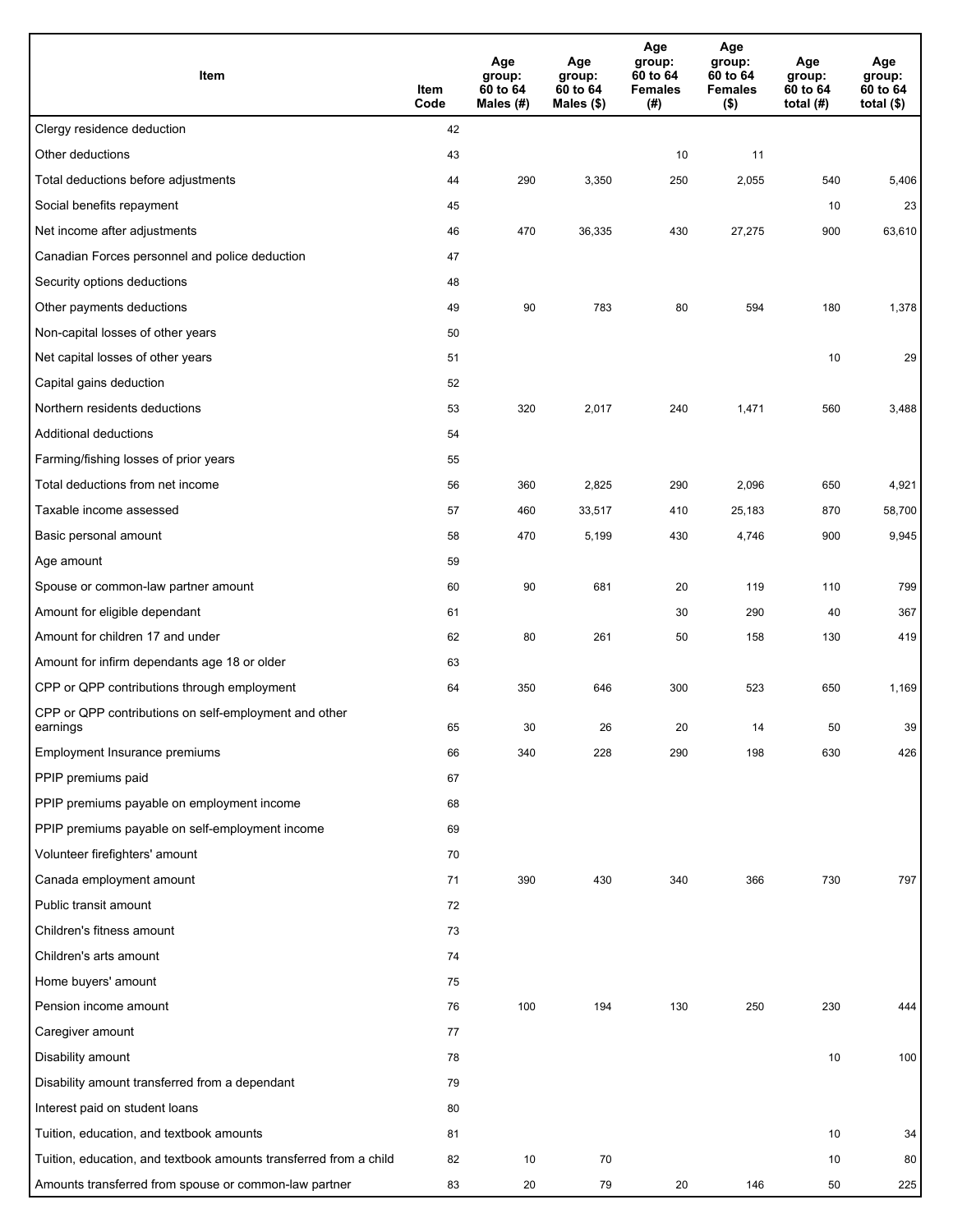| Item                                                | <b>Item</b><br>Code | Age<br>group:<br>60 to 64<br>Males (#) | Age<br>group:<br>60 to 64<br>Males $(\$)$ | Age<br>group:<br>60 to 64<br><b>Females</b><br>(# ) | Age<br>group:<br>60 to 64<br><b>Females</b><br>$($ \$) | Age<br>group:<br>60 to 64<br>total $(H)$ | Age<br>group:<br>60 to 64<br>total $($)$ |
|-----------------------------------------------------|---------------------|----------------------------------------|-------------------------------------------|-----------------------------------------------------|--------------------------------------------------------|------------------------------------------|------------------------------------------|
| Medical expenses                                    | 84                  | 10                                     | 38                                        | 20                                                  | 55                                                     | 30                                       | 93                                       |
| Total tax credits on personal amounts               | 85                  | 470                                    | 1,207                                     | 430                                                 | 1,048                                                  | 900                                      | 2,255                                    |
| Allowable charitable donations and government gifts | 86                  | 90                                     | 234                                       | 90                                                  | 171                                                    | 180                                      | 406                                      |
| Eligible cultural and ecological gifts              | 87                  |                                        |                                           |                                                     |                                                        |                                          |                                          |
| Total tax credit on donations and gifts             | 88                  | 90                                     | 66                                        | 90                                                  | 48                                                     | 180                                      | 113                                      |
| Total federal non-refundable tax credits            | 89                  | 470                                    | 1,273                                     | 430                                                 | 1,095                                                  | 900                                      | 2,368                                    |
| Federal dividend tax credit                         | 90                  | 50                                     | 186                                       | 30                                                  | 77                                                     | 80                                       | 263                                      |
| Overseas employment tax credit                      | 91                  |                                        |                                           |                                                     |                                                        |                                          |                                          |
| Minimum tax carryover                               | 92                  |                                        |                                           |                                                     |                                                        |                                          |                                          |
| Basic federal tax                                   | 93                  | 350                                    | 5,478                                     | 300                                                 | 3,918                                                  | 650                                      | 9,397                                    |
| Federal Foreign Tax Credit                          | 94                  |                                        |                                           | 10                                                  | 1                                                      | 20                                       | 4                                        |
| Federal Political contribution tax credit           | 95                  |                                        |                                           |                                                     |                                                        | 20                                       | 4                                        |
| <b>Investment Tax Credit</b>                        | 96                  |                                        |                                           |                                                     |                                                        |                                          |                                          |
| Labour-sponsored funds tax credit                   | 97                  |                                        |                                           |                                                     |                                                        |                                          |                                          |
| Alternative minimum tax payable                     | 98                  |                                        |                                           |                                                     |                                                        |                                          |                                          |
| Net federal tax                                     | 99                  | 350                                    | 5,469                                     | 300                                                 | 3,916                                                  | 650                                      | 9,385                                    |
| CPP contributions on self-employment                | 100                 | 30                                     | 52                                        | 20                                                  | 27                                                     | 50                                       | 80                                       |
| Social Benefits repayment                           | 101                 |                                        |                                           |                                                     |                                                        | 10                                       | 23                                       |
| <b>Net Provincial Tax</b>                           | 102                 | 350                                    | 1,822                                     | 290                                                 | 1,270                                                  | 640                                      | 3,092                                    |
| Total tax payable                                   | 103                 | 360                                    | 7,360                                     | 310                                                 | 5,220                                                  | 660                                      | 12,580                                   |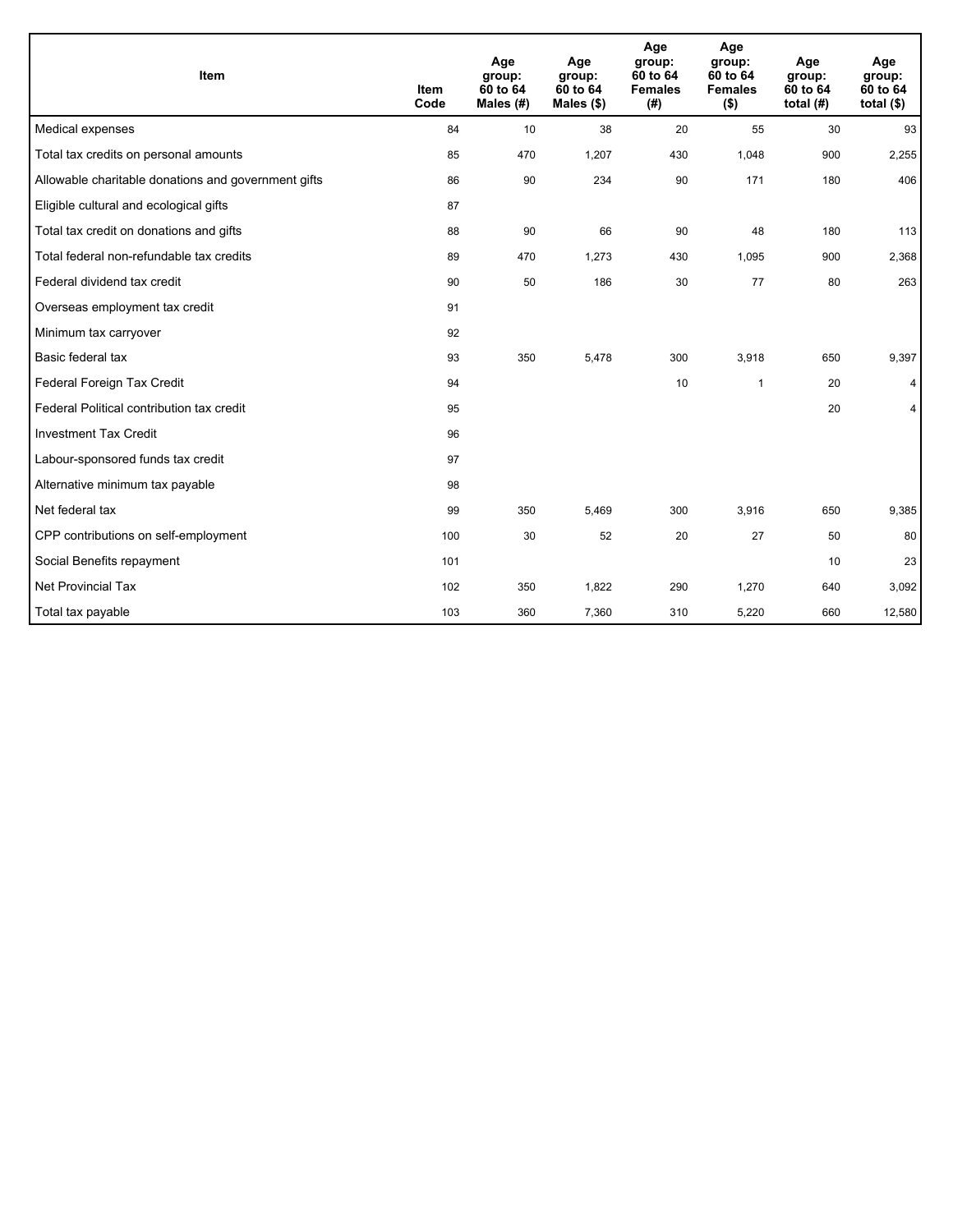| <b>Item</b>                                                                                    | Item<br>Code   | Age<br>group:<br>65 to 69<br>Males (#) | Age<br>group:<br>65 to 69<br>Males $(\$)$ | Age<br>group:<br>65 to 69<br><b>Females</b><br>(#) | Age<br>group:<br>65 to 69<br><b>Females</b><br>$($ \$) | Age<br>group:<br>65 to 69<br>total $(H)$ | Age<br>group:<br>65 to 69<br>total $($)$ |
|------------------------------------------------------------------------------------------------|----------------|----------------------------------------|-------------------------------------------|----------------------------------------------------|--------------------------------------------------------|------------------------------------------|------------------------------------------|
| Number of taxable returns                                                                      | $\mathbf{1}$   | 190                                    |                                           | 120                                                |                                                        | 310                                      |                                          |
| Number of non-taxable returns                                                                  | 2              | 130                                    |                                           | 140                                                |                                                        | 270                                      |                                          |
| Total number of returns                                                                        | 3              | 320                                    |                                           | 270                                                |                                                        | 580                                      |                                          |
| Employment income                                                                              | 4              | 220                                    | 14,337                                    | 180                                                | 7,850                                                  | 400                                      | 22,186                                   |
| Commissions (from employment)                                                                  | 5              |                                        |                                           |                                                    |                                                        |                                          |                                          |
| Other employment income                                                                        | 6              | 20                                     | 55                                        |                                                    |                                                        | 20                                       | 120                                      |
| Old Age Security pension (OASP)                                                                | $\overline{7}$ | 310                                    | 1,546                                     | 270                                                | 1,400                                                  | 580                                      | 2,946                                    |
| CPP or QPP benefits                                                                            | 8              | 270                                    | 1,954                                     | 220                                                | 1,205                                                  | 500                                      | 3,159                                    |
| Other pensions or superannuation                                                               | 9              | 110                                    | 1,778                                     | 70                                                 | 931                                                    | 170                                      | 2,708                                    |
| Elected split-pension amount                                                                   | 10             | 10                                     | 75                                        | 20                                                 | 148                                                    | 40                                       | 223                                      |
| Universal Child Care Benefit (UCCB)                                                            | 11             |                                        |                                           |                                                    |                                                        | 20                                       | 20                                       |
| Employment Insurance and other benefits                                                        | 12             |                                        |                                           | 10                                                 | 87                                                     | 20                                       | 143                                      |
| Taxable amount of dividends from taxable Canadian corporations                                 | 13             |                                        |                                           |                                                    |                                                        |                                          |                                          |
| Interest and other investment income                                                           | 14             | 40                                     | 105                                       | 30                                                 | 29                                                     | 70                                       | 134                                      |
| Net partnership income (Limited or non-active partners only)                                   | 15             |                                        |                                           |                                                    |                                                        |                                          |                                          |
| Net rental income                                                                              | 16             | 20                                     | 68                                        |                                                    |                                                        | 20                                       | 64                                       |
| Taxable capital gains                                                                          | 17             |                                        |                                           |                                                    |                                                        |                                          |                                          |
| Registered retirement savings plan income (RRSP)                                               | 18             | 20                                     | 241                                       | 10                                                 | 179                                                    | 30                                       | 420                                      |
| Other income                                                                                   | 19             | 50                                     | 539                                       | 40                                                 | 102                                                    | 90                                       | 641                                      |
| Net business income                                                                            | 20             | 30                                     | 470                                       | 20                                                 | 40                                                     | 50                                       | 510                                      |
| Net professional income                                                                        | 21             |                                        |                                           |                                                    |                                                        |                                          |                                          |
| Net commission income                                                                          | 22             |                                        |                                           |                                                    |                                                        |                                          |                                          |
| Net farming income                                                                             | 23             |                                        |                                           |                                                    |                                                        |                                          |                                          |
| Net fishing income                                                                             | 24             |                                        |                                           |                                                    |                                                        |                                          |                                          |
| Workers' compensation benefits                                                                 | 25             | 20                                     | 132                                       |                                                    |                                                        | 30                                       | 182                                      |
| Social assistance payments                                                                     | 26             | 60                                     | 250                                       | 90                                                 | 243                                                    | 150                                      | 493                                      |
| Net federal supplements                                                                        | 27             | 60                                     | 282                                       | 90                                                 | 496                                                    | 150                                      | 778                                      |
| Total income assessed                                                                          | 28             | 320                                    | 26,660                                    | 270                                                | 13,455                                                 | 580                                      | 40,115                                   |
| Registered pension plan contributions (RPP)                                                    | 29             | 80                                     | 545                                       | 60                                                 | 344                                                    | 140                                      | 889                                      |
| RRSP deduction                                                                                 | 30             | 50                                     | 538                                       | 30                                                 | 272                                                    | 80                                       | 810                                      |
| Deduction for elected split-pension amount                                                     | 31             | 50                                     | 358                                       |                                                    |                                                        | 60                                       | 374                                      |
| Annual union, professional, or like dues                                                       | 32             | 70                                     | 85                                        | 70                                                 | 68                                                     | 140                                      | 153                                      |
| Child care expenses                                                                            | 33             |                                        |                                           |                                                    |                                                        |                                          |                                          |
| Business investment loss                                                                       | 34             |                                        |                                           |                                                    |                                                        |                                          |                                          |
| Moving expenses                                                                                | 35             |                                        |                                           |                                                    |                                                        |                                          |                                          |
| Support payments made                                                                          | 36             |                                        |                                           |                                                    |                                                        |                                          |                                          |
| Carrying charges and interest expenses                                                         | 37             |                                        |                                           |                                                    |                                                        |                                          |                                          |
| Deductions for CPP/QPP contributions on self-employment and other<br>earnings                  | 38             | 20                                     | 12                                        |                                                    |                                                        | 20                                       | 14                                       |
| Deductions for provincial parental insurance plan (PPIP) premiums on<br>self-employment income | 39             |                                        |                                           |                                                    |                                                        |                                          |                                          |
| Exploration and development expenses                                                           | 40             |                                        |                                           |                                                    |                                                        |                                          |                                          |
| Other employment expenses                                                                      | 41             |                                        |                                           |                                                    |                                                        |                                          |                                          |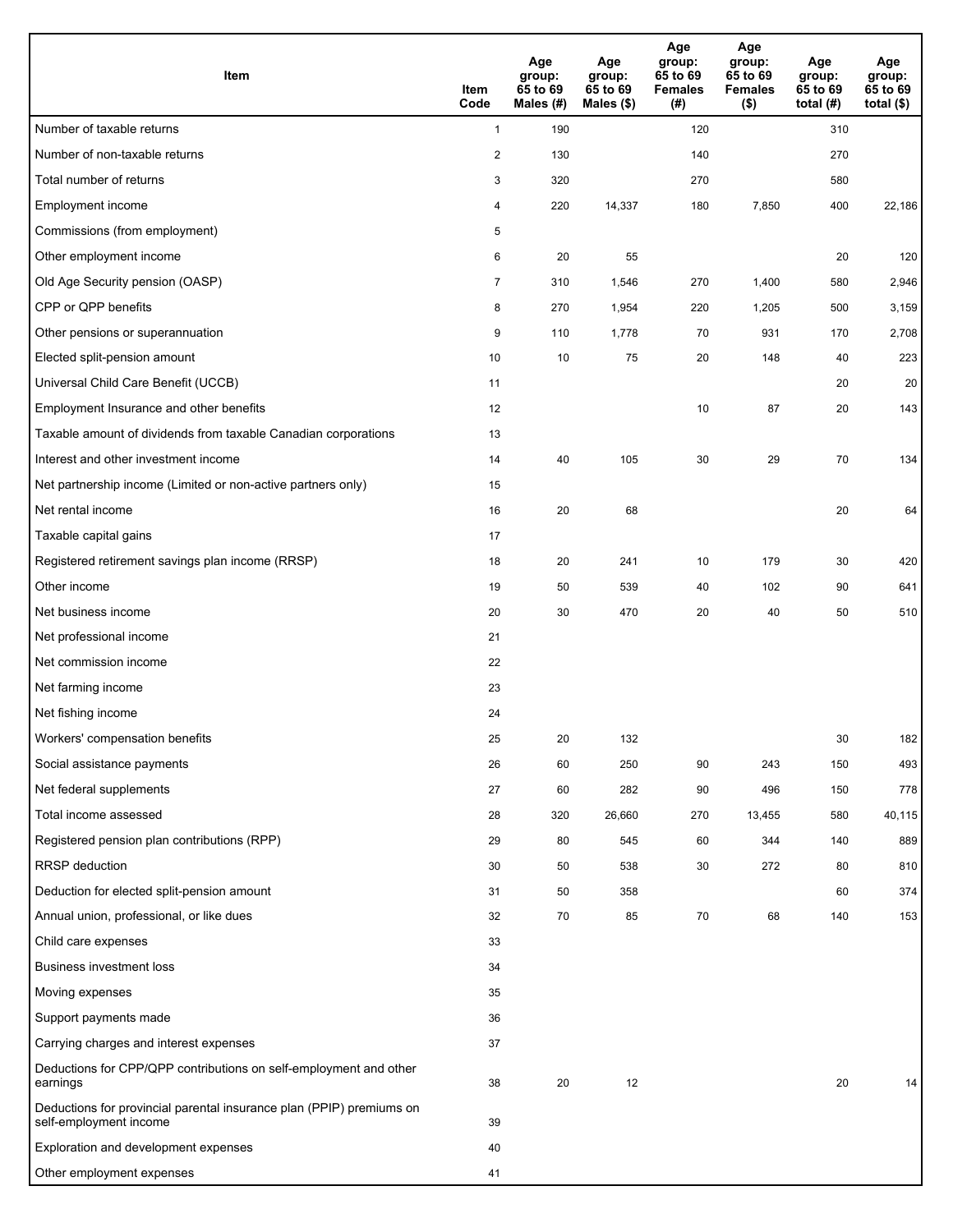| Item                                                              | Item<br>Code | Age<br>group:<br>65 to 69<br>Males (#) | Age<br>group:<br>65 to 69<br>Males (\$) | Age<br>group:<br>65 to 69<br><b>Females</b><br>(# ) | Age<br>group:<br>65 to 69<br><b>Females</b><br>$($ \$) | Age<br>group:<br>65 to 69<br>total $(H)$ | Age<br>group:<br>65 to 69<br>total $($)$ |
|-------------------------------------------------------------------|--------------|----------------------------------------|-----------------------------------------|-----------------------------------------------------|--------------------------------------------------------|------------------------------------------|------------------------------------------|
| Clergy residence deduction                                        | 42           |                                        |                                         |                                                     |                                                        |                                          |                                          |
| Other deductions                                                  | 43           |                                        |                                         |                                                     |                                                        | 10                                       | 22                                       |
| Total deductions before adjustments                               | 44           | 160                                    | 2,077                                   | 100                                                 | 718                                                    | 260                                      | 2,795                                    |
| Social benefits repayment                                         | 45           | 70                                     | 334                                     | 40                                                  | 167                                                    | 110                                      | 501                                      |
| Net income after adjustments                                      | 46           | 320                                    | 24,249                                  | 270                                                 | 12,570                                                 | 580                                      | 36,819                                   |
| Canadian Forces personnel and police deduction                    | 47           |                                        |                                         |                                                     |                                                        |                                          |                                          |
| Security options deductions                                       | 48           |                                        |                                         |                                                     |                                                        |                                          |                                          |
| Other payments deductions                                         | 49           | 100                                    | 664                                     | 110                                                 | 788                                                    | 210                                      | 1,453                                    |
| Non-capital losses of other years                                 | 50           |                                        |                                         |                                                     |                                                        |                                          |                                          |
| Net capital losses of other years                                 | 51           |                                        |                                         |                                                     |                                                        |                                          |                                          |
| Capital gains deduction                                           | 52           |                                        |                                         |                                                     |                                                        |                                          |                                          |
| Northern residents deductions                                     | 53           | 180                                    | 1,098                                   | 130                                                 | 686                                                    | 300                                      | 1,784                                    |
| Additional deductions                                             | 54           |                                        |                                         |                                                     |                                                        |                                          |                                          |
| Farming/fishing losses of prior years                             | 55           |                                        |                                         |                                                     |                                                        |                                          |                                          |
| Total deductions from net income                                  | 56           | 250                                    | 1,764                                   | 200                                                 | 1,728                                                  | 450                                      | 3,492                                    |
| Taxable income assessed                                           | 57           | 320                                    | 22,485                                  | 270                                                 | 10,842                                                 | 580                                      | 33,327                                   |
| Basic personal amount                                             | 58           | 320                                    | 3,499                                   | 270                                                 | 2,947                                                  | 580                                      | 6,446                                    |
| Age amount                                                        | 59           | 220                                    | 1,272                                   | 210                                                 | 1,320                                                  | 430                                      | 2,592                                    |
| Spouse or common-law partner amount                               | 60           | 60                                     | 414                                     | 20                                                  | 73                                                     | 70                                       | 487                                      |
| Amount for eligible dependant                                     | 61           |                                        |                                         | 20                                                  | 253                                                    | 30                                       | 299                                      |
| Amount for children 17 and under                                  | 62           | 50                                     | 141                                     | 40                                                  | 100                                                    | 80                                       | 241                                      |
| Amount for infirm dependants age 18 or older                      | 63           |                                        |                                         |                                                     |                                                        |                                          |                                          |
| CPP or QPP contributions through employment                       | 64           | 170                                    | 280                                     | 120                                                 | 162                                                    | 290                                      | 442                                      |
| CPP or QPP contributions on self-employment and other<br>earnings | 65           | 20                                     | 12                                      |                                                     |                                                        | 20                                       | 14                                       |
| Employment Insurance premiums                                     | 66           | 160                                    | 101                                     | 130                                                 | 71                                                     | 300                                      | 173                                      |
| PPIP premiums paid                                                | 67           |                                        |                                         |                                                     |                                                        |                                          |                                          |
| PPIP premiums payable on employment income                        | 68           |                                        |                                         |                                                     |                                                        |                                          |                                          |
| PPIP premiums payable on self-employment income                   | 69           |                                        |                                         |                                                     |                                                        |                                          |                                          |
| Volunteer firefighters' amount                                    | 70           |                                        |                                         |                                                     |                                                        |                                          |                                          |
| Canada employment amount                                          | 71           | 220                                    | 238                                     | 180                                                 | 180                                                    | 400                                      | 418                                      |
| Public transit amount                                             | 72           |                                        |                                         |                                                     |                                                        |                                          |                                          |
| Children's fitness amount                                         | 73           |                                        |                                         |                                                     |                                                        |                                          |                                          |
| Children's arts amount                                            | 74           |                                        |                                         |                                                     |                                                        |                                          |                                          |
| Home buyers' amount                                               | 75           |                                        |                                         |                                                     |                                                        |                                          |                                          |
| Pension income amount                                             | 76           | 120                                    | 220                                     | 90                                                  | 161                                                    | 200                                      | 382                                      |
| Caregiver amount                                                  | 77           |                                        |                                         |                                                     |                                                        |                                          |                                          |
| Disability amount                                                 | 78           |                                        |                                         |                                                     |                                                        |                                          |                                          |
| Disability amount transferred from a dependant                    | 79           |                                        |                                         |                                                     |                                                        |                                          |                                          |
| Interest paid on student loans                                    | 80           |                                        |                                         |                                                     |                                                        |                                          |                                          |
| Tuition, education, and textbook amounts                          | 81           |                                        |                                         |                                                     |                                                        |                                          |                                          |
| Tuition, education, and textbook amounts transferred from a child | 82           |                                        |                                         |                                                     |                                                        |                                          |                                          |
| Amounts transferred from spouse or common-law partner             | 83           | 40                                     | 257                                     | 20                                                  | 135                                                    | 70                                       | 392                                      |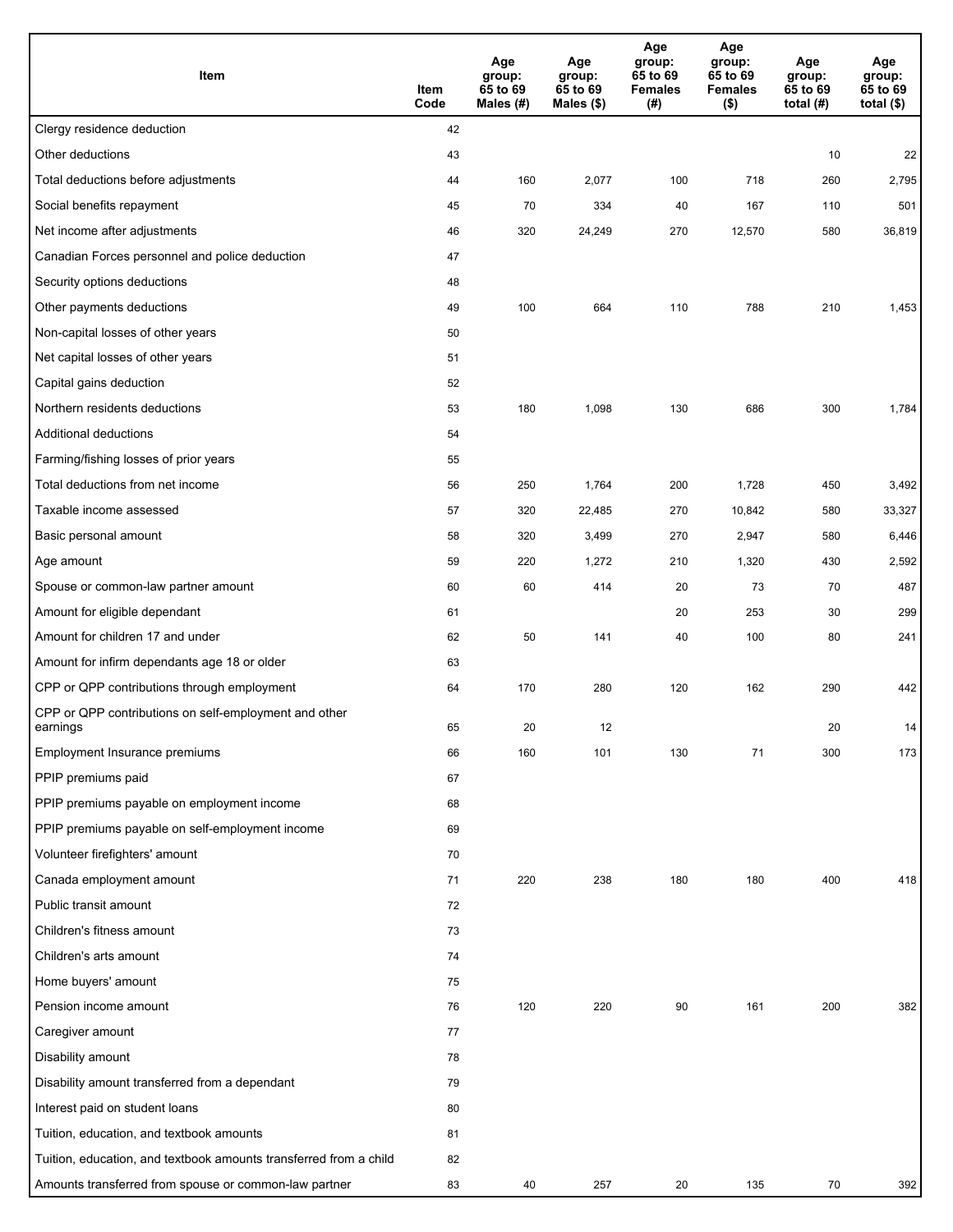| Item                                                | <b>Item</b><br>Code | Age<br>group:<br>65 to 69<br>Males (#) | Age<br>group:<br>65 to 69<br>Males $(\$)$ | Age<br>group:<br>65 to 69<br><b>Females</b><br>(#) | Age<br>group:<br>65 to 69<br><b>Females</b><br>$($ \$) | Age<br>group:<br>65 to 69<br>total $(H)$ | Age<br>group:<br>65 to 69<br>total $($)$ |
|-----------------------------------------------------|---------------------|----------------------------------------|-------------------------------------------|----------------------------------------------------|--------------------------------------------------------|------------------------------------------|------------------------------------------|
| Medical expenses                                    | 84                  |                                        |                                           |                                                    |                                                        | 10                                       | 50                                       |
| Total tax credits on personal amounts               | 85                  | 320                                    | 986                                       | 270                                                | 821                                                    | 580                                      | 1,807                                    |
| Allowable charitable donations and government gifts | 86                  | 70                                     | 158                                       | 50                                                 | 97                                                     | 120                                      | 254                                      |
| Eligible cultural and ecological gifts              | 87                  |                                        |                                           |                                                    |                                                        |                                          |                                          |
| Total tax credit on donations and gifts             | 88                  | 70                                     | 44                                        | 50                                                 | 27                                                     | 120                                      | 71                                       |
| Total federal non-refundable tax credits            | 89                  | 320                                    | 1,030                                     | 270                                                | 848                                                    | 580                                      | 1,878                                    |
| Federal dividend tax credit                         | 90                  |                                        |                                           |                                                    |                                                        |                                          |                                          |
| Overseas employment tax credit                      | 91                  |                                        |                                           |                                                    |                                                        |                                          |                                          |
| Minimum tax carryover                               | 92                  |                                        |                                           |                                                    |                                                        |                                          |                                          |
| Basic federal tax                                   | 93                  | 190                                    | 3,282                                     | 120                                                | 1,373                                                  | 310                                      | 4,655                                    |
| Federal Foreign Tax Credit                          | 94                  |                                        |                                           |                                                    |                                                        |                                          |                                          |
| Federal Political contribution tax credit           | 95                  |                                        |                                           |                                                    |                                                        |                                          |                                          |
| <b>Investment Tax Credit</b>                        | 96                  |                                        |                                           |                                                    |                                                        |                                          |                                          |
| Labour-sponsored funds tax credit                   | 97                  |                                        |                                           |                                                    |                                                        |                                          |                                          |
| Alternative minimum tax payable                     | 98                  |                                        |                                           |                                                    |                                                        |                                          |                                          |
| Net federal tax                                     | 99                  | 190                                    | 3,265                                     | 120                                                | 1,373                                                  | 310                                      | 4,638                                    |
| CPP contributions on self-employment                | 100                 | 20                                     | 24                                        |                                                    |                                                        | 20                                       | 29                                       |
| Social Benefits repayment                           | 101                 | 70                                     | 334                                       | 40                                                 | 167                                                    | 110                                      | 501                                      |
| Net Provincial Tax                                  | 102                 | 170                                    | 1,138                                     | 110                                                | 440                                                    | 280                                      | 1,578                                    |
| Total tax payable                                   | 103                 | 190                                    | 4,760                                     | 120                                                | 1,985                                                  | 310                                      | 6,746                                    |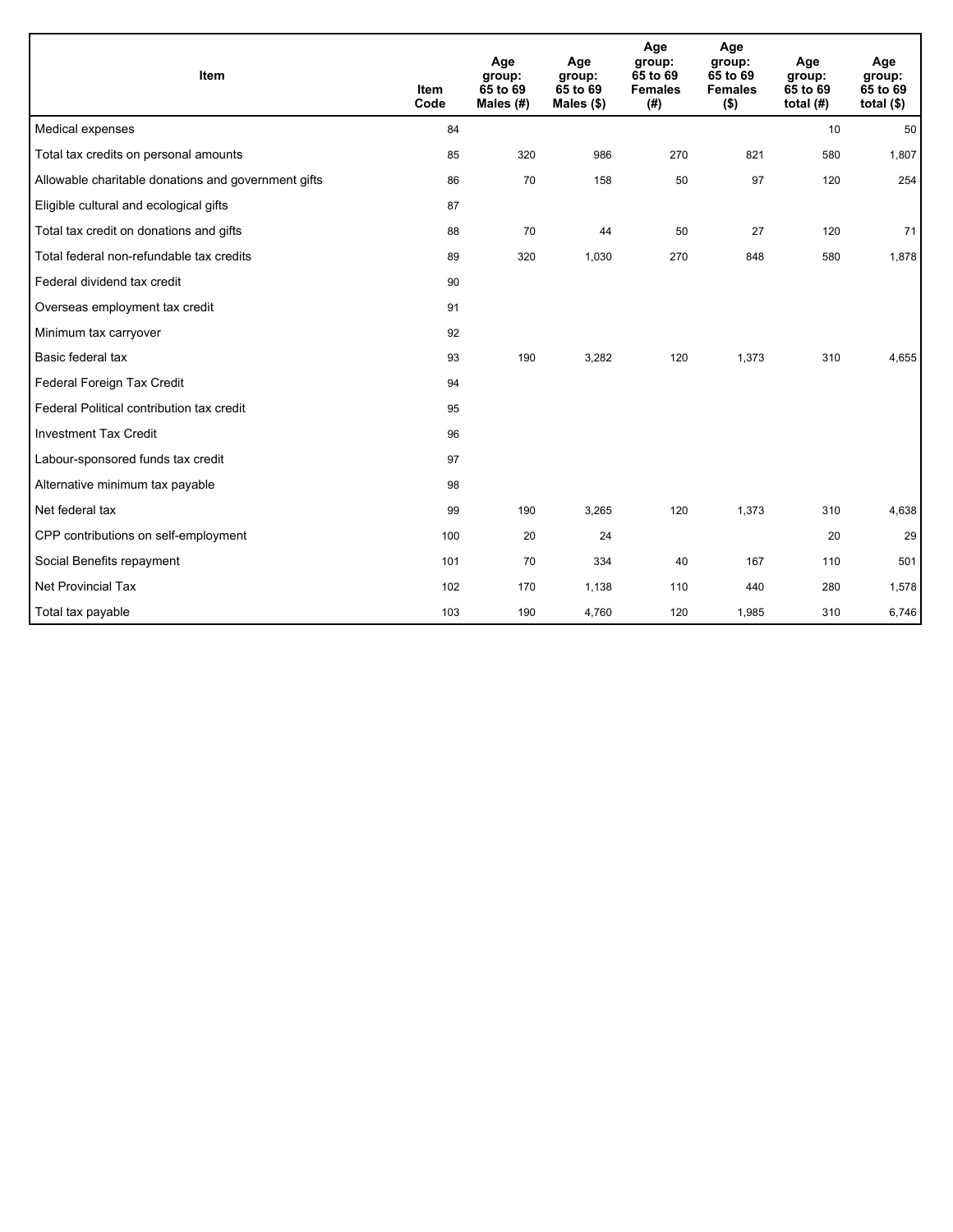| <b>Item</b>                                                                                    | Item<br>Code   | Age<br>group:<br>70 to 74<br>Males (#) | Age<br>group:<br>70 to 74<br>Males $(\$)$ | Age<br>group:<br>70 to 74<br><b>Females</b><br>(# ) | Age<br>group:<br>70 to 74<br><b>Females</b><br>$($ \$) | Age<br>group:<br>70 to 74<br>total $(H)$ | Age<br>group:<br>70 to 74<br>total $($)$ |
|------------------------------------------------------------------------------------------------|----------------|----------------------------------------|-------------------------------------------|-----------------------------------------------------|--------------------------------------------------------|------------------------------------------|------------------------------------------|
| Number of taxable returns                                                                      | $\mathbf{1}$   | 80                                     |                                           | 40                                                  |                                                        | 120                                      |                                          |
| Number of non-taxable returns                                                                  | 2              | 90                                     |                                           | 130                                                 |                                                        | 220                                      |                                          |
| Total number of returns                                                                        | 3              | 170                                    |                                           | 170                                                 |                                                        | 340                                      |                                          |
| Employment income                                                                              | $\overline{4}$ | 110                                    | 3,701                                     | 90                                                  | 1,368                                                  | 200                                      | 5,070                                    |
| Commissions (from employment)                                                                  | 5              |                                        |                                           |                                                     |                                                        |                                          |                                          |
| Other employment income                                                                        | 6              |                                        |                                           |                                                     |                                                        |                                          |                                          |
| Old Age Security pension (OASP)                                                                | $\overline{7}$ | 170                                    | 1,042                                     | 170                                                 | 1,116                                                  | 340                                      | 2,157                                    |
| CPP or QPP benefits                                                                            | 8              | 160                                    | 1,200                                     | 160                                                 | 739                                                    | 320                                      | 1,939                                    |
| Other pensions or superannuation                                                               | 9              | 60                                     | 1,032                                     | 40                                                  | 400                                                    | 110                                      | 1,432                                    |
| Elected split-pension amount                                                                   | 10             |                                        |                                           | 20                                                  | 59                                                     | 20                                       | 112                                      |
| Universal Child Care Benefit (UCCB)                                                            | 11             |                                        |                                           |                                                     |                                                        |                                          |                                          |
| Employment Insurance and other benefits                                                        | 12             |                                        |                                           |                                                     |                                                        |                                          |                                          |
| Taxable amount of dividends from taxable Canadian corporations                                 | 13             | 10                                     | 202                                       |                                                     |                                                        | 10                                       | 205                                      |
| Interest and other investment income                                                           | 14             | 10                                     | 13                                        |                                                     |                                                        | 20                                       | 13                                       |
| Net partnership income (Limited or non-active partners only)                                   | 15             |                                        |                                           |                                                     |                                                        |                                          |                                          |
| Net rental income                                                                              | 16             |                                        |                                           |                                                     |                                                        |                                          |                                          |
| Taxable capital gains                                                                          | 17             |                                        |                                           |                                                     |                                                        |                                          |                                          |
| Registered retirement savings plan income (RRSP)                                               | 18             |                                        |                                           |                                                     |                                                        |                                          |                                          |
| Other income                                                                                   | 19             | 30                                     | 129                                       | 20                                                  | 22                                                     | 50                                       | 150                                      |
| Net business income                                                                            | 20             |                                        |                                           | 10                                                  | 15                                                     | 30                                       | 180                                      |
| Net professional income                                                                        | 21             |                                        |                                           |                                                     |                                                        |                                          |                                          |
| Net commission income                                                                          | 22             |                                        |                                           |                                                     |                                                        |                                          |                                          |
| Net farming income                                                                             | 23             |                                        |                                           |                                                     |                                                        |                                          |                                          |
| Net fishing income                                                                             | 24             |                                        |                                           |                                                     |                                                        |                                          |                                          |
| Workers' compensation benefits                                                                 | 25             |                                        |                                           |                                                     |                                                        | 10                                       | 65                                       |
| Social assistance payments                                                                     | 26             | 70                                     | 227                                       | 80                                                  | 207                                                    | 150                                      | 434                                      |
| Net federal supplements                                                                        | 27             |                                        |                                           | 100                                                 | 504                                                    | 170                                      | 779                                      |
| Total income assessed                                                                          | 28             | 170                                    | 8,204                                     | 170                                                 | 4,520                                                  | 340                                      | 12,724                                   |
| Registered pension plan contributions (RPP)                                                    | 29             | 10                                     | 74                                        |                                                     |                                                        | 10                                       | 76                                       |
| RRSP deduction                                                                                 | 30             |                                        |                                           |                                                     |                                                        |                                          |                                          |
| Deduction for elected split-pension amount                                                     | 31             | 20                                     | 168                                       |                                                     |                                                        | 30                                       | 203                                      |
| Annual union, professional, or like dues                                                       | 32             |                                        |                                           |                                                     |                                                        | 30                                       | 24                                       |
| Child care expenses                                                                            | 33             |                                        |                                           |                                                     |                                                        |                                          |                                          |
| Business investment loss                                                                       | 34             |                                        |                                           |                                                     |                                                        |                                          |                                          |
| Moving expenses                                                                                | 35             |                                        |                                           |                                                     |                                                        |                                          |                                          |
| Support payments made                                                                          | 36             |                                        |                                           |                                                     |                                                        |                                          |                                          |
| Carrying charges and interest expenses                                                         | 37             |                                        |                                           |                                                     |                                                        |                                          |                                          |
| Deductions for CPP/QPP contributions on self-employment and other<br>earnings                  | 38             |                                        |                                           |                                                     |                                                        |                                          |                                          |
| Deductions for provincial parental insurance plan (PPIP) premiums on<br>self-employment income | 39             |                                        |                                           |                                                     |                                                        |                                          |                                          |
| Exploration and development expenses                                                           | 40             |                                        |                                           |                                                     |                                                        |                                          |                                          |
| Other employment expenses                                                                      | 41             |                                        |                                           |                                                     |                                                        |                                          |                                          |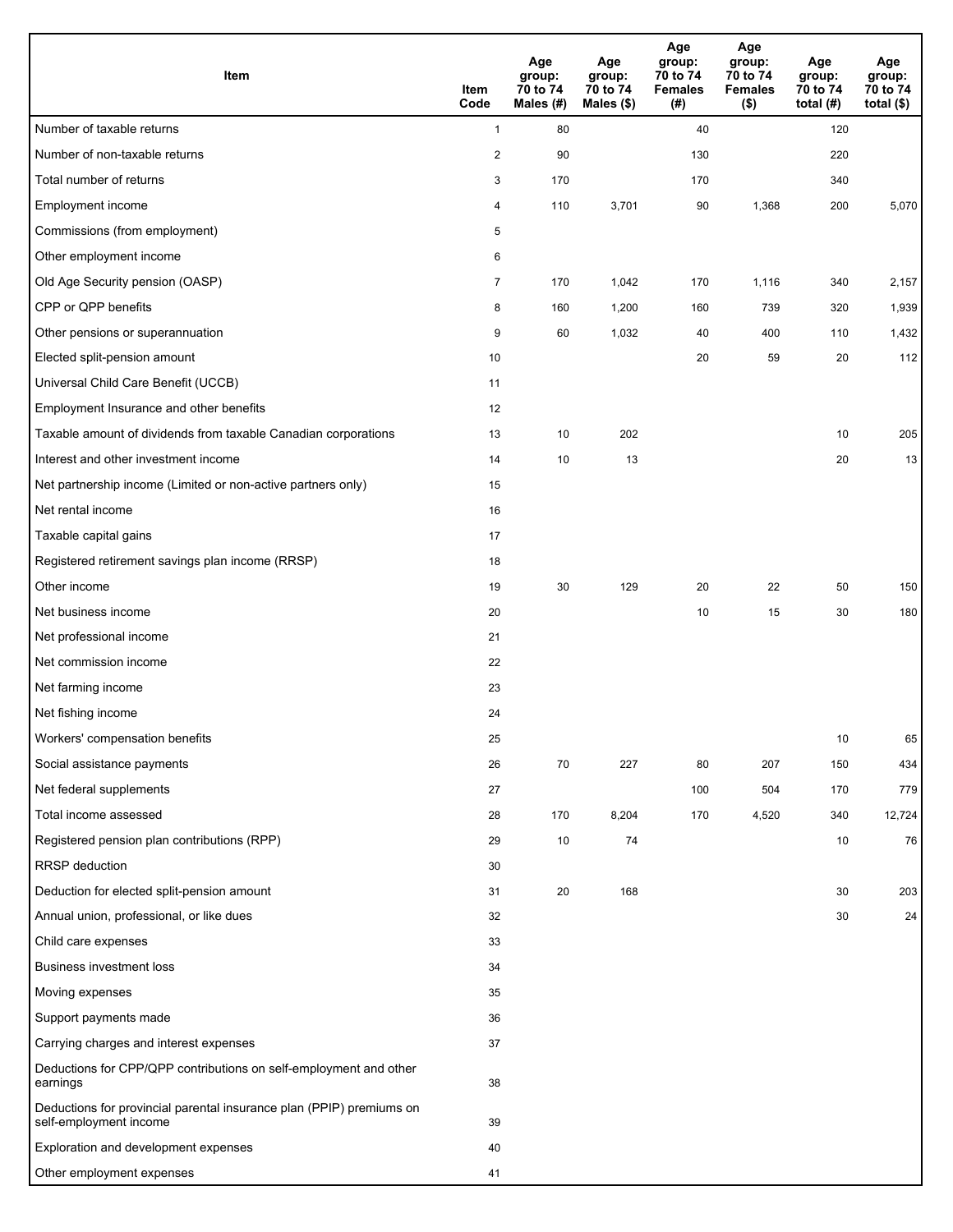| Item                                                              | Item<br>Code | Age<br>group:<br>70 to 74<br>Males $(H)$ | Age<br>group:<br>70 to 74<br>Males (\$) | Age<br>group:<br>70 to 74<br><b>Females</b><br>(#) | Age<br>group:<br>70 to 74<br><b>Females</b><br>$($ \$) | Age<br>group:<br>70 to 74<br>total $(H)$ | Age<br>group:<br>70 to 74<br>total $($)$ |
|-------------------------------------------------------------------|--------------|------------------------------------------|-----------------------------------------|----------------------------------------------------|--------------------------------------------------------|------------------------------------------|------------------------------------------|
| Clergy residence deduction                                        | 42           |                                          |                                         |                                                    |                                                        |                                          |                                          |
| Other deductions                                                  | 43           |                                          |                                         |                                                    |                                                        |                                          |                                          |
| Total deductions before adjustments                               | 44           | 40                                       | 369                                     | 20                                                 | 54                                                     | 60                                       | 423                                      |
| Social benefits repayment                                         | 45           | 30                                       | 136                                     |                                                    |                                                        | 40                                       | 177                                      |
| Net income after adjustments                                      | 46           | 170                                      | 7,700                                   | 170                                                | 4,424                                                  | 340                                      | 12,124                                   |
| Canadian Forces personnel and police deduction                    | 47           |                                          |                                         |                                                    |                                                        |                                          |                                          |
| Security options deductions                                       | 48           |                                          |                                         |                                                    |                                                        |                                          |                                          |
| Other payments deductions                                         | 49           | 80                                       | 508                                     | 110                                                | 770                                                    | 190                                      | 1,278                                    |
| Non-capital losses of other years                                 | 50           |                                          |                                         |                                                    |                                                        |                                          |                                          |
| Net capital losses of other years                                 | 51           |                                          |                                         |                                                    |                                                        |                                          |                                          |
| Capital gains deduction                                           | 52           |                                          |                                         |                                                    |                                                        |                                          |                                          |
| Northern residents deductions                                     | 53           | 80                                       | 410                                     | 60                                                 | 230                                                    | 140                                      | 640                                      |
| Additional deductions                                             | 54           |                                          |                                         |                                                    |                                                        |                                          |                                          |
| Farming/fishing losses of prior years                             | 55           |                                          |                                         |                                                    |                                                        |                                          |                                          |
| Total deductions from net income                                  | 56           | 130                                      | 918                                     | 140                                                | 1,001                                                  | 270                                      | 1,919                                    |
| Taxable income assessed                                           | 57           | 170                                      | 6,782                                   | 170                                                | 3,425                                                  | 340                                      | 10,207                                   |
| Basic personal amount                                             | 58           | 170                                      | 1,832                                   | 170                                                | 1,876                                                  | 340                                      | 3,709                                    |
| Age amount                                                        | 59           | 140                                      | 856                                     | 160                                                | 1,092                                                  | 300                                      | 1,948                                    |
| Spouse or common-law partner amount                               | 60           | 20                                       | 59                                      |                                                    |                                                        | 20                                       | 80                                       |
| Amount for eligible dependant                                     | 61           |                                          |                                         |                                                    |                                                        | 20                                       | 243                                      |
| Amount for children 17 and under                                  | 62           | 20                                       | 54                                      |                                                    |                                                        | 40                                       | 116                                      |
| Amount for infirm dependants age 18 or older                      | 63           |                                          |                                         |                                                    |                                                        |                                          |                                          |
| CPP or QPP contributions through employment                       | 64           |                                          |                                         |                                                    |                                                        |                                          |                                          |
| CPP or QPP contributions on self-employment and other<br>earnings | 65           |                                          |                                         |                                                    |                                                        |                                          |                                          |
| Employment Insurance premiums                                     | 66           | 60                                       | 27                                      | 50                                                 | 16                                                     | 120                                      | 43                                       |
| PPIP premiums paid                                                | 67           |                                          |                                         |                                                    |                                                        |                                          |                                          |
| PPIP premiums payable on employment income                        | 68           |                                          |                                         |                                                    |                                                        |                                          |                                          |
| PPIP premiums payable on self-employment income                   | 69           |                                          |                                         |                                                    |                                                        |                                          |                                          |
| Volunteer firefighters' amount                                    | 70           |                                          |                                         |                                                    |                                                        |                                          |                                          |
| Canada employment amount                                          | 71           | 110                                      | 108                                     | 90                                                 | 92                                                     | 200                                      | 200                                      |
| Public transit amount                                             | 72           |                                          |                                         |                                                    |                                                        |                                          |                                          |
| Children's fitness amount                                         | 73           |                                          |                                         |                                                    |                                                        |                                          |                                          |
| Children's arts amount                                            | 74           |                                          |                                         |                                                    |                                                        |                                          |                                          |
| Home buyers' amount                                               | 75           |                                          |                                         |                                                    |                                                        |                                          |                                          |
| Pension income amount                                             | 76           | 70                                       | 121                                     | 60                                                 | 100                                                    | 120                                      | 221                                      |
| Caregiver amount                                                  | 77           |                                          |                                         |                                                    |                                                        |                                          |                                          |
| Disability amount                                                 | 78           |                                          |                                         |                                                    |                                                        |                                          |                                          |
| Disability amount transferred from a dependant                    | 79           |                                          |                                         |                                                    |                                                        |                                          |                                          |
| Interest paid on student loans                                    | 80           |                                          |                                         |                                                    |                                                        |                                          |                                          |
| Tuition, education, and textbook amounts                          | 81           |                                          |                                         |                                                    |                                                        |                                          |                                          |
| Tuition, education, and textbook amounts transferred from a child | 82           |                                          |                                         |                                                    |                                                        |                                          |                                          |
| Amounts transferred from spouse or common-law partner             | 83           | 30                                       | 186                                     |                                                    |                                                        | 40                                       | 231                                      |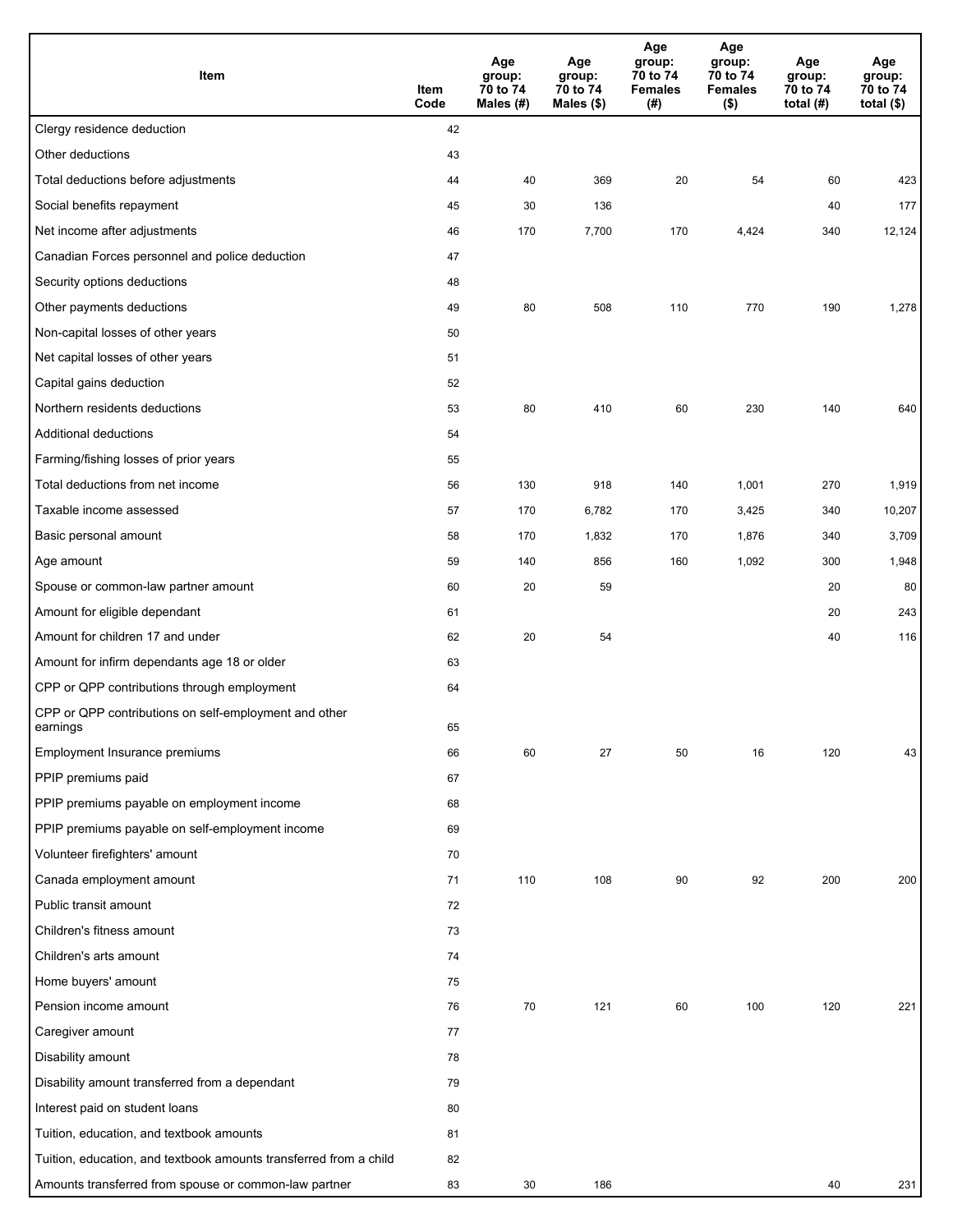| Item                                                | <b>Item</b><br>Code | Age<br>group:<br>70 to 74<br>Males (#) | Age<br>group:<br>70 to 74<br>Males $(\$)$ | Age<br>group:<br>70 to 74<br><b>Females</b><br>(#) | Age<br>group:<br>70 to 74<br><b>Females</b><br>$($ \$) | Age<br>group:<br>70 to 74<br>total $(H)$ | Age<br>group:<br>70 to 74<br>total $($)$ |
|-----------------------------------------------------|---------------------|----------------------------------------|-------------------------------------------|----------------------------------------------------|--------------------------------------------------------|------------------------------------------|------------------------------------------|
| Medical expenses                                    | 84                  |                                        |                                           |                                                    |                                                        |                                          |                                          |
| Total tax credits on personal amounts               | 85                  | 170                                    | 499                                       | 170                                                | 531                                                    | 340                                      | 1,030                                    |
| Allowable charitable donations and government gifts | 86                  | 30                                     | 29                                        | 20                                                 | 33                                                     | 40                                       | 61                                       |
| Eligible cultural and ecological gifts              | 87                  |                                        |                                           |                                                    |                                                        |                                          |                                          |
| Total tax credit on donations and gifts             | 88                  | 30                                     | 8                                         | 20                                                 | 9                                                      | 40                                       | 17                                       |
| Total federal non-refundable tax credits            | 89                  | 170                                    | 507                                       | 170                                                | 540                                                    | 340                                      | 1,047                                    |
| Federal dividend tax credit                         | 90                  | 10                                     | 27                                        |                                                    |                                                        | 10                                       | 27                                       |
| Overseas employment tax credit                      | 91                  |                                        |                                           |                                                    |                                                        |                                          |                                          |
| Minimum tax carryover                               | 92                  |                                        |                                           |                                                    |                                                        |                                          |                                          |
| Basic federal tax                                   | 93                  | 80                                     | 827                                       | 40                                                 | 207                                                    | 120                                      | 1,034                                    |
| Federal Foreign Tax Credit                          | 94                  |                                        |                                           |                                                    |                                                        |                                          |                                          |
| Federal Political contribution tax credit           | 95                  |                                        |                                           |                                                    |                                                        |                                          |                                          |
| <b>Investment Tax Credit</b>                        | 96                  |                                        |                                           |                                                    |                                                        |                                          |                                          |
| Labour-sponsored funds tax credit                   | 97                  |                                        |                                           |                                                    |                                                        |                                          |                                          |
| Alternative minimum tax payable                     | 98                  |                                        |                                           |                                                    |                                                        |                                          |                                          |
| Net federal tax                                     | 99                  | 80                                     | 827                                       | 40                                                 | 207                                                    | 120                                      | 1,034                                    |
| CPP contributions on self-employment                | 100                 |                                        |                                           |                                                    |                                                        |                                          |                                          |
| Social Benefits repayment                           | 101                 | 30                                     | 136                                       |                                                    |                                                        | 40                                       | 177                                      |
| <b>Net Provincial Tax</b>                           | 102                 | 70                                     | 264                                       | 30                                                 | 61                                                     | 100                                      | 325                                      |
| Total tax payable                                   | 103                 | 80                                     | 1,227                                     | 40                                                 | 309                                                    | 120                                      | 1,536                                    |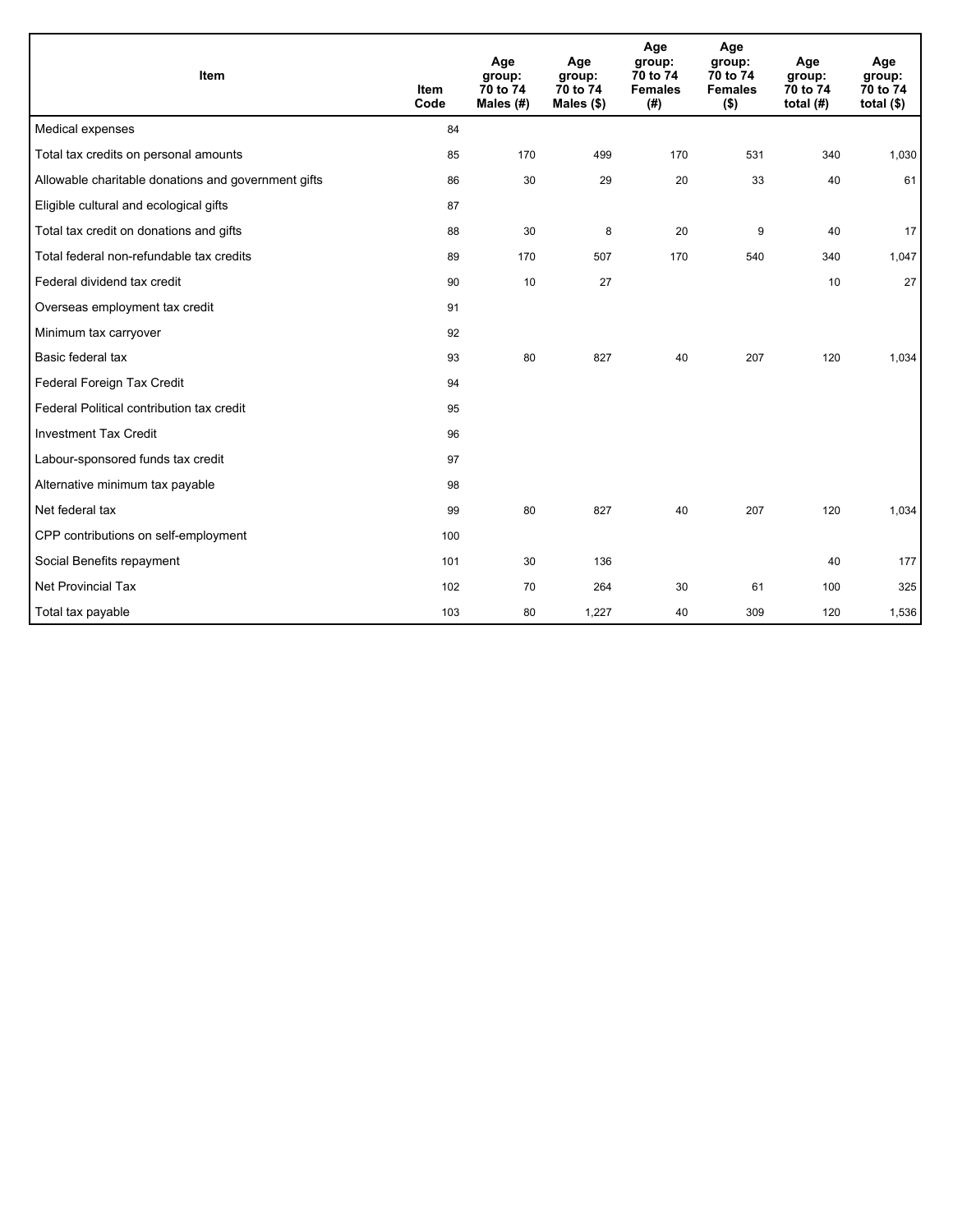| Item                                                                                           | Item<br>Code   | Age<br>group:<br>75 and<br>over<br>Males (#) | Age<br>group:<br>75 and<br>over<br>Males (\$) | Age<br>group:<br>75 and<br>over<br><b>Females</b><br>(#) | Age<br>group:<br>$75$ and<br>over<br><b>Females</b><br>$($ \$) | Age<br>group:<br>75 and<br>over total<br>(#) | Age<br>group:<br>75 and<br>over total<br>$($ \$) |
|------------------------------------------------------------------------------------------------|----------------|----------------------------------------------|-----------------------------------------------|----------------------------------------------------------|----------------------------------------------------------------|----------------------------------------------|--------------------------------------------------|
| Number of taxable returns                                                                      | $\mathbf{1}$   | 50                                           |                                               | 20                                                       |                                                                | 70                                           |                                                  |
| Number of non-taxable returns                                                                  | $\overline{c}$ | 110                                          |                                               | 160                                                      |                                                                | 270                                          |                                                  |
| Total number of returns                                                                        | 3              | 160                                          |                                               | 180                                                      |                                                                | 340                                          |                                                  |
| <b>Employment income</b>                                                                       | 4              | 70                                           | 599                                           | 70                                                       | 478                                                            | 140                                          | 1,077                                            |
| Commissions (from employment)                                                                  | 5              |                                              |                                               |                                                          |                                                                |                                              |                                                  |
| Other employment income                                                                        | 6              |                                              |                                               |                                                          |                                                                |                                              |                                                  |
| Old Age Security pension (OASP)                                                                | $\overline{7}$ | 160                                          | 1,008                                         | 180                                                      | 1,147                                                          | 340                                          | 2,155                                            |
| CPP or QPP benefits                                                                            | 8              | 160                                          | 1,027                                         | 150                                                      | 656                                                            | 310                                          | 1,683                                            |
| Other pensions or superannuation                                                               | 9              | 60                                           | 882                                           | 40                                                       | 276                                                            | 100                                          | 1,158                                            |
| Elected split-pension amount                                                                   | 10             |                                              |                                               |                                                          |                                                                | 10                                           | 30                                               |
| Universal Child Care Benefit (UCCB)                                                            | 11             |                                              |                                               |                                                          |                                                                |                                              |                                                  |
| Employment Insurance and other benefits                                                        | 12             |                                              |                                               |                                                          |                                                                |                                              |                                                  |
| Taxable amount of dividends from taxable Canadian corporations                                 | 13             | 10                                           | 182                                           |                                                          |                                                                |                                              |                                                  |
| Interest and other investment income                                                           | 14             | 10                                           | 31                                            |                                                          |                                                                | 10                                           | 32                                               |
| Net partnership income (Limited or non-active partners only)                                   | 15             |                                              |                                               |                                                          |                                                                |                                              |                                                  |
| Net rental income                                                                              | 16             |                                              |                                               |                                                          |                                                                |                                              |                                                  |
| Taxable capital gains                                                                          | 17             |                                              |                                               |                                                          |                                                                |                                              |                                                  |
| Registered retirement savings plan income (RRSP)                                               | 18             |                                              |                                               |                                                          |                                                                |                                              |                                                  |
| Other income                                                                                   | 19             | 20                                           | 101                                           | 20                                                       | 35                                                             | 40                                           | 136                                              |
| Net business income                                                                            | 20             | 20                                           | 76                                            |                                                          |                                                                | 30                                           | 84                                               |
| Net professional income                                                                        | 21             |                                              |                                               |                                                          |                                                                |                                              |                                                  |
| Net commission income                                                                          | 22             |                                              |                                               |                                                          |                                                                |                                              |                                                  |
| Net farming income                                                                             | 23             |                                              |                                               |                                                          |                                                                |                                              |                                                  |
| Net fishing income                                                                             | 24             |                                              |                                               |                                                          |                                                                |                                              |                                                  |
| Workers' compensation benefits                                                                 | 25             |                                              |                                               |                                                          |                                                                | 10                                           | 66                                               |
| Social assistance payments                                                                     | 26             | 90                                           | 238                                           | 120                                                      | 260                                                            | 200                                          | 498                                              |
| Net federal supplements                                                                        | 27             | 90                                           | 408                                           | 130                                                      | 787                                                            | 220                                          | 1,195                                            |
| Total income assessed                                                                          | 28             | 160                                          | 4,671                                         | 180                                                      | 3,710                                                          | 340                                          | 8,380                                            |
| Registered pension plan contributions (RPP)                                                    | 29             |                                              |                                               |                                                          |                                                                |                                              |                                                  |
| RRSP deduction                                                                                 | 30             |                                              |                                               |                                                          |                                                                |                                              |                                                  |
| Deduction for elected split-pension amount                                                     | 31             | 20                                           | 157                                           |                                                          |                                                                | 20                                           | 157                                              |
| Annual union, professional, or like dues                                                       | 32             |                                              |                                               |                                                          |                                                                | 20                                           | 6                                                |
| Child care expenses                                                                            | 33             |                                              |                                               |                                                          |                                                                |                                              |                                                  |
| <b>Business investment loss</b>                                                                | 34             |                                              |                                               |                                                          |                                                                |                                              |                                                  |
| Moving expenses                                                                                | 35             |                                              |                                               |                                                          |                                                                |                                              |                                                  |
| Support payments made                                                                          | 36             |                                              |                                               |                                                          |                                                                |                                              |                                                  |
| Carrying charges and interest expenses                                                         | 37             |                                              |                                               |                                                          |                                                                |                                              |                                                  |
| Deductions for CPP/QPP contributions on self-employment and other<br>earnings                  | 38             |                                              |                                               |                                                          |                                                                |                                              |                                                  |
| Deductions for provincial parental insurance plan (PPIP) premiums on<br>self-employment income | 39             |                                              |                                               |                                                          |                                                                |                                              |                                                  |
| Exploration and development expenses                                                           | 40             |                                              |                                               |                                                          |                                                                |                                              |                                                  |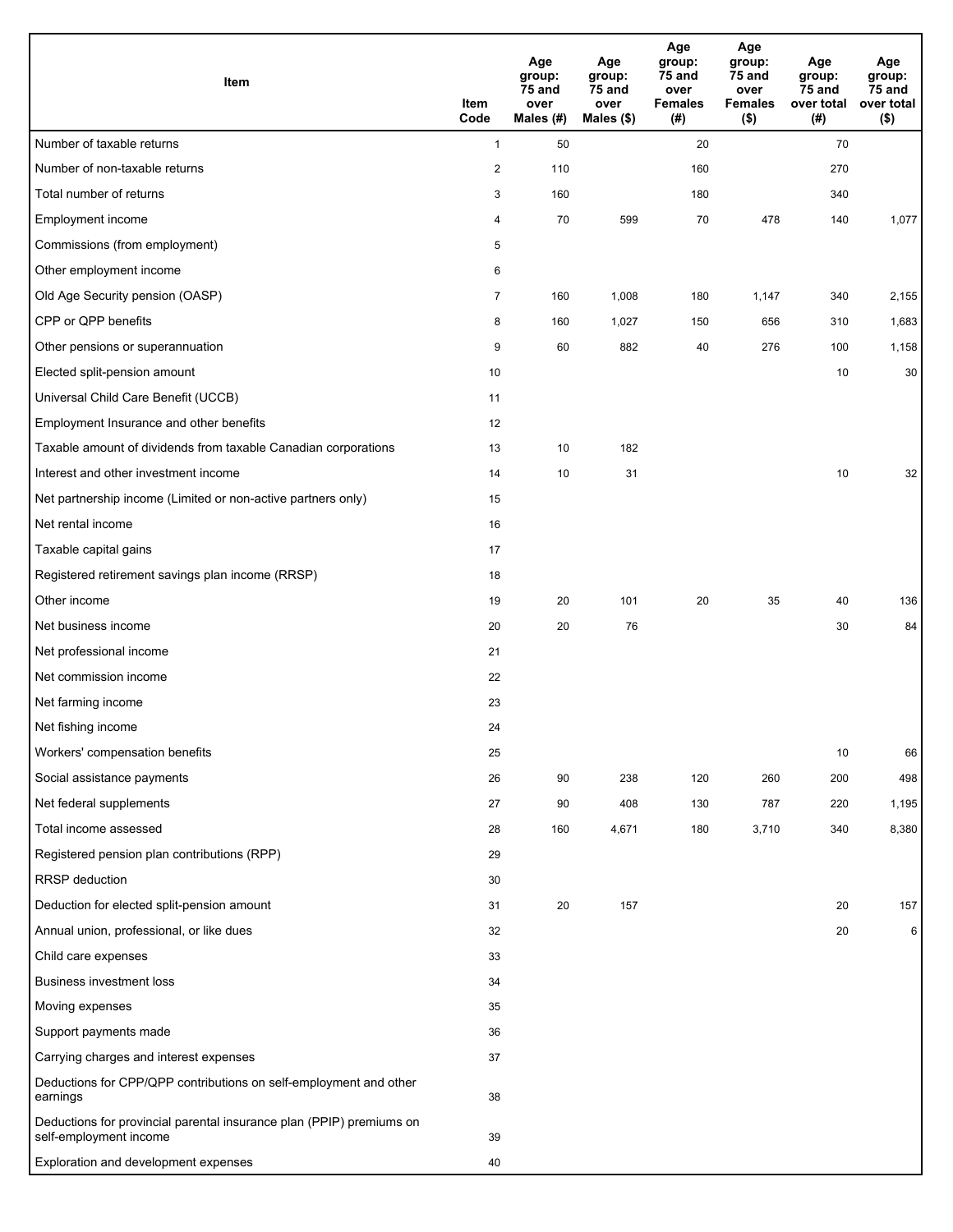| Item                                                              | Item<br>Code | Age<br>group:<br>75 and<br>over Males<br>(#) | Age<br>group:<br>75 and<br>over Males<br>$($ \$) | Age<br>group:<br>75 and<br>over<br><b>Females</b><br>(#) | Age<br>group:<br>75 and<br>over<br><b>Females</b><br>$($ \$) | Age<br>group:<br>75 and<br>over total<br>(#) | Age<br>group:<br>75 and<br>over total<br>$($ \$) |
|-------------------------------------------------------------------|--------------|----------------------------------------------|--------------------------------------------------|----------------------------------------------------------|--------------------------------------------------------------|----------------------------------------------|--------------------------------------------------|
| Other employment expenses                                         | 41           |                                              |                                                  |                                                          |                                                              |                                              |                                                  |
| Clergy residence deduction                                        | 42           |                                              |                                                  |                                                          |                                                              |                                              |                                                  |
| Other deductions                                                  | 43           |                                              |                                                  |                                                          |                                                              |                                              |                                                  |
| Total deductions before adjustments                               | 44           | 30                                           | 178                                              | 10                                                       | 3                                                            | 40                                           | 181                                              |
| Social benefits repayment                                         | 45           |                                              |                                                  |                                                          |                                                              |                                              |                                                  |
| Net income after adjustments                                      | 46           | 160                                          | 4,463                                            | 180                                                      | 3,700                                                        | 340                                          | 8,163                                            |
| Canadian Forces personnel and police deduction                    | 47           |                                              |                                                  |                                                          |                                                              |                                              |                                                  |
| Security options deductions                                       | 48           |                                              |                                                  |                                                          |                                                              |                                              |                                                  |
| Other payments deductions                                         | 49           | 100                                          | 682                                              | 140                                                      | 1,077                                                        | 240                                          | 1,758                                            |
| Non-capital losses of other years                                 | 50           |                                              |                                                  |                                                          |                                                              |                                              |                                                  |
| Net capital losses of other years                                 | 51           |                                              |                                                  |                                                          |                                                              |                                              |                                                  |
| Capital gains deduction                                           | 52           |                                              |                                                  |                                                          |                                                              |                                              |                                                  |
| Northern residents deductions                                     | 53           | 70                                           | 260                                              | 50                                                       | 211                                                          | 120                                          | 471                                              |
| Additional deductions                                             | 54           |                                              |                                                  |                                                          |                                                              |                                              |                                                  |
| Farming/fishing losses of prior years                             | 55           |                                              |                                                  |                                                          |                                                              |                                              |                                                  |
| Total deductions from net income                                  | 56           | 130                                          | 973                                              | 160                                                      | 1,287                                                        | 290                                          | 2,260                                            |
| Taxable income assessed                                           | 57           | 160                                          | 3,490                                            | 180                                                      | 2,413                                                        | 340                                          | 5,903                                            |
| Basic personal amount                                             | 58           | 160                                          | 1,744                                            | 180                                                      | 1,965                                                        | 340                                          | 3,709                                            |
| Age amount                                                        | 59           | 150                                          | 1,007                                            | 180                                                      | 1,197                                                        | 330                                          | 2,205                                            |
| Spouse or common-law partner amount                               | 60           | 20                                           | 72                                               |                                                          |                                                              | 30                                           | 93                                               |
| Amount for eligible dependant                                     | 61           |                                              |                                                  |                                                          |                                                              | 10                                           | 132                                              |
| Amount for children 17 and under                                  | 62           | 20                                           | 54                                               |                                                          |                                                              | 30                                           | 76                                               |
| Amount for infirm dependants age 18 or older                      | 63           |                                              |                                                  |                                                          |                                                              |                                              |                                                  |
| CPP or QPP contributions through employment                       | 64           |                                              |                                                  |                                                          |                                                              |                                              |                                                  |
| CPP or QPP contributions on self-employment and other<br>earnings | 65           |                                              |                                                  |                                                          |                                                              |                                              |                                                  |
| Employment Insurance premiums                                     | 66           | 30                                           | 4                                                | 30                                                       | 6                                                            | 60                                           | 9                                                |
| PPIP premiums paid                                                | 67           |                                              |                                                  |                                                          |                                                              |                                              |                                                  |
| PPIP premiums payable on employment income                        | 68           |                                              |                                                  |                                                          |                                                              |                                              |                                                  |
| PPIP premiums payable on self-employment income                   | 69           |                                              |                                                  |                                                          |                                                              |                                              |                                                  |
| Volunteer firefighters' amount                                    | 70           |                                              |                                                  |                                                          |                                                              |                                              |                                                  |
| Canada employment amount                                          | 71           | 70                                           | 60                                               | 80                                                       | 61                                                           | 140                                          | 120                                              |
| Public transit amount                                             | 72           |                                              |                                                  |                                                          |                                                              |                                              |                                                  |
| Children's fitness amount                                         | 73           |                                              |                                                  |                                                          |                                                              |                                              |                                                  |
| Children's arts amount                                            | 74           |                                              |                                                  |                                                          |                                                              |                                              |                                                  |
| Home buyers' amount                                               | 75           |                                              |                                                  |                                                          |                                                              |                                              |                                                  |
| Pension income amount                                             | 76           | 60                                           | 107                                              | 50                                                       | 84                                                           | 100                                          | 191                                              |
| Caregiver amount                                                  | 77           |                                              |                                                  |                                                          |                                                              |                                              |                                                  |
| Disability amount                                                 | 78           |                                              |                                                  |                                                          |                                                              |                                              |                                                  |
| Disability amount transferred from a dependant                    | 79           |                                              |                                                  |                                                          |                                                              |                                              |                                                  |
| Interest paid on student loans                                    | 80           |                                              |                                                  |                                                          |                                                              |                                              |                                                  |
| Tuition, education, and textbook amounts                          | 81           |                                              |                                                  |                                                          |                                                              |                                              |                                                  |